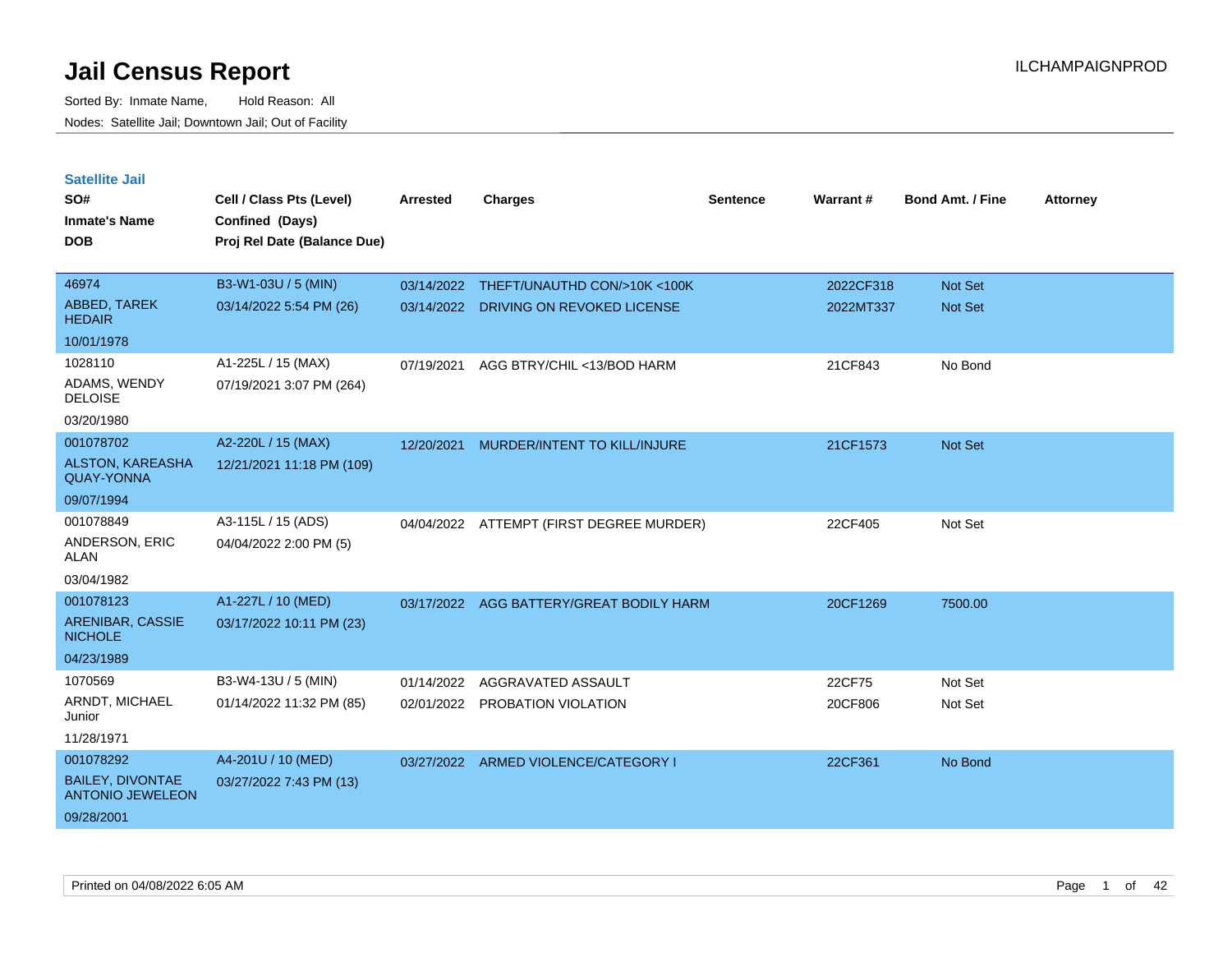| SO#<br><b>Inmate's Name</b><br><b>DOB</b>                  | Cell / Class Pts (Level)<br>Confined (Days)<br>Proj Rel Date (Balance Due) | <b>Arrested</b>                                                                                | <b>Charges</b>                                                                                                                                                                                                            | <b>Sentence</b> | Warrant#                                                                            | <b>Bond Amt. / Fine</b>                                                       | <b>Attorney</b> |
|------------------------------------------------------------|----------------------------------------------------------------------------|------------------------------------------------------------------------------------------------|---------------------------------------------------------------------------------------------------------------------------------------------------------------------------------------------------------------------------|-----------------|-------------------------------------------------------------------------------------|-------------------------------------------------------------------------------|-----------------|
| 001079027                                                  | BOOKH-3                                                                    |                                                                                                | 04/07/2022 AGG UNLAWFUL USE OF WEAPON                                                                                                                                                                                     |                 | 2022CFAWOW                                                                          | <b>Not Set</b>                                                                |                 |
| <b>BANKS, GRANZLEE</b>                                     | 04/07/2022 3:10 PM (2)                                                     |                                                                                                | 04/07/2022 POSSESSION OF STOLEN FIREARM                                                                                                                                                                                   |                 | 2022CFAWOW                                                                          | <b>Not Set</b>                                                                |                 |
| 01/13/1993                                                 |                                                                            |                                                                                                |                                                                                                                                                                                                                           |                 |                                                                                     |                                                                               |                 |
| 001078565                                                  | B1-104U / 15 (MAX)                                                         | 11/05/2021                                                                                     | POSSESSION OF STOLEN FIREARM                                                                                                                                                                                              |                 | 21CF1366                                                                            | Not Set                                                                       |                 |
| BARBER, MARK                                               | 11/05/2021 7:40 AM (155)                                                   | 11/05/2021                                                                                     | RECEIVE/POSS/SELL STOLEN VEH                                                                                                                                                                                              |                 | 2021CF1309                                                                          | 25000.00                                                                      |                 |
| ANTHONY, Junior                                            |                                                                            | 11/05/2021                                                                                     | <b>BURGLARY</b>                                                                                                                                                                                                           |                 | 21CF1369                                                                            | Not Set                                                                       |                 |
| 09/24/2003                                                 |                                                                            |                                                                                                |                                                                                                                                                                                                                           |                 |                                                                                     |                                                                               |                 |
| 65868<br><b>BARBER, MARK</b>                               | B4-123L / 15 (MAX)<br>03/11/2022 10:13 AM (29)                             |                                                                                                | 03/11/2022 METH DELIVERY/15<100 GRAMS                                                                                                                                                                                     | 8y (DOC)        | 20CF1249                                                                            | No Bond                                                                       |                 |
| <b>ANTHONY, Senior</b>                                     |                                                                            |                                                                                                |                                                                                                                                                                                                                           |                 |                                                                                     |                                                                               |                 |
| 08/15/1983                                                 |                                                                            |                                                                                                |                                                                                                                                                                                                                           |                 |                                                                                     |                                                                               |                 |
| 518851<br>BARKER, ALEXANDER<br><b>MASSIE</b><br>09/24/1986 | A4-104L / 10 (MED)<br>01/11/2022 2:37 PM (88)                              | 01/11/2022<br>01/11/2022<br>01/11/2022<br>01/11/2022<br>01/11/2022<br>01/11/2022<br>01/11/2022 | DRIVING ON REVOKED LICENSE<br>OBSTRUCTING IDENTIFICATION<br>FELON POSS/USE WEAPON/FIREARM<br>POSS AMT CON SUB EXCEPT(A)/(D)<br>BAD CHK/OBTAIN CON PROP/>150<br>BAD CHK/OBTAIN CON PROP/>150<br>METH DELIVERY/15<100 GRAMS | 20y (DOC)       | 2020TR16539<br>2020CM222<br>20CF361<br>2020CF863<br>20CF192<br>19CF1686<br>20CF1383 | 1500.00<br>1500.00<br>15000.00<br>15000.00<br>15000.00<br>15000.00<br>No Bond |                 |
| 969121                                                     | A4-206L / 15 (MAX)                                                         | 11/25/2021                                                                                     | HOME INVASION/GREAT BOD HARM                                                                                                                                                                                              | 4y (DOC)        | 2021CF840                                                                           | No Bond                                                                       |                 |
| <b>BECKLEY, ANTHONY</b><br><b>PATRICK</b>                  | 11/25/2021 7:16 PM (135)                                                   | 11/25/2021                                                                                     | <b>CRIM TRESPASS TO RESIDENCE</b>                                                                                                                                                                                         |                 | 21CF1444                                                                            | <b>Not Set</b>                                                                |                 |
| 06/30/1989                                                 |                                                                            |                                                                                                |                                                                                                                                                                                                                           |                 |                                                                                     |                                                                               |                 |
| 001078969<br>BEVERLY, SAYVION<br><b>LAMONTE</b>            | B1-105U / 10 (MED)<br>03/22/2022 10:20 PM (18)                             | 03/22/2022                                                                                     | AGG UNLAWFUL USE WEAPON/PERSON                                                                                                                                                                                            |                 | 22CF345                                                                             | Not Set                                                                       |                 |
| 11/20/2002<br>993169                                       | A1-125U / 10 (MED)                                                         |                                                                                                |                                                                                                                                                                                                                           |                 |                                                                                     |                                                                               |                 |
| <b>BRAATEN, KAYLAN</b><br><b>AMBER</b>                     | 03/04/2022 9:40 AM (36)                                                    |                                                                                                | 03/04/2022 RESIDENTIAL BURGLARY                                                                                                                                                                                           | 6y (DOC)        | 21CF1059                                                                            | No Bond                                                                       |                 |
| 10/29/1990                                                 |                                                                            |                                                                                                |                                                                                                                                                                                                                           |                 |                                                                                     |                                                                               |                 |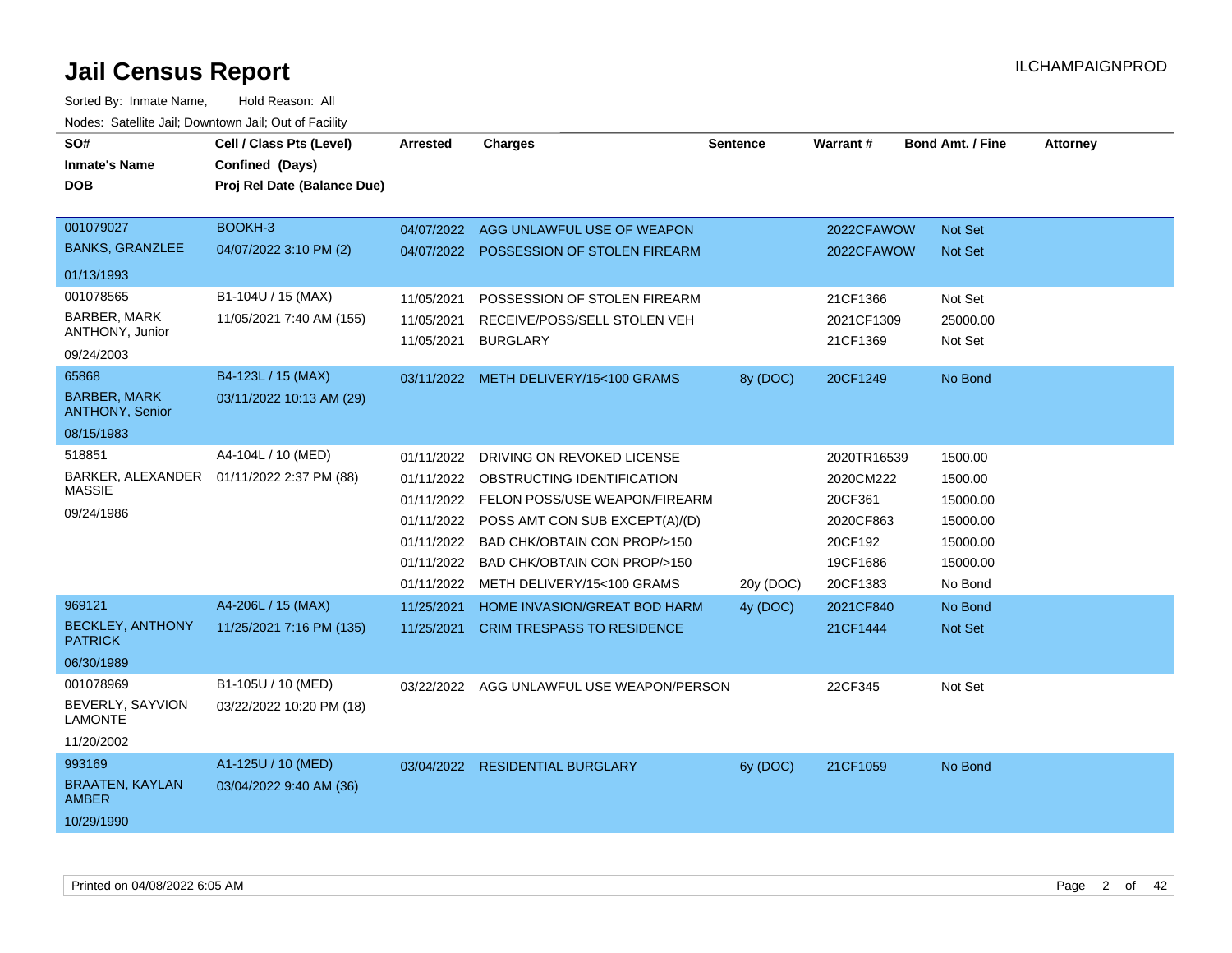| SO#                                      | Cell / Class Pts (Level)    | <b>Arrested</b>   | <b>Charges</b>                            | <b>Sentence</b> | <b>Warrant#</b> | <b>Bond Amt. / Fine</b> | <b>Attorney</b> |
|------------------------------------------|-----------------------------|-------------------|-------------------------------------------|-----------------|-----------------|-------------------------|-----------------|
| <b>Inmate's Name</b>                     | Confined (Days)             |                   |                                           |                 |                 |                         |                 |
| <b>DOB</b>                               | Proj Rel Date (Balance Due) |                   |                                           |                 |                 |                         |                 |
|                                          |                             |                   |                                           |                 |                 |                         |                 |
| 923208                                   | B3-W3-12L / 10 (MED)        | 01/22/2022        | <b>CRIM TRES TO RES/PERS PRESENT</b>      |                 | 22CF92          | Not Set                 |                 |
| <b>BREADY, ANDREW</b><br><b>NICHOLAS</b> | 01/22/2022 7:43 PM (77)     |                   |                                           |                 |                 |                         |                 |
| 06/08/1988                               |                             |                   |                                           |                 |                 |                         |                 |
| 001079000                                | A4-201L / 15 (MAX)          | 04/01/2022        | MURDER/STRONG PROB KILL/INJURE            |                 | 22CF102         | 2000000.00              |                 |
| BROCK, TONY LAMAR                        | 04/01/2022 9:02 AM (8)      |                   |                                           |                 |                 |                         |                 |
| 04/01/2004                               |                             |                   |                                           |                 |                 |                         |                 |
| 61675                                    | B1-202L / 10 (MED)          |                   | 02/10/2022 AGG DISCHARGE FIREARM/OCC BLDG |                 | 20CF374         | 100000.00               |                 |
| <b>BROWN, ANTONIO</b><br><b>BURNETT</b>  | 02/10/2022 3:28 PM (58)     |                   |                                           |                 |                 |                         |                 |
| 03/04/1983                               |                             |                   |                                           |                 |                 |                         |                 |
| 51247                                    | B1-202U / 10 (MED)          | 04/15/2021        | FELON POSS/USE WEAPON/FIREARM             |                 | 21CF411         | Not Set                 |                 |
| BROWN, DANTE<br><b>MAURICE</b>           | 04/15/2021 6:24 PM (359)    |                   |                                           |                 |                 |                         |                 |
| 04/19/1979                               |                             |                   |                                           |                 |                 |                         |                 |
| 1028357                                  | A4-107L / 15 (MAX)          | 03/23/2022        | DOMESTIC BATTERY/OTHER PRIOR              |                 | 22CF348         | Not Set                 |                 |
| <b>BROWN, MARCUS</b><br><b>RICKELL</b>   | 03/23/2022 7:13 PM (17)     |                   | 03/23/2022 FELON POSS/USE WEAPON/FIREARM  |                 | 22CF349         | No Bond                 |                 |
| 01/06/1995                               |                             |                   |                                           |                 |                 |                         |                 |
| 990921                                   | A3-214U / 15 (MAX)          | 01/20/2022        | MFG/DEL 1<15 GR COCAINE/ANLG              |                 | 19CF369         | 25000.00                |                 |
| <b>BROWN, QUINTIN</b><br><b>MARSHAUN</b> | 01/20/2022 7:19 PM (79)     |                   | 01/20/2022 ARMED HABITUAL CRIMINAL        |                 | 21CF935         | 750000.00               |                 |
| 09/26/1991                               |                             |                   |                                           |                 |                 |                         |                 |
| 29957                                    | B4-222L / 15 (MAX)          | 11/13/2021        | FELON POSS/USE WEAPON/FIREARM             |                 | 21CF1390        | Not Set                 |                 |
| <b>BROWN, RODNEY</b><br>LOUIS            | 11/13/2021 8:57 PM (147)    |                   | 11/13/2021 AGG CRIM SX AB/>5 YR OLDER VIC |                 | 2019CF0718      | 250000.00               |                 |
| 01/07/1968                               |                             |                   |                                           |                 |                 |                         |                 |
| 981645                                   | A3-214L / 15 (MAX)          | 01/27/2022 MURDER |                                           |                 | 22CF114         | 1000000.00              |                 |
| BRUMFIELD,<br><b>JONATHAN EZEKEIL</b>    | 01/27/2022 8:15 PM (72)     |                   |                                           |                 |                 |                         |                 |
| 08/03/1989                               |                             |                   |                                           |                 |                 |                         |                 |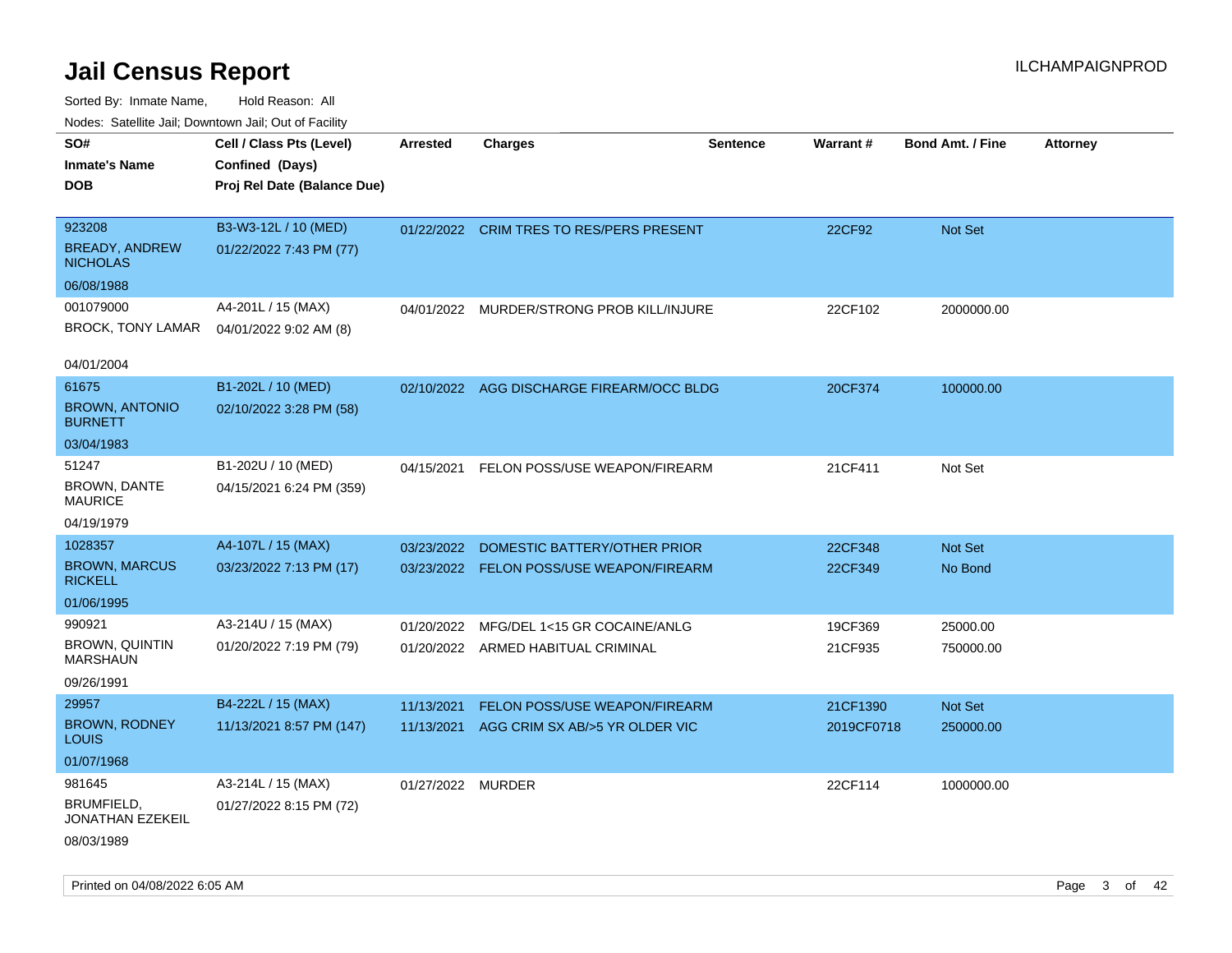| Nudes. Salenne Jan, Downlown Jan, Out of Facility |                             |            |                                          |                 |           |                         |                 |
|---------------------------------------------------|-----------------------------|------------|------------------------------------------|-----------------|-----------|-------------------------|-----------------|
| SO#                                               | Cell / Class Pts (Level)    | Arrested   | <b>Charges</b>                           | <b>Sentence</b> | Warrant#  | <b>Bond Amt. / Fine</b> | <b>Attorney</b> |
| Inmate's Name                                     | Confined (Days)             |            |                                          |                 |           |                         |                 |
| DOB                                               | Proj Rel Date (Balance Due) |            |                                          |                 |           |                         |                 |
|                                                   |                             |            |                                          |                 |           |                         |                 |
| 49431                                             | B1-201L / 10 (MED)          |            | 03/11/2022 VIO BAIL BOND/CLASS X OFFENSE | 3y (DOC)        | 2018CF350 | No Bond                 |                 |
| <b>BUFFORD, LANCE</b><br>CORNELL                  | 03/11/2022 5:01 PM (29)     |            |                                          |                 |           |                         |                 |
| 12/18/1979                                        |                             |            |                                          |                 |           |                         |                 |
| 1047579                                           | A1-124L / 10 (MED)          |            | 02/24/2022 ARMED ROBBERY/NO FIREARM      |                 | 22CF232   | Not Set                 |                 |
| BUTLER, TAMYRA<br>COSHAWN                         | 02/24/2022 5:40 AM (44)     |            |                                          |                 |           |                         |                 |
| 07/06/1988                                        |                             |            |                                          |                 |           |                         |                 |
| 39474                                             | B1-101U / 10 (ADS)          | 07/06/2021 | MFG/DEL 15<100 GR HEROIN/ANLG            |                 | 21CF792   | Not Set                 |                 |
| CAMPBELL, AARON<br><b>JACOB</b>                   | 07/06/2021 11:56 PM (277)   |            |                                          |                 |           |                         |                 |
| 07/18/1974                                        |                             |            |                                          |                 |           |                         |                 |
| 001078953                                         | A4-202L / 10 (MED)          | 03/15/2022 | POSSESSION OF STOLEN FIREARM             |                 | 2022CF319 | Not Set                 |                 |
| CAMPBELL.<br>MOHAMMED BURNELL                     | 03/15/2022 10:50 PM (25)    |            |                                          |                 |           |                         |                 |
| 09/25/1991                                        |                             |            |                                          |                 |           |                         |                 |
| 1045467                                           | A3-211U / 10 (ADS)          | 04/01/2022 | MFG/DEL CANNABIS/30-500 GRAMS            |                 | 20CF87    | 100000.00 / 34.00       |                 |
| CARPENTER-MOORE,<br>JOSEPH CARL, Junior           | 04/02/2022 5:22 PM (7)      |            | 04/01/2022 MFG/DEL CANNABIS/30-500 GRAMS |                 | 19CF1770  | 100000.00 / 34.00       |                 |
| 04/18/1992                                        |                             |            |                                          |                 |           |                         |                 |
| 1060436                                           | B1-106U / 10 (MED)          | 01/06/2022 | AGGRAVATED UNLAWFUL RESTRAINT            |                 | 22CF29    | Not Set                 |                 |
| CARTER, DERESHEO<br>DEWAYNE                       | 01/06/2022 8:43 PM (93)     | 01/06/2022 | FELON ESCAPE/PEACE OFFICER               |                 | 22CF28    | Not Set                 |                 |
| 09/10/1991                                        |                             |            |                                          |                 |           |                         |                 |
| 001077353                                         | B1-106L / 15 (MAX)          | 02/12/2022 | <b>FELON POSS/USE WEAPON/FIREARM</b>     |                 | 22CF173   | No Bond                 |                 |
| <b>CARTER, JAMES</b><br>IVORY                     | 02/13/2022 1:19 AM (55)     |            | 02/12/2022 ALCOHOL SALES - MINOR 19-20   |                 | 2020OV127 | 1000.00                 |                 |
| 08/12/2000                                        |                             |            |                                          |                 |           |                         |                 |
| 979443                                            | <b>BOOKH-8 / 10 (ADS)</b>   |            | 04/05/2022 BURGLARY                      |                 | 22CF410   | No Bond                 |                 |
| CASTELO, SHANE<br><b>ROBERT</b>                   | 04/05/2022 1:35 PM (4)      |            |                                          |                 |           |                         |                 |
| 03/17/1994                                        |                             |            |                                          |                 |           |                         |                 |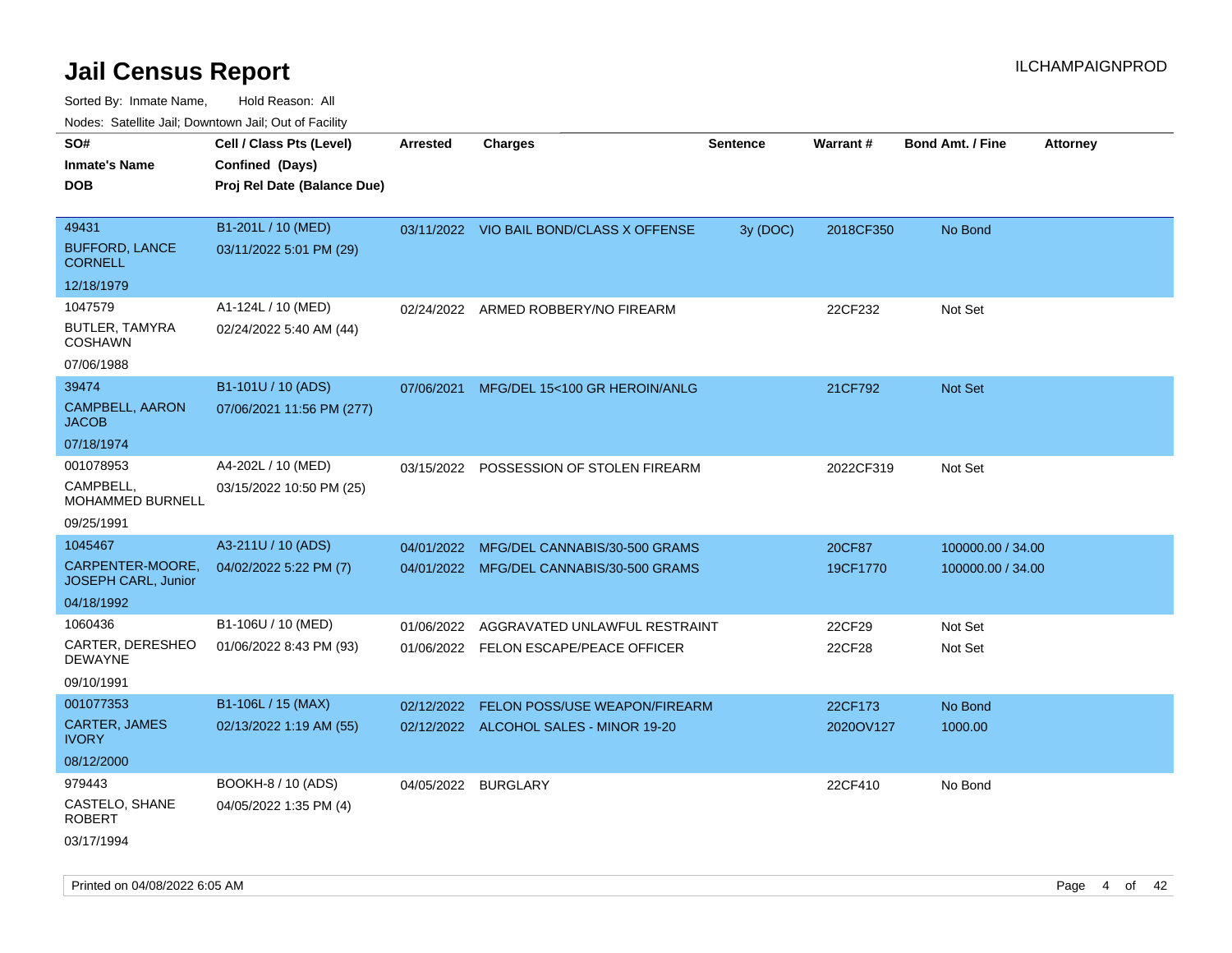Sorted By: Inmate Name, Hold Reason: All Nodes: Satellite Jail; Downtown Jail; Out of Facility

| SO#                                    | Cell / Class Pts (Level)                     | <b>Arrested</b> | <b>Charges</b>                                | <b>Sentence</b> | <b>Warrant#</b> | <b>Bond Amt. / Fine</b> | <b>Attorney</b> |
|----------------------------------------|----------------------------------------------|-----------------|-----------------------------------------------|-----------------|-----------------|-------------------------|-----------------|
| <b>Inmate's Name</b>                   | Confined (Days)                              |                 |                                               |                 |                 |                         |                 |
| <b>DOB</b>                             | Proj Rel Date (Balance Due)                  |                 |                                               |                 |                 |                         |                 |
|                                        |                                              |                 |                                               |                 |                 |                         |                 |
| 957936                                 | A4-103U / 15 (MAX)                           |                 | 03/10/2022 DELIVERY OF OR POSSESSION OF W/INT |                 | 22CF295         | <b>Not Set</b>          |                 |
| CAVETTE, JUSTIN<br><b>EUGENE</b>       | 03/10/2022 12:10 PM (30)                     |                 |                                               |                 |                 |                         |                 |
| 08/02/1988                             |                                              |                 |                                               |                 |                 |                         |                 |
| 001079032                              | BOOKF-2                                      | 04/08/2022      | <b>DOMESTIC BATTERY</b>                       |                 |                 | Not Set                 |                 |
| CHAMPION,<br>QUANTEJIA DANAYE          |                                              |                 |                                               |                 |                 |                         |                 |
| 08/27/1998                             |                                              |                 |                                               |                 |                 |                         |                 |
| 1029088                                | B1-107L / 10 (MED)                           | 12/21/2021      | FELON POSS/USE FIREARM PRIOR                  |                 | 21CF1338        | 250000.00               |                 |
| <b>CHAPPLE, MALIK</b><br><b>BIANCO</b> | 12/22/2021 10:02 AM (108)                    |                 |                                               |                 |                 |                         |                 |
| 10/25/1994                             |                                              |                 |                                               |                 |                 |                         |                 |
| 001078812                              | B1-207U / 15 (MAX)                           | 02/01/2022      | ARMED ROBBERY/ARMED W/FIREARM                 |                 | 22CF145         | Not Set                 |                 |
| COBB, SINTRAE<br>SANCHEZ               | 02/01/2022 8:33 PM (67)                      |                 |                                               |                 |                 |                         |                 |
| 07/05/2002                             |                                              |                 |                                               |                 |                 |                         |                 |
| 1004799                                | B2-DR / 15 (SPH)                             | 03/31/2022      | POSSESSION OF METH<5 GRAMS                    |                 | 22CF388         | Not Set                 |                 |
| <b>COCHRANE, STORM</b><br><b>JAMES</b> | 03/31/2022 11:37 AM (9)                      |                 | 03/31/2022 AGG CRIM SEX ABUSE/VICTIM <13      |                 | 19CF25          | 10000.00                |                 |
| 10/28/1992                             |                                              |                 |                                               |                 |                 |                         |                 |
| 001077485                              | A1-227U / 15 (MAX)                           | 12/21/2021      | MURDER/INTENT TO KILL/INJURE                  |                 | 2021CF1282      | 1000000.00              |                 |
| COLBERT, ARIEANA<br><b>FELICIA</b>     | 12/21/2021 2:08 PM (109)                     |                 |                                               |                 |                 |                         |                 |
| 12/13/2000                             |                                              |                 |                                               |                 |                 |                         |                 |
| 34805                                  | B4-227U / 15 (MAX)                           | 10/01/2021      | <b>DOMESTIC BATTERY</b>                       |                 | 21CF1183        | <b>Not Set</b>          |                 |
|                                        | CONERLY, KIN JOSEPH 10/01/2021 1:53 AM (190) | 10/01/2021      | ARMED HABITUAL CRIMINAL                       |                 | 21CF1184        | <b>Not Set</b>          |                 |
|                                        |                                              | 10/06/2021      | POSS STOLEN VEHICLE > \$25,000                |                 | 19CF1786        | <b>Not Set</b>          |                 |
| 11/16/1971                             |                                              |                 |                                               |                 |                 |                         |                 |
| 1074319                                | B2-DR / 15 (SPH)                             | 10/12/2021      | AGGRAVATED CRUELTY TO ANIMALS                 |                 | 21CF1238        | Not Set                 |                 |
| CRAIG, DAVUCCI<br><b>DAVION</b>        | 10/12/2021 11:36 AM (179)                    | 10/14/2021      | MURDER                                        |                 | 21CF1239        | Not Set                 |                 |

08/02/2001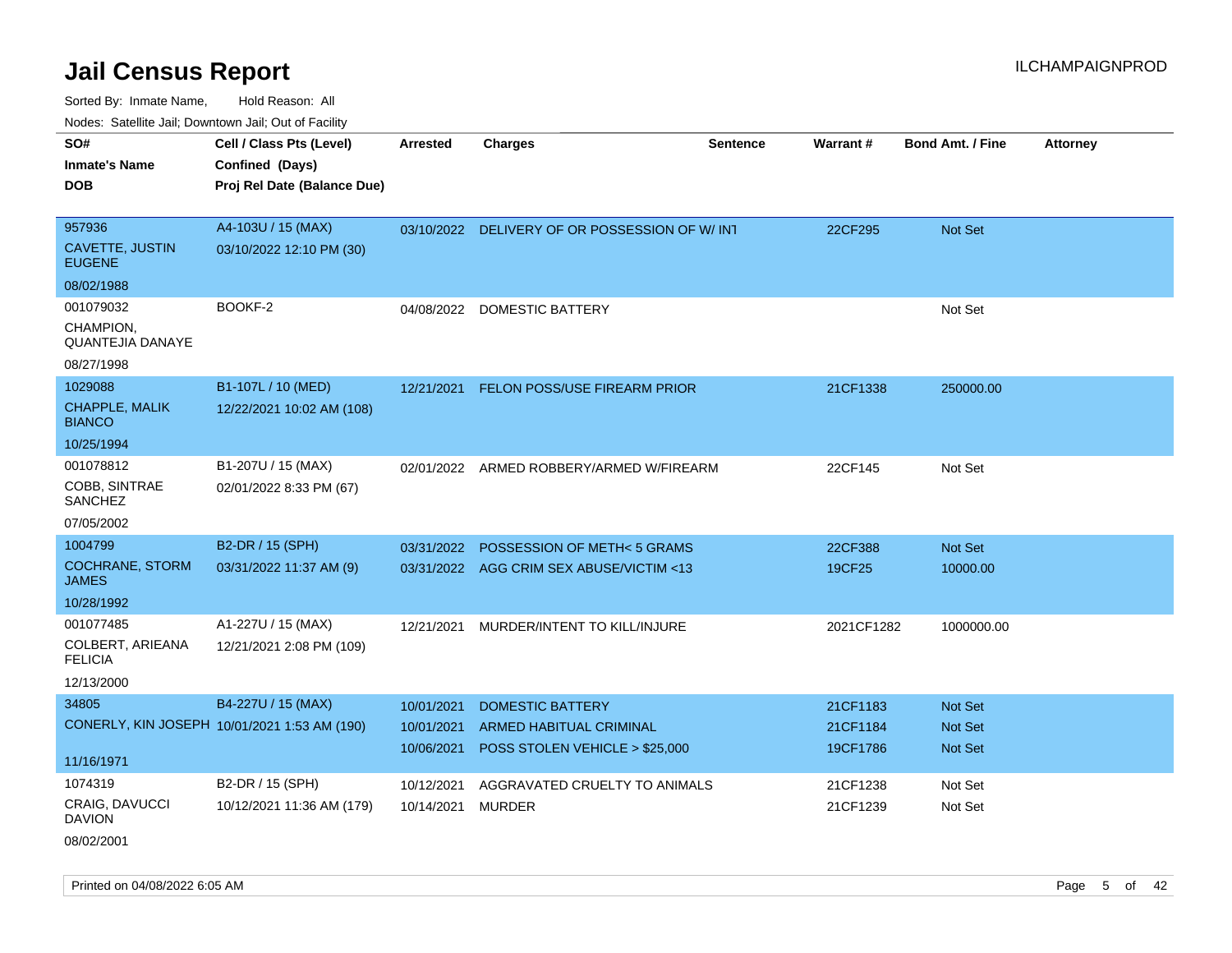Sorted By: Inmate Name, Hold Reason: All

Nodes: Satellite Jail; Downtown Jail; Out of Facility

| SO#                                   | Cell / Class Pts (Level)    | <b>Arrested</b>      | <b>Charges</b>                         | <b>Sentence</b>       | <b>Warrant#</b> | <b>Bond Amt. / Fine</b> | <b>Attorney</b> |
|---------------------------------------|-----------------------------|----------------------|----------------------------------------|-----------------------|-----------------|-------------------------|-----------------|
| <b>Inmate's Name</b>                  | Confined (Days)             |                      |                                        |                       |                 |                         |                 |
| <b>DOB</b>                            | Proj Rel Date (Balance Due) |                      |                                        |                       |                 |                         |                 |
|                                       |                             |                      |                                        |                       |                 |                         |                 |
| 49829                                 | B4-121L                     |                      | 03/20/2022 AGGRAVATED DOMESTIC BATTERY |                       | 22CF337         | No Bond                 |                 |
| <b>CRANDALL, TERRY</b><br>LEE, Junior | 03/20/2022 11:02 PM (20)    |                      |                                        |                       |                 |                         |                 |
| 01/12/1974                            |                             |                      |                                        |                       |                 |                         |                 |
| 001077549                             | B2-T3-10L / 10 (SPH)        | 12/22/2020           | PRED CRIM SEX ASLT/VICTIM <13          |                       | 2020CF1469      | Not Set                 |                 |
| CRISTOBAL-MATEO,<br><b>CRISTOBAL</b>  | 12/22/2020 1:17 PM (473)    |                      |                                        |                       |                 |                         |                 |
| 12/02/1988                            |                             |                      |                                        |                       |                 |                         |                 |
| 988538                                | B3-W4-15U / 10 (MED)        | 12/21/2021           | AGGRAVATED DOMESTIC BATTERY            |                       | 21CF1564        | Not Set                 |                 |
| DAVIDSON, HARLEY<br><b>KYLE SCOTT</b> | 12/21/2021 5:45 AM (109)    |                      |                                        |                       |                 |                         |                 |
| 08/05/1990                            | 4/18/2022 (0.00)            |                      |                                        |                       |                 |                         |                 |
| 1023587                               | A4-102L / 15 (MAX)          | 09/24/2021           | MFG/DEL CANNABIS/2.5-10 GRAMS          |                       | 21CF1155        | Not Set                 |                 |
| DAVIS, MARTIN<br><b>DENNIS</b>        | 09/24/2021 9:38 PM (197)    | 09/24/2021           | ARMED HABITUAL CRIMINAL                |                       | 2021-CF681      | 500000.00               |                 |
| 12/02/1994                            |                             |                      |                                        |                       |                 |                         |                 |
| 56972                                 | B3-W8-32L / 10 (MED)        | 08/30/2021           | POSS STOLEN VEHICLE > \$25,000         |                       | 21CF1044        | <b>Not Set</b>          |                 |
| DAY, DANIEL JOSEPH                    | 08/30/2021 3:07 PM (222)    | 09/04/2021           | <b>BURGLARY</b>                        |                       | 21CF1054        | Not Set                 |                 |
|                                       |                             |                      |                                        |                       |                 |                         |                 |
| 10/16/1982                            |                             |                      |                                        |                       |                 |                         |                 |
| 62982                                 | BOOKH-3                     | 04/07/2022           | DRIVING ON REVOKED LICENSE             | 60d (CJ)              |                 | No Bond                 |                 |
| DEGARMO, ARTHUR<br><b>JOSEPH</b>      | 04/07/2022 12:36 PM (2)     |                      | 04/07/2022 DRIVING ON REVOKED LICENSE  |                       |                 | No Bond                 |                 |
| 03/27/1978                            | 5/6/2022 (0.00)             |                      |                                        |                       |                 |                         |                 |
| 36298                                 | B2-T3-11U / 5 (SPH)         | 03/11/2022 AGG DUI/3 |                                        |                       | 21CF380         | <b>Not Set</b>          |                 |
| <b>DUCEY, SCOTT</b><br><b>ROBERT</b>  | 03/11/2022 12:49 PM (29)    |                      |                                        |                       |                 |                         |                 |
| 04/02/1969                            |                             |                      |                                        |                       |                 |                         |                 |
| 39880                                 | B2-T3-09U / 10 (SPH)        |                      | 03/30/2022 DOMESTIC BATTERY            | 2y/6m (DOC) 2021CF991 |                 | No Bond                 |                 |
| DUGE, JACKIE LEE,<br>Junior           | 03/30/2022 4:25 PM (10)     |                      |                                        |                       |                 |                         |                 |
| 02/03/1960                            |                             |                      |                                        |                       |                 |                         |                 |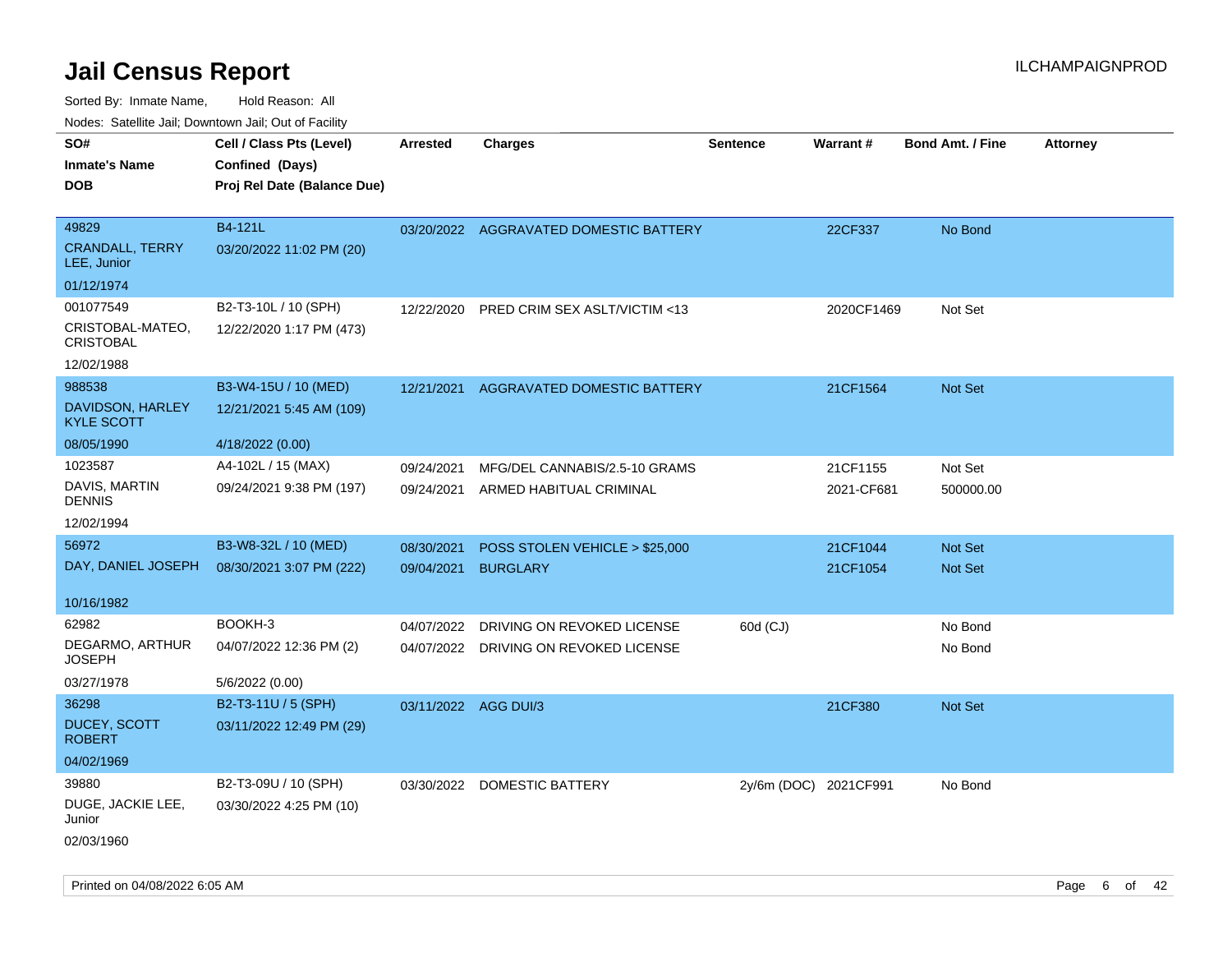| <b>NOULD:</b> Cutomto can, Downtown can, Out of Fability |                             |                   |                                          |                 |            |                         |                 |
|----------------------------------------------------------|-----------------------------|-------------------|------------------------------------------|-----------------|------------|-------------------------|-----------------|
| SO#                                                      | Cell / Class Pts (Level)    | <b>Arrested</b>   | <b>Charges</b>                           | <b>Sentence</b> | Warrant#   | <b>Bond Amt. / Fine</b> | <b>Attorney</b> |
| <b>Inmate's Name</b>                                     | Confined (Days)             |                   |                                          |                 |            |                         |                 |
| <b>DOB</b>                                               | Proj Rel Date (Balance Due) |                   |                                          |                 |            |                         |                 |
|                                                          |                             |                   |                                          |                 |            |                         |                 |
| 001079030                                                | BOOKH-5                     |                   | 04/07/2022 DOMESTIC BATTERY              |                 | 2022CFAWOW | Not Set                 |                 |
| ECKER, CHANNA JONN 04/07/2022 9:51 PM (2)                |                             |                   |                                          |                 |            |                         |                 |
|                                                          |                             |                   |                                          |                 |            |                         |                 |
| 02/11/1989                                               |                             |                   |                                          |                 |            |                         |                 |
| 1024895                                                  | B1-103L / 10 (MED)          | 12/15/2021        | MFG/DEL 100<400 GR COCA/ANLG             |                 | 21CF1535   | Not Set                 |                 |
| EDWARDS, GEORGE<br><b>CORTEZ</b>                         | 12/15/2021 12:26 PM (115)   | 12/15/2021        | AGGRAVATED BATTERY                       |                 | 21CF1536   | Not Set                 |                 |
| 06/19/1994                                               |                             |                   |                                          |                 |            |                         |                 |
| 1074720                                                  | B2-T4-13U / 15 (SPH)        |                   | 01/19/2022 PRED CRIM SEX ASLT/VICTIM <13 |                 | 21CF1414   | 500000.00               |                 |
| ELVIR-REYES, JORGE<br><b>LEONARDO</b>                    | 01/19/2022 1:43 PM (80)     |                   |                                          |                 |            |                         |                 |
| 06/03/1988                                               |                             |                   |                                          |                 |            |                         |                 |
| 43977                                                    | B2-T1-02L / 5 (SPH)         | 12/20/2021        | AGG FLEEING POLICE/21 MPH OVER           |                 | 21CF1566   | Not Set                 |                 |
| <b>EMKES, DOUGLAS</b>                                    | 12/20/2021 9:59 AM (110)    | 12/20/2021        | PAROLE REVOCATION                        |                 |            | No Bond                 |                 |
| ALAN                                                     |                             |                   |                                          |                 |            |                         |                 |
| 06/08/1959                                               |                             |                   |                                          |                 |            |                         |                 |
| 987328                                                   | A2-123L / 10 (MED)          | 12/11/2021        | AGG ASLT PEACE OFF/FIRE/ER WRK           |                 | 21CF1515   | Not Set                 |                 |
| ERVIN, DEIDRA ANN<br><b>RUTH</b>                         | 12/11/2021 8:48 PM (119)    |                   |                                          |                 |            |                         |                 |
| 04/15/1991                                               |                             |                   |                                          |                 |            |                         |                 |
| 60186                                                    | B3-W7-26L / 10 (MED)        |                   | 03/12/2022 AGG DOMESTIC BATTERY/STRANGLE |                 | 22CF304    | Not Set                 |                 |
| EVANS, MICHAEL<br><b>WILLIAM</b>                         | 03/12/2022 6:03 PM (28)     |                   |                                          |                 |            |                         |                 |
| 08/08/1981                                               |                             |                   |                                          |                 |            |                         |                 |
| 1026175                                                  | B4-127U / 10 (MED)          | 02/06/2022        | FELON FAIL/RETURN FRM FURLOUGH           |                 | 21CF1554   | No Bond                 |                 |
| FALCONER, AVERY                                          | 02/06/2022 4:49 AM (62)     | 02/06/2022        | <b>CITY OV ARREST</b>                    |                 | 2021-OV-65 | 1000.00                 |                 |
| <b>FOX</b>                                               |                             |                   | 02/07/2022 MFG/DEL 1<15 GR COCAINE/ANLG  | 6y (DOC)        | 2019CF1617 | No Bond                 |                 |
| 04/07/1989                                               |                             |                   |                                          |                 |            |                         |                 |
| 66468                                                    | A4-106L / 15 (MAX)          | 03/06/2022 MURDER |                                          |                 | 22CF273    | 1000000.00              |                 |
| FERRELL, BRIAN<br>JAMAL                                  | 03/06/2022 9:04 PM (34)     |                   |                                          |                 |            |                         |                 |
| 11/15/1985                                               |                             |                   |                                          |                 |            |                         |                 |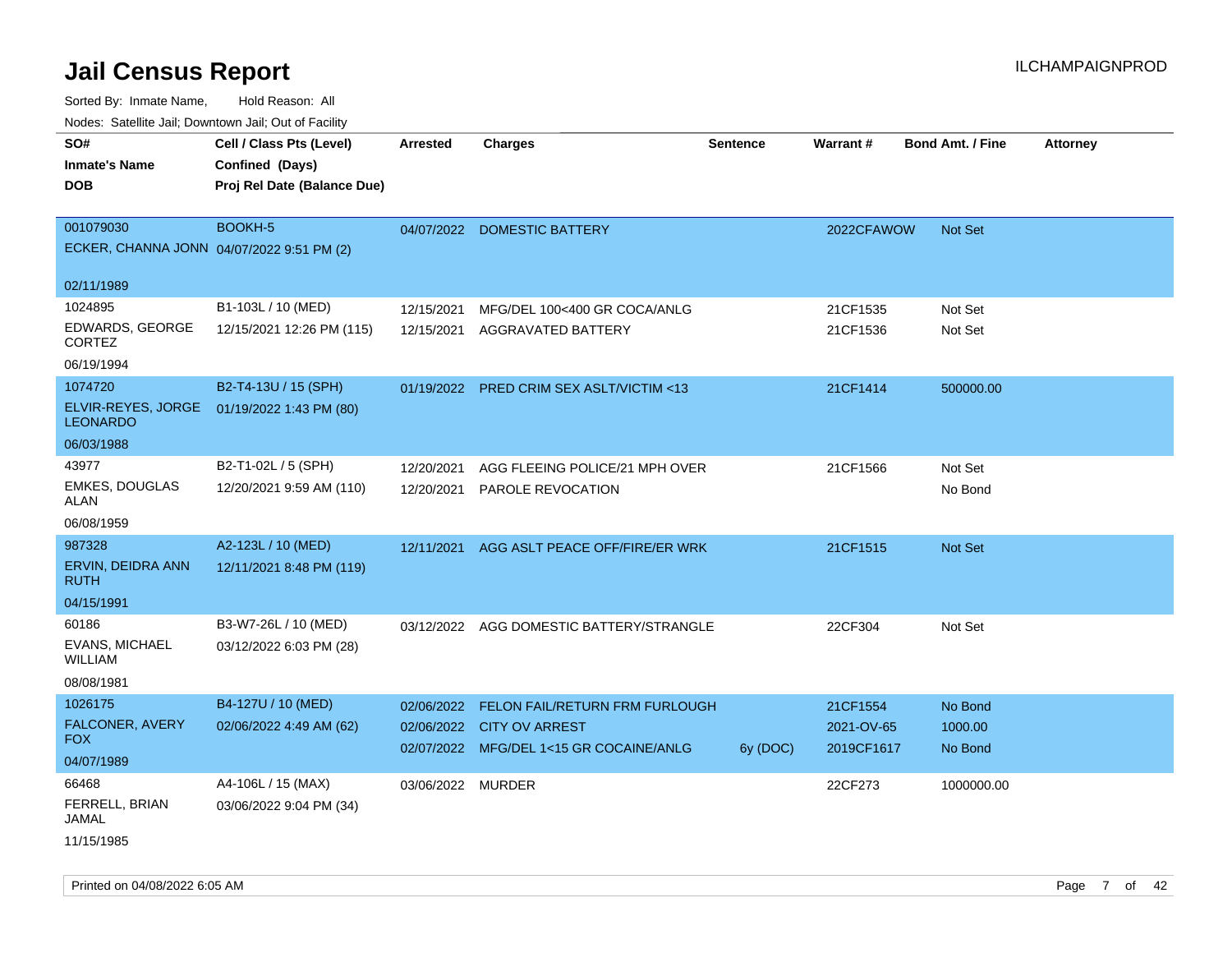| roaco. Catolino dall, Downtown dall, Out of Fability |                                               |                   |                                          |                 |            |                         |                 |
|------------------------------------------------------|-----------------------------------------------|-------------------|------------------------------------------|-----------------|------------|-------------------------|-----------------|
| SO#                                                  | Cell / Class Pts (Level)                      | <b>Arrested</b>   | <b>Charges</b>                           | <b>Sentence</b> | Warrant#   | <b>Bond Amt. / Fine</b> | <b>Attorney</b> |
| <b>Inmate's Name</b>                                 | Confined (Days)                               |                   |                                          |                 |            |                         |                 |
| <b>DOB</b>                                           | Proj Rel Date (Balance Due)                   |                   |                                          |                 |            |                         |                 |
|                                                      |                                               |                   |                                          |                 |            |                         |                 |
| 962759                                               | B2-DR / 15 (SPH)                              | 07/16/2021        | <b>METH DELIVERY&lt;5 GRAMS</b>          |                 | 21CF833    | Not Set                 |                 |
|                                                      | FINLEY, KEVIN DANTE  07/16/2021 9:44 PM (267) |                   | 07/29/2021 AGG CRIM SEX ASSAULT/FELONY   |                 | 21CF891    | No Bond                 |                 |
|                                                      |                                               |                   |                                          |                 |            |                         |                 |
| 12/28/1988                                           |                                               |                   |                                          |                 |            |                         |                 |
| 001078961                                            | B1-207L / 10 (MED)                            |                   | 03/21/2022 AGG BATTERY/DISCHARGE FIREARM |                 | 22CF39     | 750000.00               |                 |
| FISCHER, KYRE<br>ORLANDO                             | 03/21/2022 1:21 PM (19)                       |                   |                                          |                 |            |                         |                 |
| 04/14/2002                                           |                                               |                   |                                          |                 |            |                         |                 |
| 1039744                                              | A3-114U / 15 (MAX)                            | 12/06/2021 MURDER |                                          |                 | 20CF959    | 1000000.00              |                 |
| FONVILLE, TREVOY<br><b>JERMAINE</b>                  | 12/06/2021 10:52 AM (124)                     |                   |                                          |                 |            |                         |                 |
| 01/13/1996                                           |                                               |                   |                                          |                 |            |                         |                 |
| 001077819                                            | BOOKH-7 / 15 (MAX)                            |                   | 04/06/2022 MURDER/INTENT TO KILL/INJURE  |                 | 22CF416    | Not Set                 |                 |
| FORTUNE, DOMINIC<br><b>AUGUSTUS</b>                  | 04/06/2022 7:15 AM (3)                        |                   |                                          |                 |            |                         |                 |
| 02/16/1999                                           |                                               |                   |                                          |                 |            |                         |                 |
| 001078863                                            | B4-226U / 15 (MAX)                            |                   | 02/19/2022 POSSESSION OF STOLEN FIREARM  |                 | 22CF203    | Not Set                 |                 |
| FOSTER, JOHN<br><b>CARELL</b>                        | 02/19/2022 6:01 AM (49)                       |                   |                                          |                 |            |                         |                 |
| 03/13/1981                                           |                                               |                   |                                          |                 |            |                         |                 |
| 518395                                               | B2-T3-12L / 15 (SPH)                          |                   | 07/07/2020 CRIMINAL SEXUAL ASSAULT       |                 | 2020-CF735 | 250000.00               |                 |
|                                                      | FRANDLE, MARK RYAN 07/07/2020 3:42 PM (641)   |                   |                                          |                 |            |                         |                 |
|                                                      |                                               |                   |                                          |                 |            |                         |                 |
| 09/10/1985                                           |                                               |                   |                                          |                 |            |                         |                 |
| 001077934                                            | A1-125L / 10 (MED)                            | 08/22/2021        | <b>DOMESTIC BATTERY</b>                  |                 | 21 CM 172  | 10000.00                |                 |
| FREED, LOGAN<br><b>SUZANNE</b>                       | 08/22/2021 11:45 PM (230)                     | 08/22/2021        | AGG DUI/ACCIDENT/DEATH                   |                 | 21CF1024   | Not Set                 |                 |
| 08/18/1996                                           |                                               |                   |                                          |                 |            |                         |                 |
| 001078290                                            | A1-224L / 10 (ADS)                            | 08/19/2021        | MACHINE GUN/AUTO WEAPON/VEH              |                 | 21CF1012   | Not Set                 |                 |
| FREEMAN, ANGEL<br><b>JANILA KAY</b>                  | 08/19/2021 1:26 AM (233)                      |                   |                                          |                 |            |                         |                 |
| 12/25/1995                                           |                                               |                   |                                          |                 |            |                         |                 |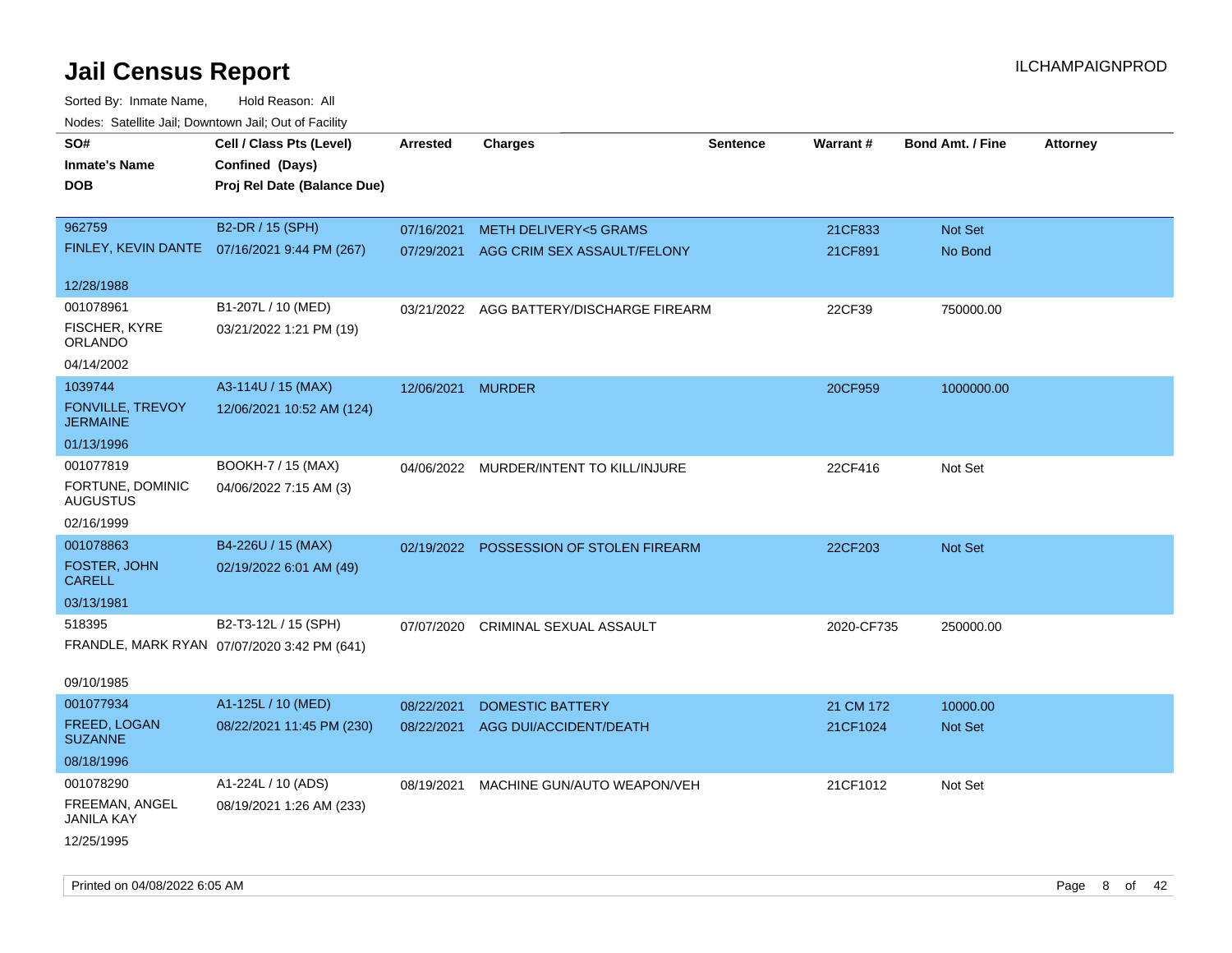| roucs. Calcinic Jan, Downtown Jan, Out of Facility |                                            |                 |                                          |                 |              |                         |                 |
|----------------------------------------------------|--------------------------------------------|-----------------|------------------------------------------|-----------------|--------------|-------------------------|-----------------|
| SO#                                                | Cell / Class Pts (Level)                   | <b>Arrested</b> | <b>Charges</b>                           | <b>Sentence</b> | Warrant#     | <b>Bond Amt. / Fine</b> | <b>Attorney</b> |
| <b>Inmate's Name</b>                               | Confined (Days)                            |                 |                                          |                 |              |                         |                 |
| <b>DOB</b>                                         | Proj Rel Date (Balance Due)                |                 |                                          |                 |              |                         |                 |
|                                                    |                                            |                 |                                          |                 |              |                         |                 |
| 1063104                                            | B3-W4-14L / 5 (MIN)                        |                 | 01/10/2022 VIOLATE ORDER PROTECTION      |                 | 21CF1258     | Not Set                 |                 |
| <b>FUSON, KEITH</b><br><b>EDWARD</b>               | 01/10/2022 9:14 PM (89)                    |                 | 03/31/2022 PHONE HARASSMENT/VICTIM <13   |                 |              | No Bond                 |                 |
| 05/07/1987                                         | 6/20/2022 (0.00)                           |                 |                                          |                 |              |                         |                 |
| 591514                                             | B2-T2-07U / 10 (SPH)                       | 02/25/2022      | AGG CRIM SEX ABUSE/VIC 13-17             |                 | 22CF230      | 100000.00               |                 |
|                                                    | GAMBLE, SCOTT PAUL 02/25/2022 6:08 PM (43) |                 |                                          |                 |              |                         |                 |
| 09/06/1968                                         |                                            |                 |                                          |                 |              |                         |                 |
| 1075614                                            | A4-202U / 15 (MAX)                         | 03/19/2022      | AGGRAVATED DOMESTIC BATTERY              |                 | 22CF333      | Not Set                 |                 |
| <b>GANT, TEVIN</b><br><b>ODELROW</b>               | 03/19/2022 5:29 PM (21)                    |                 | 03/19/2022 PAROLE REVOCATION             |                 | CM2201590    | No Bond                 |                 |
| 03/03/1991                                         |                                            |                 |                                          |                 |              |                         |                 |
| 001078154                                          | B3-W1-01U / 10 (MED)                       |                 | 01/09/2022 DRVG UNDER INFLU OF ALCOHOL   |                 | 2021 DT 182  | 5000.00                 |                 |
| <b>GENTRY, DAMON</b><br><b>LIONEL</b>              | 01/09/2022 4:41 PM (90)                    |                 | 01/09/2022 AGG DOMESTIC BATTERY/STRANGLE |                 | 2021 CF 1396 | 50000.00                |                 |
| 12/25/1971                                         |                                            |                 |                                          |                 |              |                         |                 |
| 1068620                                            | <b>BOOKH-3 / 10 (ADS)</b>                  |                 | 04/05/2022 DOMESTIC BATTERY              |                 | 22DV56       | No Bond                 |                 |
| <b>GOLSON, BRANDON</b><br><b>LAVEL</b>             | 04/05/2022 12:40 PM (4)                    |                 |                                          |                 |              |                         |                 |
| 04/01/1991                                         |                                            |                 |                                          |                 |              |                         |                 |
| 001078633                                          | B2-T4-15U / 25 (SPH)                       | 12/01/2021      | PRED CRIM SEX ASLT/VICTIM <13            |                 | 21CF1416     | 250000.00               |                 |
| GONZALEZ-GUILLEN,<br>EDWARD                        | 12/01/2021 12:08 PM (129)                  |                 |                                          |                 |              |                         |                 |
| 08/25/2002                                         |                                            |                 |                                          |                 |              |                         |                 |
| 001078607                                          | B4-221L / 15 (MAX)                         | 11/22/2021      | FELON POSS/USE FIREARM/PAROLE            |                 | 21CF1437     | Not Set                 |                 |
| <b>GRAY, WILLIAM</b><br><b>DA'VON</b>              | 11/22/2021 2:57 PM (138)                   | 11/22/2021      | ATTEMPT (FIRST DEGREE MURDER)            |                 | 21CF1435     | Not Set                 |                 |
| 04/18/1984                                         |                                            |                 |                                          |                 |              |                         |                 |
| 56342                                              | B1-206L / 10 (MED)                         | 10/21/2021      | THEFT CONTROL INTENT <\$500              |                 | 17CF1451     | 10000.00                |                 |
| <b>GRIFFIN, NATHAN</b>                             | 10/21/2021 4:20 PM (170)                   | 10/21/2021      | DRIVING ON REVOKED LICENSE               |                 | 20TR1979     | 3000.00                 |                 |
| <b>EUGENE</b>                                      |                                            | 10/21/2021      | ARMED HABITUAL CRIMINAL                  |                 | 21CF1279     | Not Set                 |                 |
| 02/24/1969                                         |                                            |                 |                                          |                 |              |                         |                 |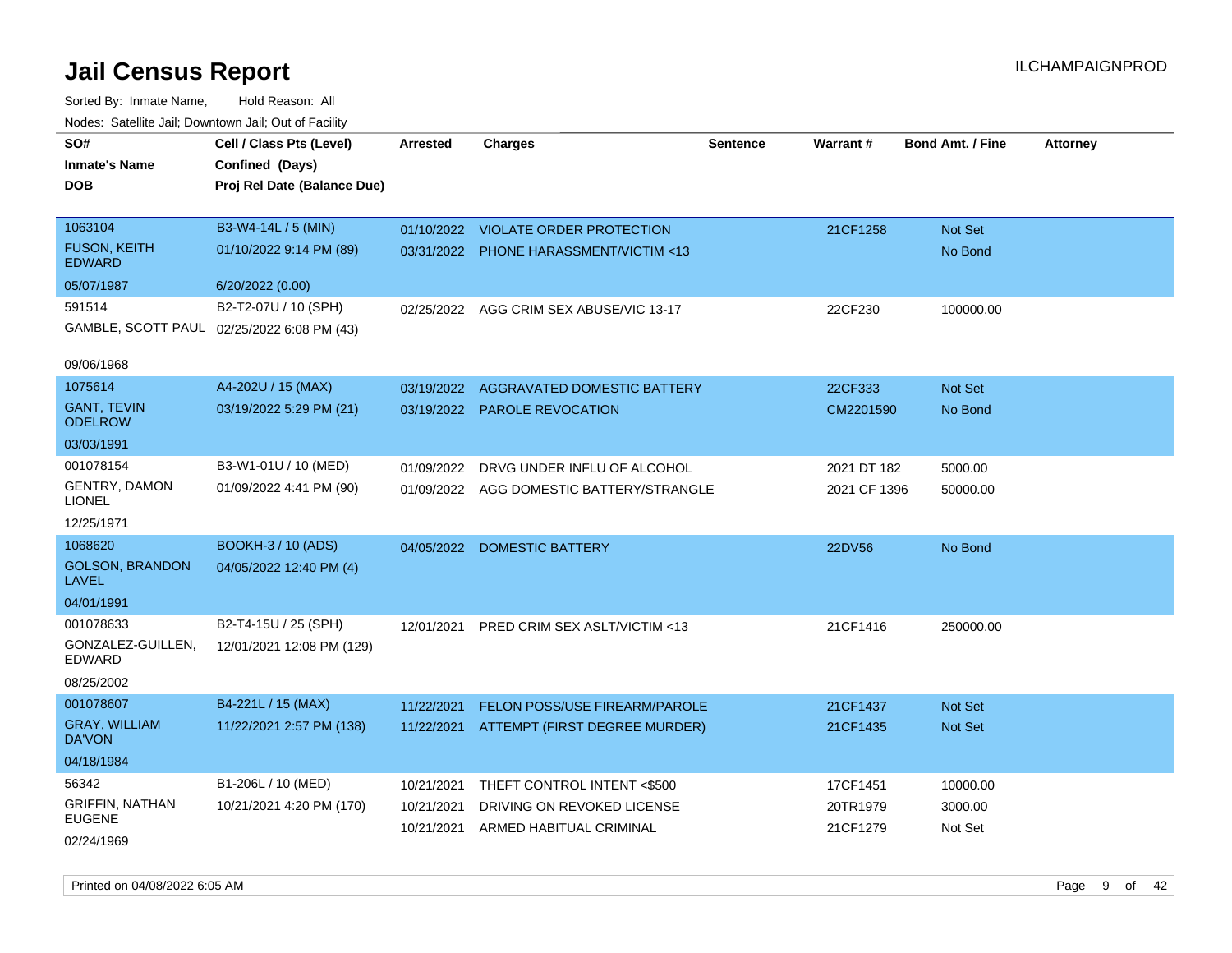| SO#<br><b>Inmate's Name</b><br><b>DOB</b>                   | Cell / Class Pts (Level)<br>Confined (Days)<br>Proj Rel Date (Balance Due)          | <b>Arrested</b>                                                    | <b>Charges</b>                                                                                                                                  | <b>Sentence</b> | <b>Warrant#</b>                                          | <b>Bond Amt. / Fine</b>                                                  | <b>Attorney</b> |
|-------------------------------------------------------------|-------------------------------------------------------------------------------------|--------------------------------------------------------------------|-------------------------------------------------------------------------------------------------------------------------------------------------|-----------------|----------------------------------------------------------|--------------------------------------------------------------------------|-----------------|
| 56594<br>HARRIS, JOSEPH LEE                                 | A4-104U / 10 (MED)<br>03/22/2022 8:39 PM (18)                                       |                                                                    | 03/22/2022 POSS AMT CON SUB EXCEPT(A)/(D)                                                                                                       |                 | 2021CF104                                                | 200000.00                                                                |                 |
| 10/30/1982                                                  |                                                                                     |                                                                    |                                                                                                                                                 |                 |                                                          |                                                                          |                 |
| 544770<br>HAYES, DEVON<br><b>JERMAINE</b><br>11/07/1987     | A4-105U / 10 (MED)<br>08/14/2021 2:56 AM (238)                                      | 08/14/2021                                                         | AGG DOMESTIC BATTERY/STRANGLE                                                                                                                   | 7y (DOC)        | 2021CF514                                                | 25000.00                                                                 |                 |
| 975293<br><b>HILL, JACOB MILES</b><br>02/06/1988            | B2-T4-14L / 15 (SPH)<br>07/21/2021 8:43 PM (262)                                    | 07/21/2021<br>07/21/2021<br>07/25/2021<br>08/18/2021<br>09/09/2021 | VIO ORDER/PRIOR VIO OF ORDER<br><b>STALKING</b><br><b>PAROLE REVOCATION</b><br><b>HARASS WITNESS/FAMILY MBR/REP</b><br>AGG STALKING/BODILY HARM |                 | 21CF914<br>2021CF863<br>CH2104646<br>21CF992<br>21CF1073 | No Bond<br>Not Set<br><b>Not Set</b><br><b>Not Set</b><br><b>Not Set</b> |                 |
| 980939<br>HILL, XAVIER<br>LENSHAUN<br>06/18/1988            | B4-225U / 10 (MED)<br>03/25/2022 11:15 AM (15)                                      | 03/25/2022                                                         | RECEIVE/POSS/SELL STOLEN VEH                                                                                                                    |                 | 22CF357                                                  | Not Set                                                                  |                 |
| 1072876<br>BELL<br>07/10/1996                               | A1-226U / 5 (MIN)<br>HOUTCHINS, SAVANNA 02/10/2022 5:10 PM (58)<br>2/17/2022 (0.00) |                                                                    | 02/10/2022 METH DELIVERY/5<15 GRAMS                                                                                                             | 4y (DOC)        | 21CF143                                                  | No Bond                                                                  |                 |
| 001078884<br>HOWARD, TREVON<br><b>TITRESS</b><br>03/20/1999 | A4-103L / 15 (MAX)<br>02/27/2022 5:07 AM (41)                                       |                                                                    | 02/27/2022 ARMED VIOLENCE/CATEGORY I                                                                                                            | 6y (DOC)        | 22CF234                                                  | Not Set                                                                  |                 |
| 51028<br>HUFFMAN, MICHAEL<br><b>LEONARD</b><br>07/24/1980   | B3-W6-21U / 10 (MED)<br>02/23/2022 3:14 AM (45)                                     | 02/23/2022                                                         | AGG FLEEING/2+ CON DEVICES<br>02/23/2022 POSS STOLEN VEHICLE                                                                                    |                 | 19CF1839<br>20-CF-377                                    | 50000.00<br>No Bond                                                      |                 |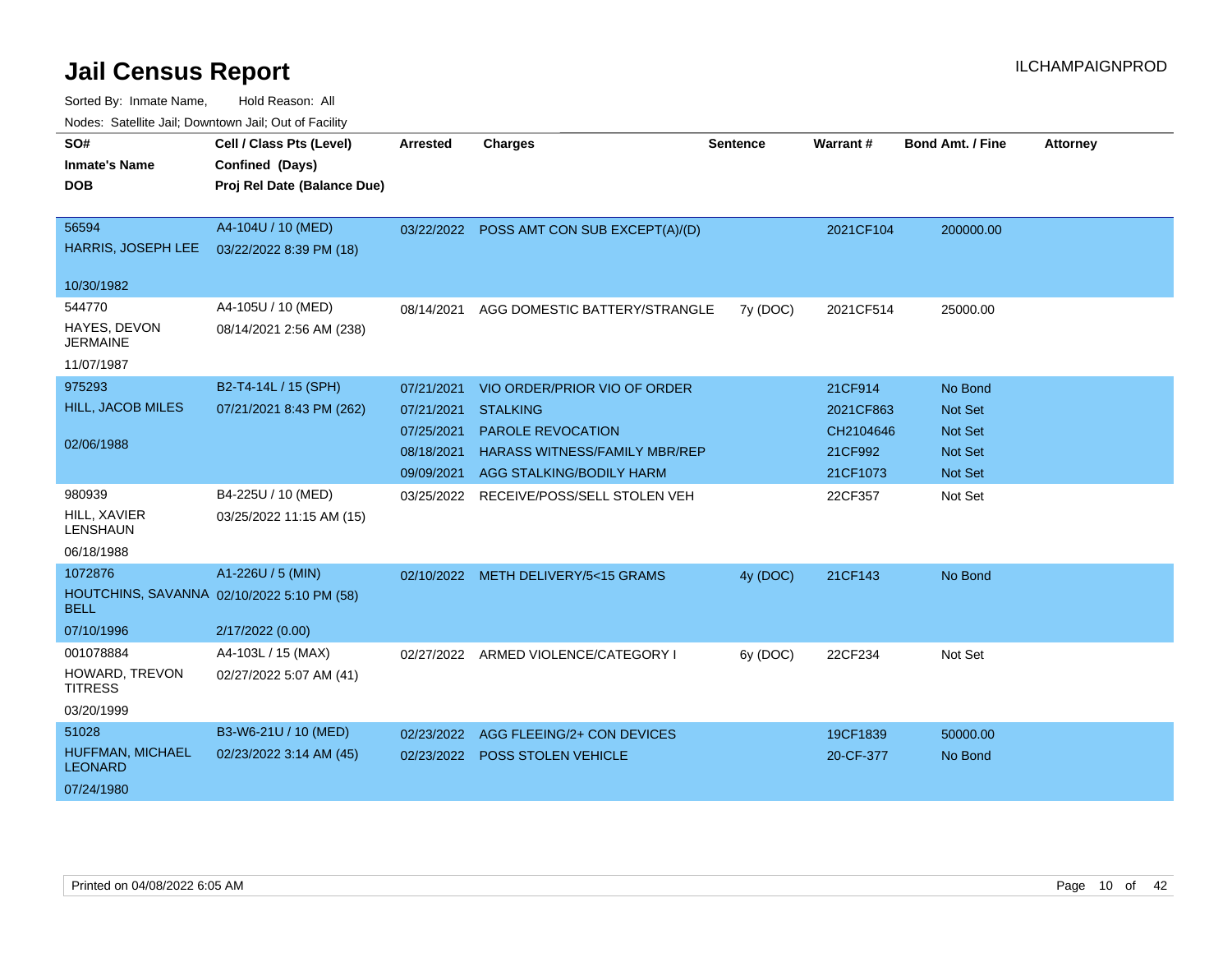| rouco. Calcinic Jan, Downtown Jan, Out of Facility   |                                                                            |                                        |                                                                        |                      |                                   |                               |                 |
|------------------------------------------------------|----------------------------------------------------------------------------|----------------------------------------|------------------------------------------------------------------------|----------------------|-----------------------------------|-------------------------------|-----------------|
| SO#<br>Inmate's Name<br>DOB                          | Cell / Class Pts (Level)<br>Confined (Days)<br>Proj Rel Date (Balance Due) | <b>Arrested</b>                        | Charges                                                                | <b>Sentence</b>      | Warrant#                          | <b>Bond Amt. / Fine</b>       | <b>Attorney</b> |
| 1061186<br><b>INGRAM, CHERELL</b><br><b>LETRISE</b>  | A1-224U / 15 (MAX)<br>03/16/2022 10:17 PM (24)                             |                                        | 03/16/2022 MURDER/STRONG PROB KILL/INJURE                              |                      | 22CF329                           | No Bond                       |                 |
| 10/01/1986                                           |                                                                            |                                        |                                                                        |                      |                                   |                               |                 |
| 38993<br>JACKSON, LAMONT<br>JEREMIE                  | A4-101L / 15 (MAX)<br>02/13/2021 7:45 AM (420)                             | 02/13/2021                             | ATTEMPT (FIRST DEGREE MURDER)                                          |                      | 21CF181                           | Not Set                       |                 |
| 07/31/1973                                           |                                                                            |                                        |                                                                        |                      |                                   |                               |                 |
| 001077487<br><b>JACKSON, TERRELL</b><br>DANDRE       | B3-W8-30L / 10 (MED)<br>12/03/2020 10:18 AM (492)                          | 12/03/2020<br>11/09/2021               | FELON POSS/USE WEAPON/FIREARM<br>AGG DISCHARGE FIREARM/OCC VEH         | 8y (DOC)<br>8y (DOC) | 20CF1377<br>21CR0331401           | Not Set<br>No Bond            |                 |
| 08/11/1990                                           |                                                                            |                                        |                                                                        |                      |                                   |                               |                 |
| 001078703<br>JOHNS, SHANIQUH<br>THERESA              | A1-124U / 15 (ADS)<br>12/22/2021 6:41 AM (108)                             | 12/20/2021                             | MURDER/INTENT TO KILL/INJURE                                           |                      | 21CF1574                          | Not Set                       |                 |
| 04/03/1992                                           |                                                                            |                                        |                                                                        |                      |                                   |                               |                 |
| 1073894<br>JOKICH, ANTON VEGO 04/07/2022 5:40 PM (2) | <b>BOOKH-1</b>                                                             |                                        | 04/07/2022 PROBATION VIOLATION                                         |                      | 2022CFAWOW                        | <b>Not Set</b>                |                 |
| 05/30/1969                                           |                                                                            |                                        |                                                                        |                      |                                   |                               |                 |
| 1042582<br>JONES, DEONTA<br>DANTRAL<br>02/01/1993    | B1-107U / 15 (MAX)<br>03/10/2022 4:50 AM (30)                              |                                        | 03/10/2022 VIOLATE ORDER PROTECTION                                    |                      | 22CM61                            | Not Set                       |                 |
| 001078645                                            | B4-225L / 10 (MED)                                                         | 12/02/2021                             | AGG DISCHARGE FIREARM                                                  |                      | 21CF1478                          | No Bond                       |                 |
| JONES, KELVIN<br><b>KHYRIC</b>                       | 12/02/2021 6:56 PM (128)                                                   |                                        |                                                                        |                      |                                   |                               |                 |
| 02/27/2001                                           |                                                                            |                                        |                                                                        |                      |                                   |                               |                 |
| 956822<br>JONES, MARIO<br>NATHANIEL<br>10/27/1987    | A4-101U / 15 (MAX)<br>11/25/2021 10:37 AM (135)                            | 11/25/2021<br>11/25/2021<br>11/25/2021 | AGGRAVATED DOMESTIC BATTERY<br>PAROLE REVOCATION<br>UNLAWFUL RESTRAINT |                      | 21CF1442<br>CH2106361<br>21CF1443 | Not Set<br>No Bond<br>Not Set |                 |
|                                                      |                                                                            |                                        |                                                                        |                      |                                   |                               |                 |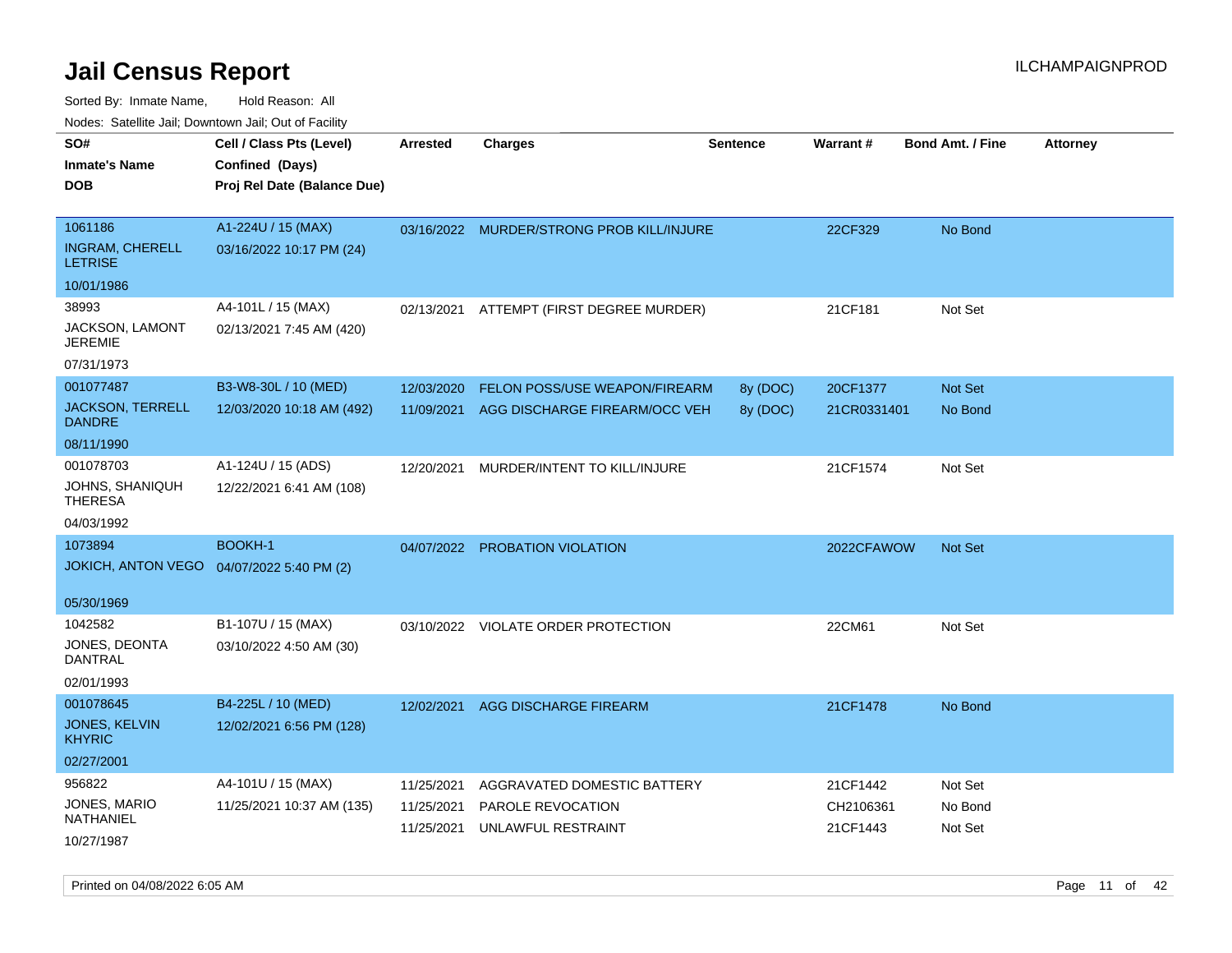| SO#                                      | Cell / Class Pts (Level)    | Arrested   | <b>Charges</b>                          | <b>Sentence</b> | Warrant#   | <b>Bond Amt. / Fine</b> | <b>Attorney</b> |
|------------------------------------------|-----------------------------|------------|-----------------------------------------|-----------------|------------|-------------------------|-----------------|
| <b>Inmate's Name</b>                     | Confined (Days)             |            |                                         |                 |            |                         |                 |
| <b>DOB</b>                               | Proj Rel Date (Balance Due) |            |                                         |                 |            |                         |                 |
|                                          |                             |            |                                         |                 |            |                         |                 |
| 59668                                    | B2-T1-04L / 10 (SPH)        | 02/11/2022 | FAIL TO RPT CHNG ADDRESS/EMPL           |                 | 20 CF 1241 | 75000.00                |                 |
| <b>JONES, MARTELL</b><br><b>DEANGELO</b> | 02/11/2022 3:19 PM (57)     |            | 02/11/2022 AGGRAVATED ARSON/BODILY HARM |                 | 22 CF 169  | 75000.00                |                 |
| 07/11/1983                               |                             |            |                                         |                 |            |                         |                 |
| 1008468                                  | B4-125L / 10 (MED)          | 12/01/2021 | FELON POSS/USE WEAPON/FIREARM           |                 | 21CF1472   | Not Set                 |                 |
| JONES, MARTEZ<br><b>LAMONTE</b>          | 12/01/2021 1:28 PM (129)    | 12/02/2021 | PROBATION VIOLATION                     |                 | 20CF1151   | Not Set                 |                 |
| 06/22/1993                               |                             |            |                                         |                 |            |                         |                 |
| 1068501                                  | B3-W2-06L / 5 (MIN)         | 02/07/2022 | VIO ORDER/NOTICE/PRIOR VIO O/P          | 18m (DOC)       | 22CF156    | No Bond                 |                 |
| KING, JULIUS<br><b>EMANUEL</b>           | 02/07/2022 7:06 PM (61)     |            | 03/29/2022 RESIST/OBSTRUCT WITH INJURY  | 18m (DOC)       | 2021CF926  | No Bond                 |                 |
| 04/08/1985                               |                             |            |                                         |                 |            |                         |                 |
| 65642                                    | BOOKH-6                     |            | 04/08/2022 RET THEFT/DISP MERCH/>\$300  |                 | 21CF1556   | 10000.00                |                 |
| <b>KRAUS, SIMSON</b>                     | 04/08/2022 2:02 AM (1)      |            |                                         |                 |            |                         |                 |
| 01/17/1972                               |                             |            |                                         |                 |            |                         |                 |
| 24308                                    | B2-T1-01U / 15 (SPH)        |            | 03/19/2022 RETAIL THEFT                 | 30m (DOC)       | 20CF79     | No Bond                 |                 |
| KWIATKOWSKI,<br><b>ROBERT JOHN</b>       | 03/19/2022 12:52 PM (21)    |            |                                         |                 |            |                         |                 |
| 08/08/1963                               |                             |            |                                         |                 |            |                         |                 |
| 1068786                                  | B3-W6-22L / 10 (MED)        | 03/04/2022 | DOMESTIC BATTERY/OTHER PRIOR            |                 | 22CF270    | Not Set                 |                 |
| LACY, MALIK SHAKUR                       | 03/04/2022 7:25 PM (36)     | 03/04/2022 | DOMESTIC BATTERY/HARM/VIO O/P           |                 | 18CM478    | 2500.00                 |                 |
|                                          |                             |            | 03/04/2022 WARRANT OUT OF COUNTY        |                 | 20TR4604   | 3000.00                 |                 |
| 12/01/1996                               |                             |            |                                         |                 |            |                         |                 |
| 1041648                                  | A4-206U / 15 (MAX)          | 01/11/2022 | ARMED HABITUAL CRIMINAL                 | 6y (DOC)        | 22CF41     | Not Set                 |                 |
| LANE, DEMETRIUS<br><b>LAQUAN</b>         | 01/11/2022 5:27 AM (88)     |            | 01/11/2022 PAROLE REVOCATION            |                 | CH2200221  | Not Set                 |                 |
| 07/04/1996                               |                             |            |                                         |                 |            |                         |                 |
| 1070011                                  | B4-122L / 10 (MED)          | 08/03/2021 | AGG DISCH FIREARM/1ST AID PERS          |                 | 21CF929    | Not Set                 |                 |
| LAWS, WILLIAM<br>ZARAK, Third            | 08/03/2021 3:53 PM (249)    |            |                                         |                 |            |                         |                 |
| 07/06/1999                               |                             |            |                                         |                 |            |                         |                 |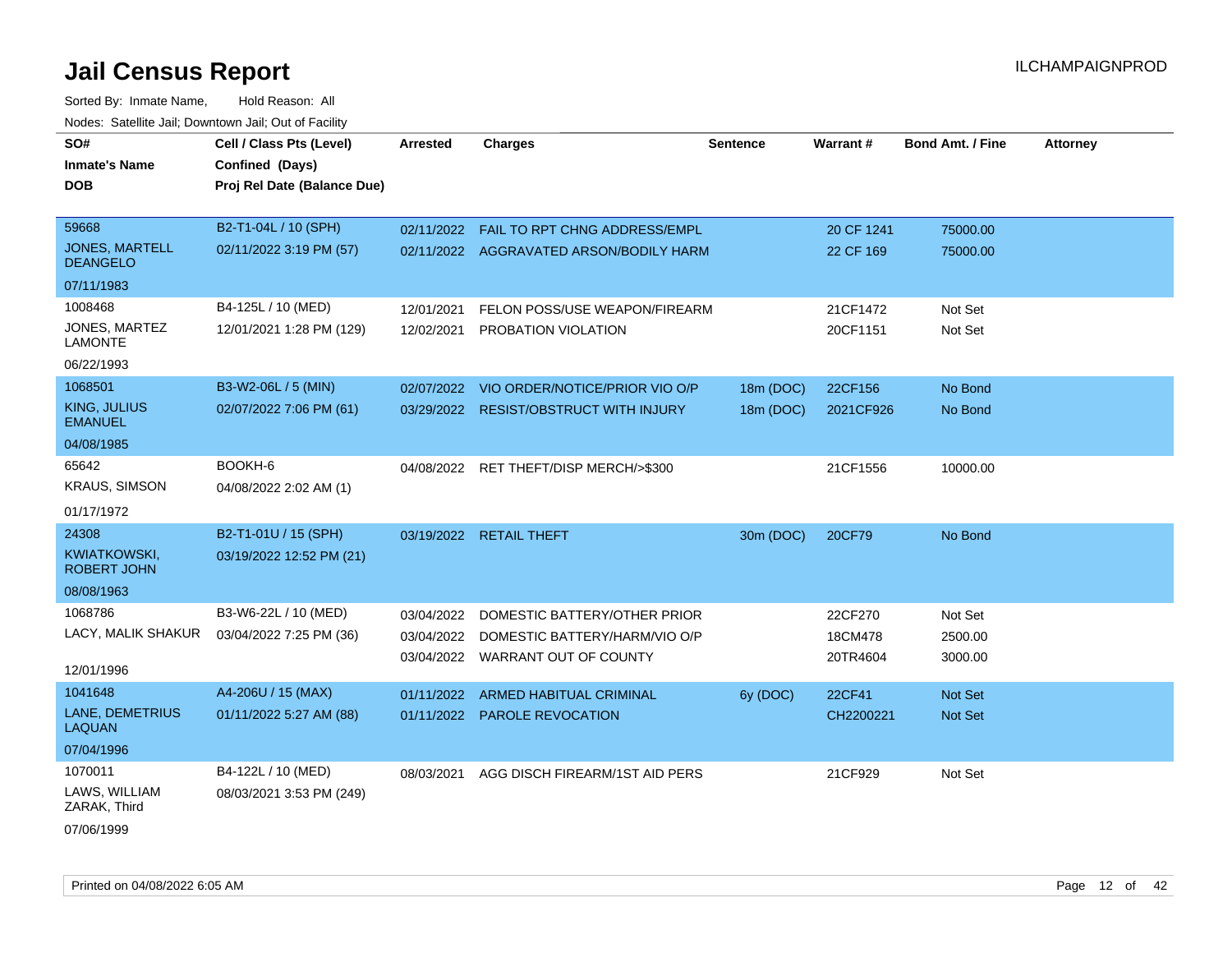Sorted By: Inmate Name, Hold Reason: All

Nodes: Satellite Jail; Downtown Jail; Out of Facility

| SO#<br><b>Inmate's Name</b><br><b>DOB</b>      | Cell / Class Pts (Level)<br>Confined (Days)<br>Proj Rel Date (Balance Due) | <b>Arrested</b>          | <b>Charges</b>                                        | <b>Sentence</b> | Warrant#                 | <b>Bond Amt. / Fine</b> | <b>Attorney</b> |
|------------------------------------------------|----------------------------------------------------------------------------|--------------------------|-------------------------------------------------------|-----------------|--------------------------|-------------------------|-----------------|
| 548089<br>LEWIS, LAWRENCE<br>PAUL, Third       | B1-204U / 15 (MAX)<br>12/04/2020 4:42 AM (491)                             |                          | 12/04/2020 ATTEMPT (FIRST DEGREE MURDER)              |                 | 20CF1378                 | <b>Not Set</b>          |                 |
| 02/08/1993                                     |                                                                            |                          |                                                       |                 |                          |                         |                 |
| 001078817                                      | B1-206U / 10 (MED)                                                         |                          | 02/03/2022 AGG UUW/PERSON/PREV CONVICTION             |                 | 22CF143                  | Not Set                 |                 |
| LIPSCOMB, LADAROL<br><b>ANTHONY</b>            | 02/03/2022 11:33 PM (65)                                                   |                          |                                                       |                 |                          |                         |                 |
| 10/01/2000                                     |                                                                            |                          |                                                       |                 |                          |                         |                 |
| 001078924                                      | A4-205L / 10 (MED)                                                         | 03/09/2022               | DOMESTIC BATTERY/OTHER PRIOR                          |                 | 22CF289                  | <b>Not Set</b>          |                 |
| <b>LIVINGSTON, MASON</b><br><b>RICHARD</b>     | 03/09/2022 4:13 AM (31)                                                    |                          | 03/09/2022 WARRANT OUT OF COUNTY                      |                 | 2019 CM 230              | 5000.00                 |                 |
| 08/23/1988                                     |                                                                            |                          |                                                       |                 |                          |                         |                 |
| 983917                                         | BOOKH-3                                                                    | 04/07/2022               | AGG DUI/NO VALID DL                                   |                 | 2008CF329                | 10000.00                |                 |
| LOPEZ-AGUILAR,<br><b>SERGIO</b>                | 04/08/2022 12:35 AM (1)                                                    | 04/07/2022<br>04/07/2022 | LEAVING THE SCENE INVOLV VEHICLE<br><b>UNLICENSED</b> |                 | 2022TRAWOW<br>2022TRAWOW | 2500.00<br>Not Set      |                 |
| 09/10/1981                                     |                                                                            | 04/07/2022               | OPERATE UNINSURED MTR VEHICLE                         |                 | 2022TRAWOW               | Not Set                 |                 |
| 40920                                          | BOOKF-2                                                                    | 04/07/2022               | DRVG UNDER INFLU OF ALCOHOL                           |                 | 2022DTAWOW               | 3000.00                 |                 |
| MAHAR, JENNIFER<br><b>SUZANNE</b>              | 04/08/2022 3:21 AM (1)                                                     | 04/07/2022               | <b>UNLICENSED</b>                                     |                 | 2022TRAWOW               | <b>Not Set</b>          |                 |
| 02/14/1972                                     |                                                                            |                          | 04/07/2022 IMPROPER TRAFFIC LANE USAGE                |                 | 2022TRAWOW               | <b>Not Set</b>          |                 |
| 001078320                                      | A3-215L / 5 (MIN)                                                          | 04/03/2022               | <b>BURGLARY</b>                                       |                 | 22CF395                  | Not Set                 |                 |
| MARSH, PAUL<br>OLUFUNMILAYO                    | 04/03/2022 8:37 PM (6)                                                     | 04/03/2022               | <b>BURGLARY</b>                                       |                 | 22CF396                  | Not Set                 |                 |
| 07/13/1994                                     |                                                                            |                          |                                                       |                 |                          |                         |                 |
| 001077725                                      | A4-107U / 10 (MED)                                                         | 03/30/2022               | DOM BTRY/CONTACT/1-2 PRECONV                          |                 | 21CF1101                 | 10000.00                |                 |
| MARTIN, TERRY LEE                              | 03/30/2022 1:32 AM (10)                                                    |                          |                                                       |                 |                          |                         |                 |
| 03/20/1975                                     |                                                                            |                          |                                                       |                 |                          |                         |                 |
| 1038892<br>MCCAULEY, TIMOTHY<br><b>WILLIAM</b> | B2-DR / 10 (MED)<br>02/16/2022 8:49 PM (52)                                |                          | 02/16/2022 PRED CRIM SEX ASLT/BODILY HARM             |                 | 22CF199                  | No Bond                 |                 |
| 03/05/1989                                     |                                                                            |                          |                                                       |                 |                          |                         |                 |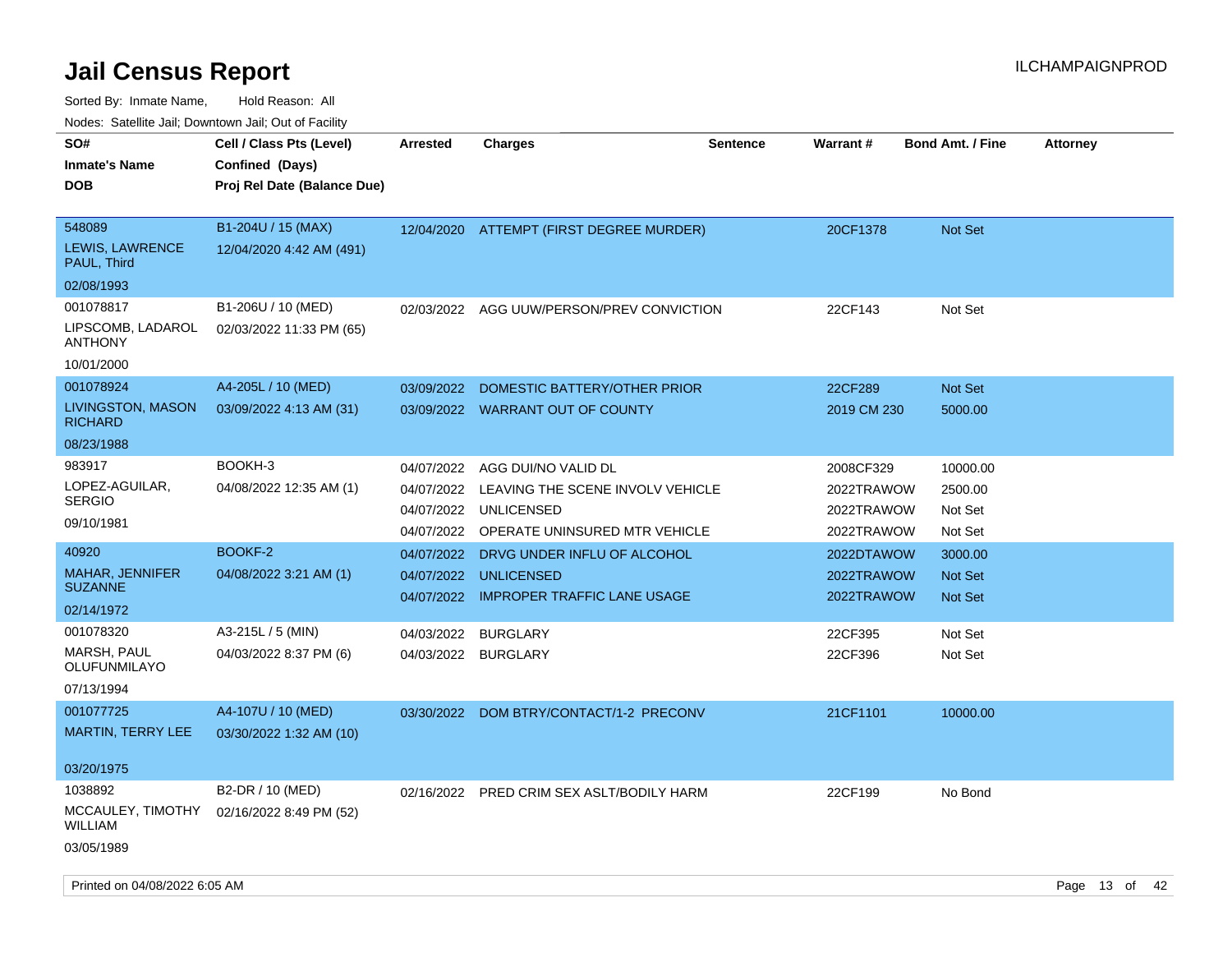| <b>NOULD:</b> Catoline can, Downtown can, Out of Fability |                                              |                   |                                          |                 |             |                         |                 |
|-----------------------------------------------------------|----------------------------------------------|-------------------|------------------------------------------|-----------------|-------------|-------------------------|-----------------|
| SO#                                                       | Cell / Class Pts (Level)                     | <b>Arrested</b>   | <b>Charges</b>                           | <b>Sentence</b> | Warrant#    | <b>Bond Amt. / Fine</b> | <b>Attorney</b> |
| <b>Inmate's Name</b>                                      | Confined (Days)                              |                   |                                          |                 |             |                         |                 |
| <b>DOB</b>                                                | Proj Rel Date (Balance Due)                  |                   |                                          |                 |             |                         |                 |
|                                                           |                                              |                   |                                          |                 |             |                         |                 |
| 48792                                                     | B4-126L / 10 (MED)                           |                   | 11/19/2021 AGG BATTERY/DISCHARGE FIREARM |                 | 21CF1425    | Not Set                 |                 |
| <b>MCCLAIN, HURCHEL</b><br><b>JOSEPH</b>                  | 11/20/2021 4:11 AM (140)                     |                   |                                          |                 |             |                         |                 |
| 05/01/1979                                                |                                              |                   |                                          |                 |             |                         |                 |
| 1027034                                                   | A2-121L / 10 (ADS)                           |                   | 03/19/2022 ARMED ROBBERY/ARMED W/FIREARM |                 | 22CF335     | No Bond                 |                 |
| MCFALL-DORSEY,<br><b>ESSENCE LEANN</b>                    | 03/19/2022 1:11 AM (21)                      |                   |                                          |                 |             |                         |                 |
| 03/20/1994                                                |                                              |                   |                                          |                 |             |                         |                 |
| 001077938                                                 | <b>BOOKH-4 / 15 (ADS)</b>                    | 05/10/2021        | AGG KIDNAPING DISCH FIR/HARM             |                 | 21CF532     | Not Set                 |                 |
| MCGAHA,                                                   | 05/10/2021 7:02 PM (334)                     | 05/11/2021 MURDER |                                          |                 | 2021-CF-215 | No Bond                 |                 |
| <b>CHRISTOPHER D</b>                                      |                                              | 05/27/2021        | <b>ESCAPE FROM DEPT OF CORRECTION</b>    |                 | 21CF600     | Not Set                 |                 |
| 07/27/1991                                                |                                              |                   |                                          |                 |             |                         |                 |
| 66710                                                     | A4-207U / 15 (ADS)                           |                   | 01/19/2022 ARMED VIOLENCE/CATEGORY I     |                 | 22CF88      | Not Set                 |                 |
| MEEKS, CASSARIOUS<br><b>MONTE</b>                         | 01/20/2022 11:40 AM (79)                     |                   |                                          |                 |             |                         |                 |
| 06/22/1984                                                |                                              |                   |                                          |                 |             |                         |                 |
| 1043071                                                   | A2-120L / 10 (MED)                           |                   | 11/08/2021 CRIM DMG/GOVT PROP/<\$500     |                 | 21CF1378    | Not Set                 |                 |
| <b>MERRELL-</b><br>SUTHERLAND, ALICIA                     | 11/08/2021 2:22 AM (152)                     |                   |                                          |                 |             |                         |                 |
| 11/26/1972                                                |                                              |                   |                                          |                 |             |                         |                 |
| 41584                                                     | B4-227L / 15 (MAX)                           | 12/01/2021        | ARMED HABITUAL CRIMINAL                  |                 | 21CF1467    | Not Set                 |                 |
|                                                           | MILLER, JOSE LOVELL 12/02/2021 1:04 AM (128) |                   |                                          |                 |             |                         |                 |
| 10/07/1975                                                |                                              |                   |                                          |                 |             |                         |                 |
| 39106                                                     | B3-W3-10L / 10 (MED)                         | 10/12/2021        | DOMESTIC BATTERY/OTHER PRIOR             |                 | 21CF1217    | Not Set                 |                 |
| Junior                                                    | MOORE, ANDREW LEE, 10/12/2021 1:02 AM (179)  |                   |                                          |                 |             |                         |                 |
| 04/12/1973                                                | 4/10/2022 (0.00)                             |                   |                                          |                 |             |                         |                 |
| 1052889                                                   | B4-222U / 10 (MED)                           | 03/31/2022        | AGGRAVATED DOMESTIC BATTERY              |                 | 22CF375     | No Bond                 |                 |
| MOORE, JEREMIAH<br><b>THOMAS</b>                          | 03/31/2022 2:39 AM (9)                       |                   | 03/31/2022 DRIVING ON SUSPENDED LICENSE  |                 | 22MT388     | Not Set                 |                 |
| 07/21/1996                                                |                                              |                   |                                          |                 |             |                         |                 |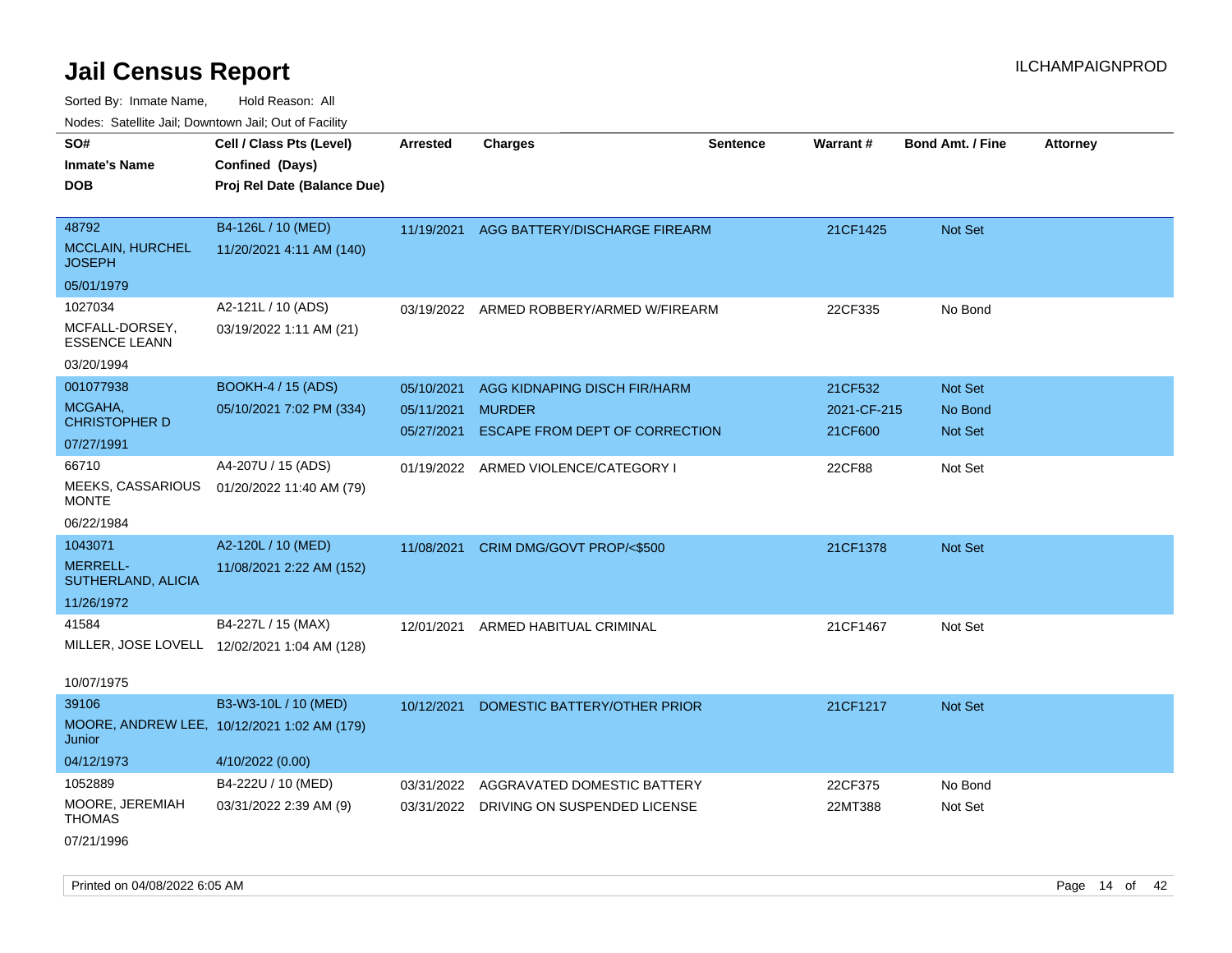| 110a00. 0atomto 0an, Domntonn 0an, 0at 011 aoint<br>SO# | Cell / Class Pts (Level)                       | <b>Arrested</b> | Charges                                   | <b>Sentence</b> | Warrant#   | <b>Bond Amt. / Fine</b> | <b>Attorney</b> |
|---------------------------------------------------------|------------------------------------------------|-----------------|-------------------------------------------|-----------------|------------|-------------------------|-----------------|
| <b>Inmate's Name</b><br><b>DOB</b>                      | Confined (Days)<br>Proj Rel Date (Balance Due) |                 |                                           |                 |            |                         |                 |
| 539294                                                  | B1-205L / 10 (MED)                             | 01/11/2022      | AGG DUI/NO VALID DL                       |                 | 22CF49     | <b>Not Set</b>          |                 |
| MOSLEY, JAMES<br><b>CALVIN</b>                          | 01/11/2022 9:43 PM (88)                        | 01/11/2022      | <b>PAROLE REVOCATION</b>                  |                 | CH2200227  | No Bond                 |                 |
| 12/11/1985                                              |                                                |                 |                                           |                 |            |                         |                 |
| 1012617                                                 | A4-207L / 10 (MED)                             |                 | 04/01/2022 FELON POSS/USE WEAPON/FIREARM  | $2y$ (CJ)       | 21CF889    | No Bond                 |                 |
| NEAL, ANDRE<br>LORENZO                                  | 04/01/2022 11:56 AM (8)                        |                 |                                           |                 |            |                         |                 |
| 10/11/1993                                              |                                                |                 |                                           |                 |            |                         |                 |
| 001078517                                               | B1-102L / 15 (MAX)                             |                 | 10/19/2021 ATTEMPT (FIRST DEGREE MURDER)  |                 | 21CF1267   | <b>Not Set</b>          |                 |
| <b>NELSON, RORY</b><br><b>DEMOND</b>                    | 10/19/2021 3:55 AM (172)                       |                 |                                           |                 |            |                         |                 |
| 08/14/1984                                              |                                                |                 |                                           |                 |            |                         |                 |
| 001078854                                               | B2-T2-05U / 15 (MAX)                           | 02/15/2022      | AGG BATTERY/DISCHARGE FIREARM             |                 | 2019JD22   | No Bond                 |                 |
| PATNAUDE, MARTY<br>WW                                   | 02/15/2022 5:12 PM (53)                        |                 | 02/15/2022 ARMED VIOLENCE/CATEGORY I      |                 | 22CF190    | Not Set                 |                 |
| 08/26/2003                                              |                                                |                 |                                           |                 |            |                         |                 |
| 1026607                                                 | A3-117L / 5 (ADS)                              |                 | 04/04/2022 RETAIL THEFT/DISP MERCH/<\$300 |                 | 2021CF760  | No Bond                 |                 |
| PETERSON, KEVIN<br>JOSEPH                               | 04/04/2022 2:24 PM (5)                         |                 |                                           |                 |            |                         |                 |
| 03/12/1963                                              | 4/11/2022 (0.00)                               |                 |                                           |                 |            |                         |                 |
| 61251                                                   | BOOKF-1 / 15 (ADS)                             | 12/27/2021      | <b>PRED CRIM SEX ASLT/VICTIM &lt;13</b>   |                 | 21CF651    | No Bond                 |                 |
| PETMECKY, JOHN<br><b>ROBERT</b>                         | 12/27/2021 1:52 PM (103)                       |                 |                                           |                 |            |                         |                 |
| 03/09/1983                                              |                                                |                 |                                           |                 |            |                         |                 |
| 1030954                                                 | B4-223U / 15 (MAX)                             | 01/14/2022      | ARMED VIOLENCE/CATEGORY I                 |                 | 22CF76     | Not Set                 |                 |
| PETTIGREW,<br><b>MALCOME JAMIESON</b>                   | 01/15/2022 4:35 AM (84)                        |                 | 01/14/2022 MFG/DEL CANNABIS/10-30 GRAMS   |                 | 2020CF9    | 15000.00                |                 |
| 02/20/1995                                              |                                                |                 |                                           |                 |            |                         |                 |
| 1059394                                                 | B3-W1-04L / 5 (MIN)                            |                 | 02/16/2022 AGG DUI/NO VALID DL            |                 | 2020CF1396 | No Bond                 |                 |
| PHILLIPS, ISAAC<br>TERRELL                              | 02/16/2022 9:00 AM (52)                        |                 |                                           |                 |            |                         |                 |
| 12/27/1996                                              | 5/15/2022 (0.00)                               |                 |                                           |                 |            |                         |                 |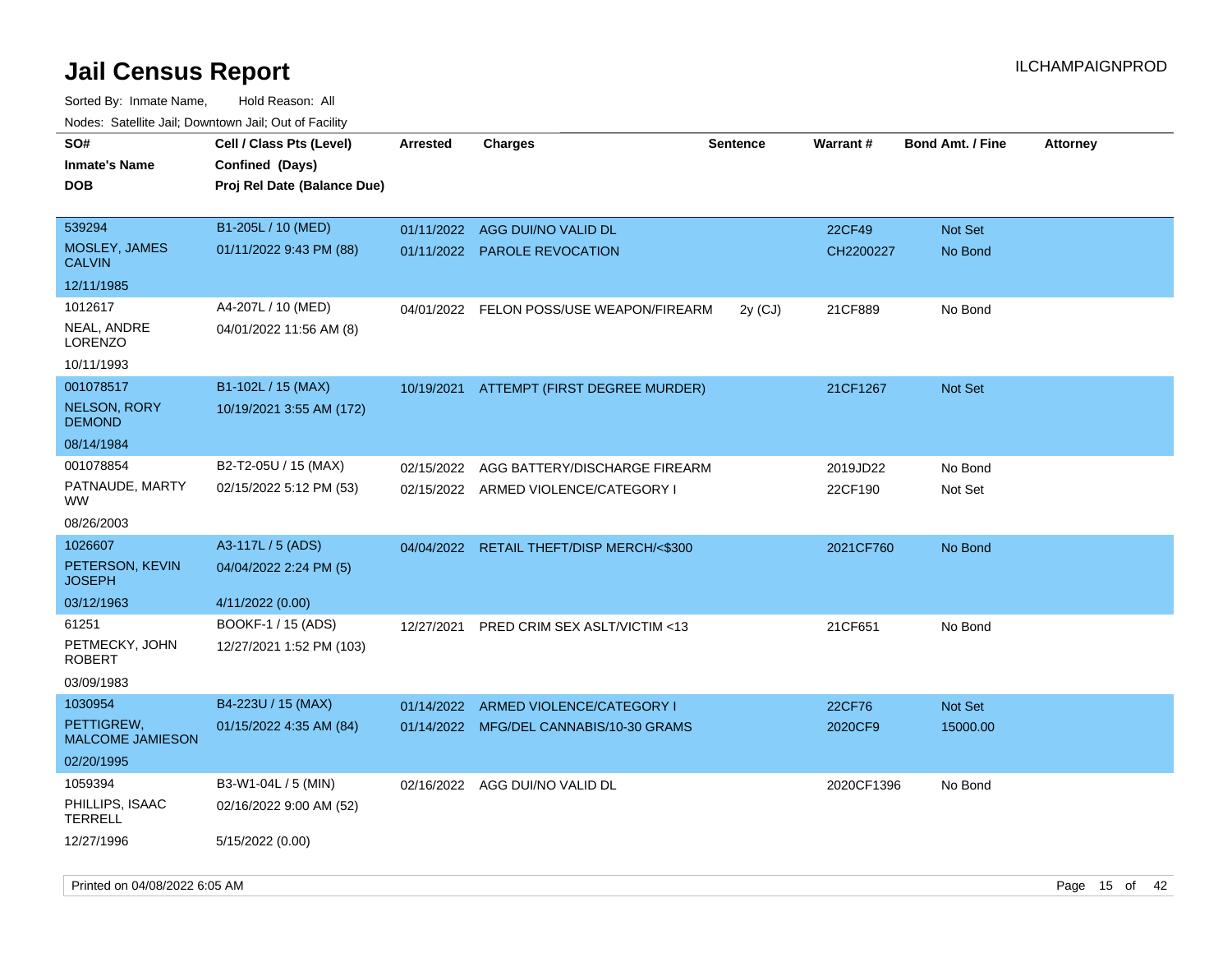Sorted By: Inmate Name, Hold Reason: All Nodes: Satellite Jail; Downtown Jail; Out of Facility

| SO#                                   | Cell / Class Pts (Level)    | <b>Arrested</b> | Charges                                   | <b>Sentence</b> | <b>Warrant#</b> | Bond Amt. / Fine | <b>Attorney</b> |
|---------------------------------------|-----------------------------|-----------------|-------------------------------------------|-----------------|-----------------|------------------|-----------------|
| <b>Inmate's Name</b>                  | Confined (Days)             |                 |                                           |                 |                 |                  |                 |
| <b>DOB</b>                            | Proj Rel Date (Balance Due) |                 |                                           |                 |                 |                  |                 |
|                                       |                             |                 |                                           |                 |                 |                  |                 |
| 1069766                               | A2-221L / 5 (ADS)           | 04/05/2022      | THEFT CON INTENT PERSON <\$500            |                 | 20CM292         | 40.00            |                 |
| PHILLIPS, REBEKAH<br><b>LOUISE</b>    | 04/05/2022 2:44 PM (4)      | 04/05/2022      | POSS HYPO/SYRINGE/NEEDLES/2ND+            |                 | 20CF460         | 940.00           |                 |
| 09/06/1985                            |                             |                 | 04/05/2022 DUI ANY AMOUNT OF DRUG         |                 | 17-DT-00267-1   | No Bond          |                 |
| 1015033                               | B1-203U / 10 (MED)          | 03/05/2022      | POSSESSION OF STOLEN FIREARM              |                 | 21CF1172        | 500000.00        |                 |
| PICKENS, DANTE<br><b>DEVON</b>        | 03/05/2022 4:01 AM (35)     |                 | 03/05/2022 POSS AMT CON SUB EXCEPT(A)/(D) |                 | 20CF109         | 20000.00         |                 |
| 01/05/1993                            |                             |                 |                                           |                 |                 |                  |                 |
| 1022441                               | B2-T1-03U / 10 (SPH)        | 10/27/2021      | AGG BATTERY/PEACE OFFICER                 |                 | 2021 CF 12      | No Bond          |                 |
| PICKENS, DONTRELL<br><b>DEMAR</b>     | 10/27/2021 1:39 PM (164)    |                 | 10/27/2021 AGG BATTERY/PEACE OFFICER      |                 | 2020 CF 1488    | No Bond          |                 |
| 12/10/1993                            |                             |                 |                                           |                 |                 |                  |                 |
| 1069524                               | B3-W5-18L / 10 (MED)        | 08/08/2021      | MFG/DEL CANNABIS/30-500 GRAMS             |                 | 21CF953         | Not Set          |                 |
| RAY-DAVIS, KAMARI<br><b>DAYVON</b>    | 08/09/2021 2:44 AM (243)    |                 |                                           |                 |                 |                  |                 |
| 03/30/2000                            |                             |                 |                                           |                 |                 |                  |                 |
| 001078482                             | B1-204L / 10 (MED)          | 03/14/2022      | AGG DISCHARGE FIREARM/VEH/SCH             |                 |                 | 250000.00        |                 |
| <b>REED, MONTRES</b><br><b>ANTRON</b> | 03/14/2022 12:06 PM (26)    |                 |                                           |                 |                 |                  |                 |
| 02/26/2004                            |                             |                 |                                           |                 |                 |                  |                 |
| 982660                                | A4-203U / 10 (MED)          |                 | 03/22/2022 BURGLARY                       |                 | 22CF339         | No Bond          |                 |
| REYNOLDS, DAVID<br><b>ALLEN</b>       | 03/22/2022 4:11 AM (18)     |                 |                                           |                 |                 |                  |                 |
| 03/27/2002                            |                             |                 |                                           |                 |                 |                  |                 |
| 979485                                | B2-T4-16L / 15 (SPH)        | 03/12/2021      | <b>PRED CRIM SEX ASLT/VICTIM &lt;13</b>   |                 | 21CF282         | <b>Not Set</b>   |                 |
| RODRIGUEZ, JOSHUA<br><b>ANTHONY</b>   | 03/12/2021 1:57 PM (393)    |                 |                                           |                 |                 |                  |                 |
| 04/06/1990                            |                             |                 |                                           |                 |                 |                  |                 |
| 61330                                 | B4-224L / 15 (MAX)          | 12/01/2021      | ARMED HABITUAL CRIMINAL                   |                 | 21CF1473        | Not Set          |                 |
| RUFFIN, JONATHON<br><b>CECIL</b>      | 12/01/2021 5:34 AM (129)    | 12/01/2021      | PAROLE REVOCATION                         |                 | CH2107545       | No Bond          |                 |
| 05/10/1984                            |                             |                 |                                           |                 |                 |                  |                 |

Printed on 04/08/2022 6:05 AM **Page 16** of 42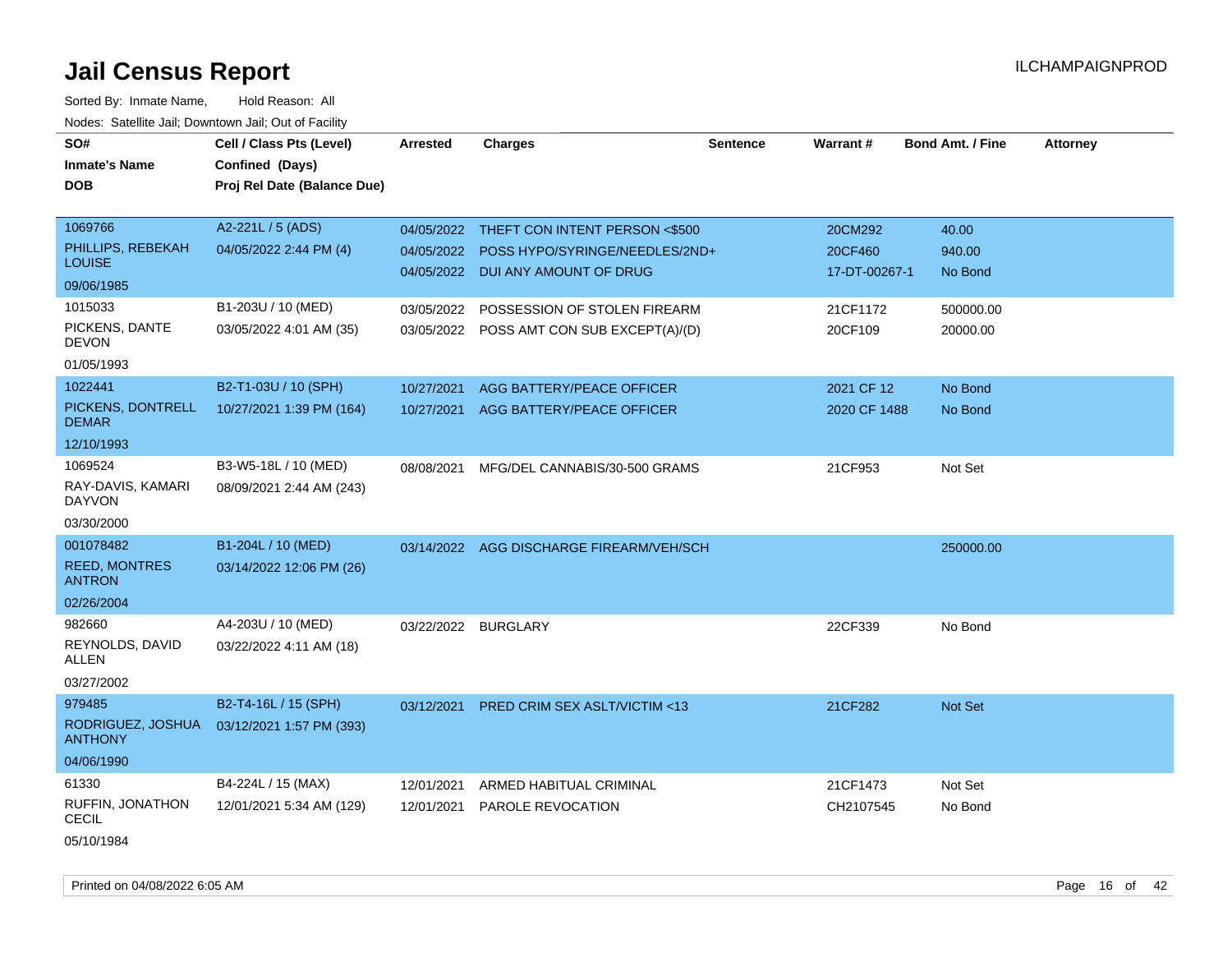| <b>Nedee:</b> Catoline can, Domnomi can, Oat or I domt |                                                                            |                 |                                            |                 |            |                         |                 |
|--------------------------------------------------------|----------------------------------------------------------------------------|-----------------|--------------------------------------------|-----------------|------------|-------------------------|-----------------|
| SO#<br>Inmate's Name<br>DOB                            | Cell / Class Pts (Level)<br>Confined (Days)<br>Proj Rel Date (Balance Due) | <b>Arrested</b> | <b>Charges</b>                             | <b>Sentence</b> | Warrant#   | <b>Bond Amt. / Fine</b> | <b>Attorney</b> |
| 1071161<br>SANDERS, MARKELL<br>LAMAR                   | B4-124L / 15 (MAX)<br>08/18/2021 6:18 PM (234)                             | 08/18/2021      | DELIVERY OF OR POSSESSION OF W/INT         |                 | 21CF1008   | No Bond                 |                 |
| 02/02/2000                                             |                                                                            |                 |                                            |                 |            |                         |                 |
| 001078898<br>E.                                        | A4-205U / 15 (MAX)<br>SAROLAS, JONATHAN  03/02/2022 9:20 AM (38)           |                 | 03/02/2022 AGG DISCHARGE FIREARM           |                 | 22CF254    | Not Set                 |                 |
| 07/16/1988                                             |                                                                            |                 |                                            |                 |            |                         |                 |
| 001078441                                              | BOOKF-3 / 15 (ADS)                                                         | 10/01/2021      | <b>ARMED HABITUAL CRIMINAL</b>             |                 | 21CF1182   | <b>Not Set</b>          |                 |
| SINGLETON, CORRIE<br><b>DERRELL</b>                    | 10/01/2021 12:36 PM (190)                                                  | 12/20/2021      | SPEEDING 26-34 MPH OVER LIMIT              |                 | 2021TR2701 | 1000.00                 |                 |
| 05/07/1983                                             |                                                                            |                 |                                            |                 |            |                         |                 |
| 001078765                                              | B4-223L / 10 (MED)<br>SMITH, COREY ADRIAN 01/13/2022 7:32 PM (86)          |                 | 01/13/2022 FELON POSS/USE WEAPON/FIREARM   |                 | 22CF66     | Not Set                 |                 |
| 09/01/1987                                             |                                                                            |                 |                                            |                 |            |                         |                 |
| 62924                                                  | B4-226L / 10 (MED)                                                         | 03/11/2022      | <b>FELON POSS/USE WEAPON/FIREARM</b>       |                 | 22CF294    | Not Set                 |                 |
| <b>STARKS, JUSTIN</b><br><b>COURTNEY</b>               | 03/11/2022 2:29 AM (29)                                                    |                 | 03/11/2022 CRIM DMG TO PROP \$500-10K      |                 | 19CF63     | 3000.00                 |                 |
| 08/12/1984                                             |                                                                            |                 |                                            |                 |            |                         |                 |
| 001077770                                              | A1-225U / 5 (MIN)                                                          | 01/06/2022      | RESIDENTIAL BURGLARY                       |                 | 21CF319    | Not Set                 |                 |
|                                                        | STOFFLE, KELLY ANNE 01/06/2022 3:14 PM (93)                                |                 |                                            |                 |            |                         |                 |
| 04/12/1989                                             |                                                                            |                 |                                            |                 |            |                         |                 |
| 38305                                                  | B2-T2-06L / 10 (SPH)                                                       | 03/18/2020      | <b>CRIMINAL SEXUAL ABUSE</b>               |                 | 20CF-343   | 500000.00               |                 |
| STOVER, JOSH<br><b>ANDREW</b>                          | 03/18/2020 10:24 AM (752)                                                  |                 |                                            |                 |            |                         |                 |
| 08/18/1973                                             |                                                                            |                 |                                            |                 |            |                         |                 |
| 1035647                                                | A3-113L                                                                    | 04/04/2022      | CRIM DMG TO PROP \$500-10K                 |                 | 21CF983    | 3000.00                 |                 |
| SUMO, DAVID KLON                                       | 04/04/2022 9:33 AM (5)                                                     |                 | 04/04/2022 CRIM DMG/GOVT PROP/>\$500-\$10K |                 | 21CF984    | 3000.00                 |                 |
| 06/23/1975                                             |                                                                            |                 |                                            |                 |            |                         |                 |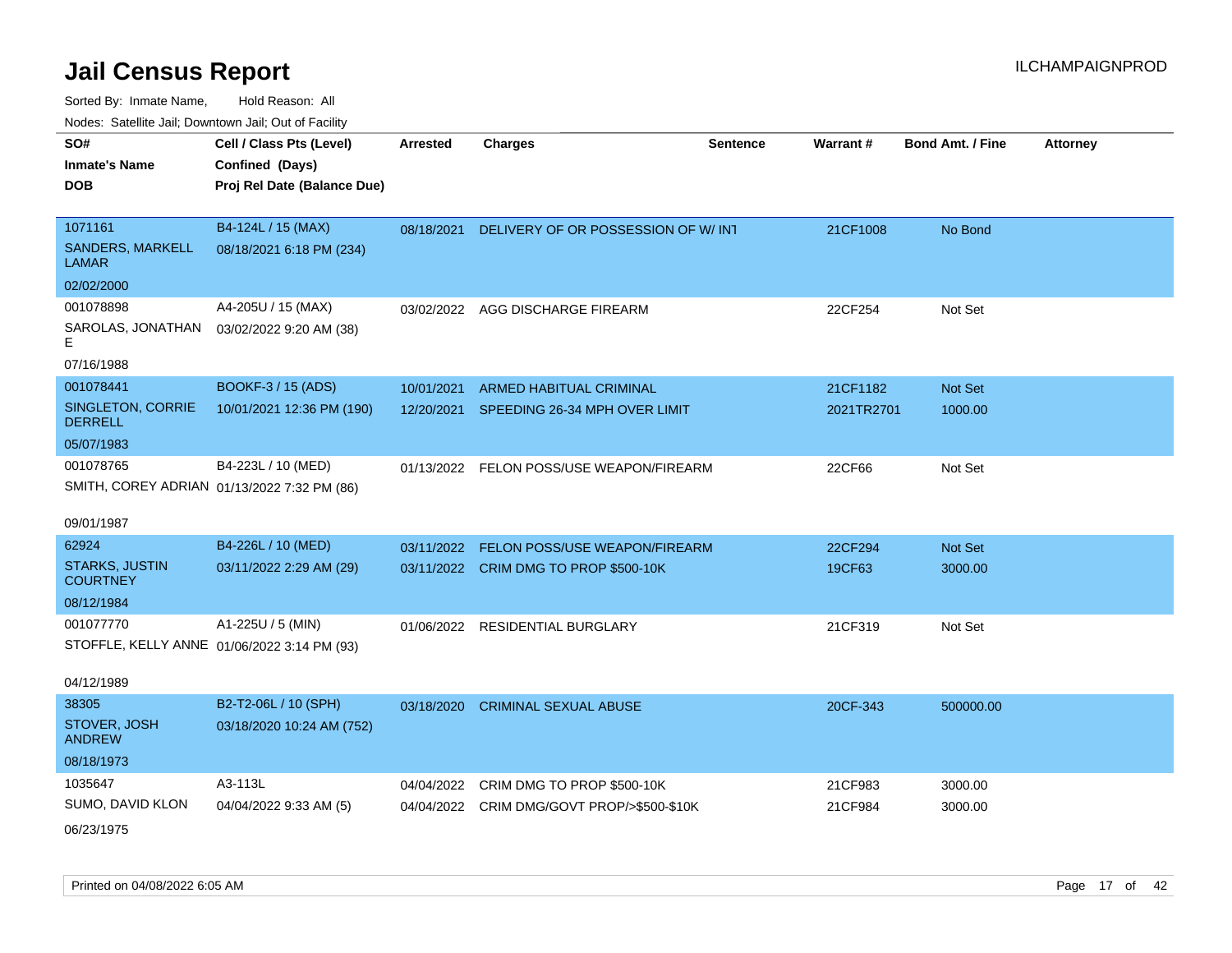Sorted By: Inmate Name, Hold Reason: All

Nodes: Satellite Jail; Downtown Jail; Out of Facility

| SO#<br><b>Inmate's Name</b><br><b>DOB</b>                     | Cell / Class Pts (Level)<br>Confined (Days)<br>Proj Rel Date (Balance Due) | <b>Arrested</b>                                                           | <b>Charges</b>                                                                                                        | <b>Sentence</b> | Warrant#                                                  | <b>Bond Amt. / Fine</b>                                   | <b>Attorney</b> |
|---------------------------------------------------------------|----------------------------------------------------------------------------|---------------------------------------------------------------------------|-----------------------------------------------------------------------------------------------------------------------|-----------------|-----------------------------------------------------------|-----------------------------------------------------------|-----------------|
| 001078742<br>TAYLOR, ERIKA LYNN                               | A2-122L / 5 (ADS)<br>04/01/2022 10:15 AM (8)                               |                                                                           | 04/01/2022 BURGLARY                                                                                                   |                 | 22CF33                                                    | 10000.00                                                  |                 |
| 04/09/1996                                                    |                                                                            |                                                                           |                                                                                                                       |                 |                                                           |                                                           |                 |
| 001078471<br>THATCH, OMARION<br><b>DIAMONTE</b><br>09/05/2003 | B4-221U / 10 (MED)<br>10/11/2021 1:26 AM (180)                             | 10/11/2021                                                                | AGG UUW/VEHICLE/<21                                                                                                   | 18m (DOC)       | 21CF1210                                                  | 100.00                                                    |                 |
| 001078997<br><b>DEON</b><br>09/17/2003                        | A4-203L / 10 (MED)<br>THOMAS, THEOPHILUS 03/30/2022 10:52 PM (10)          |                                                                           | 03/30/2022 UNLAWFUL USE OF A WEAPON                                                                                   |                 | 22CF374                                                   | No Bond                                                   |                 |
| 32058<br>THOMPSON, STEVEN<br><b>ONEAL</b><br>03/14/1969       | B4-123U / 15 (MAX)<br>06/14/2021 6:44 AM (299)                             | 06/14/2021                                                                | <b>AGG DISCH FIREARM</b>                                                                                              |                 | 21CF690                                                   | Not Set                                                   |                 |
| 001078792<br>TRAMBLE, TOM<br><b>MARCUS</b><br>02/28/1985      | B4-121U / 15 (MAX)<br>01/24/2022 10:24 AM (75)                             | 01/24/2022                                                                | <b>FUGITIVE FROM JUSTICE</b><br>01/24/2022 FUGITIVE FROM JUSTICE<br>01/24/2022 ARMED VIOLENCE/CATEGORY I              |                 | 22CF99<br>22CF100<br>22CF101                              | <b>Not Set</b><br><b>Not Set</b><br><b>Not Set</b>        |                 |
| 1076325<br>TURNER, PRINTISS<br>VASHAWN-DEMAN,<br>11/10/2001   | B1-201U / 15 (MAX)<br>03/25/2022 3:15 PM (15)                              | 03/25/2022<br>03/25/2022 MURDER<br>03/25/2022<br>03/25/2022<br>03/28/2022 | AGG UUW/LOADED/NO FCCA/FOID<br><b>DOMESTIC BATTERY</b><br>AGG UUW/LOADED/NO FCCA/FOID<br><b>FUGITIVE FROM JUSTICE</b> |                 | 2020CF742<br>2021CF1071<br>20CM468<br>21CF1520<br>22CF360 | 25000.00<br>1500000.00<br>1000.00<br>50000.00<br>50000.00 |                 |
| 50548<br><b>VINEYARD, SHORNOR</b><br>JAMAL<br>12/14/1979      | B3-W2-08L / 10 (MED)<br>03/29/2022 8:51 AM (11)<br>5/19/2022 (0.00)        |                                                                           | 03/29/2022 AGG UNLAWFUL USE OF WEAPON/VEH                                                                             |                 | 21CF1067                                                  | No Bond                                                   |                 |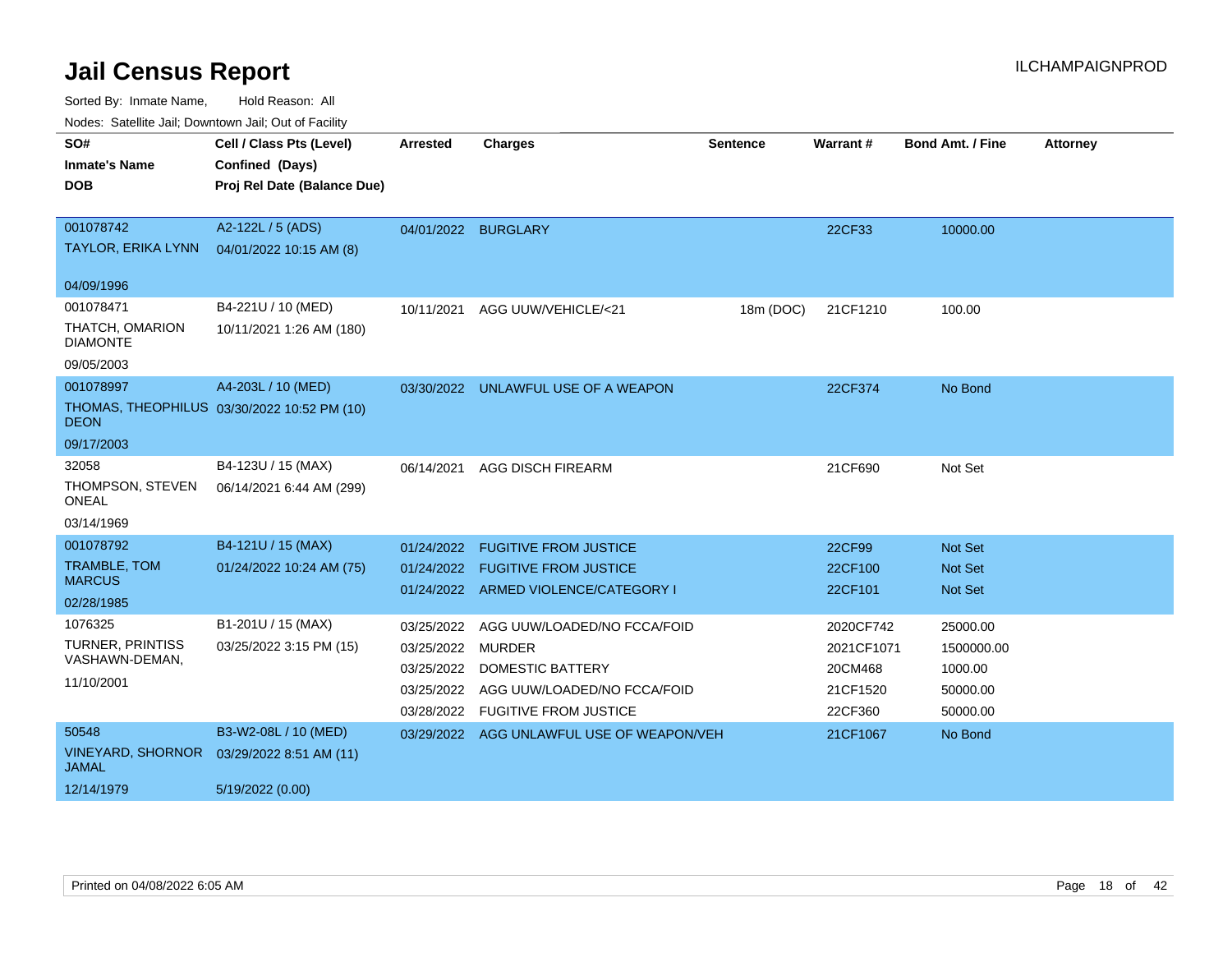| roaco. Calcinio dan, Downtown dan, Cal or Fability |                             |            |                                     |                 |                 |                         |                 |
|----------------------------------------------------|-----------------------------|------------|-------------------------------------|-----------------|-----------------|-------------------------|-----------------|
| SO#                                                | Cell / Class Pts (Level)    | Arrested   | <b>Charges</b>                      | <b>Sentence</b> | <b>Warrant#</b> | <b>Bond Amt. / Fine</b> | <b>Attorney</b> |
| Inmate's Name                                      | Confined (Days)             |            |                                     |                 |                 |                         |                 |
| DOB                                                | Proj Rel Date (Balance Due) |            |                                     |                 |                 |                         |                 |
|                                                    |                             |            |                                     |                 |                 |                         |                 |
| 001077992                                          | B4-127L / 15 (MAX)          |            | 03/31/2022 ARMED ROBBERY/NO FIREARM |                 | 21CF590         | 100000.00               |                 |
| <b>WADE, DONTE</b><br>LAMONT                       | 03/31/2022 1:25 PM (9)      |            |                                     |                 |                 |                         |                 |
| 09/05/1986                                         |                             |            |                                     |                 |                 |                         |                 |
| 001079004                                          | A3-211L / 15 (MED)          | 04/02/2022 | FELON POSS/USE WEAPON/FIREARM       |                 | 22CF391         | No Bond                 |                 |
| <b>WALLS, MICHAEL</b><br><b>DIANSIO</b>            | 04/02/2022 4:16 AM (7)      |            |                                     |                 |                 |                         |                 |
| 06/21/1991                                         |                             |            |                                     |                 |                 |                         |                 |
| 996098                                             | B3-W7-28L / 10 (MED)        |            | 03/25/2022 AGG UUW/PERSON/NO FOID   |                 | 21CF1007        | No Bond                 |                 |
| WASHINGTON,<br><b>DANTAEVIOUS</b>                  | 03/25/2022 10:18 AM (15)    |            |                                     |                 |                 |                         |                 |
| 11/14/1991                                         | 4/23/2022 (0.00)            |            |                                     |                 |                 |                         |                 |
| 1070737                                            | A1-126L / 15 (MAX)          | 10/14/2021 | AGG KIDNAPG/<13/INTEL DISABL        | (DHS)           | 2020CF418       | 250000.00               |                 |
| <b>WASHINGTON</b><br><b>JASTINA VIRGINIA</b>       | 10/14/2021 12:02 PM (177)   |            |                                     |                 |                 |                         |                 |
| 04/11/2000                                         |                             |            |                                     |                 |                 |                         |                 |
| 977140                                             | B1-203L / 10 (MED)          | 10/24/2021 | ARMED HABITUAL CRIMINAL             |                 | 21CF1289        | Not Set                 |                 |
| <b>WEBSTER, DERRIAL</b><br><b>DEVON</b>            | 10/24/2021 2:46 AM (167)    |            |                                     |                 |                 |                         |                 |
| 01/14/1990                                         |                             |            |                                     |                 |                 |                         |                 |
| 001078328                                          | B1-105L / 15 (MAX)          | 08/30/2021 | FELON POSS/USE WEAPON/FIREARM       |                 | 21CF1045        | Not Set                 |                 |
| WHITE, JUSTIN<br>STEVEN                            | 08/30/2021 10:48 AM (222)   |            |                                     |                 |                 |                         |                 |
| 10/25/1995                                         |                             |            |                                     |                 |                 |                         |                 |
| 638552                                             | B2-T2-08L / 5 (SPH)         | 10/07/2021 | CHILD PORNOGRAPHY/PHOTOGRAPH        |                 | 2021CF1207      | No Bond                 |                 |
| <b>WILLIAMS, MICHAEL</b><br>JAMES                  | 10/07/2021 12:20 PM (184)   |            |                                     |                 |                 |                         |                 |
| 03/29/1964                                         |                             |            |                                     |                 |                 |                         |                 |
| 1066370                                            | B1-101L / 15 (MAX)          | 07/28/2021 | ARMED VIOLENCE/CATEGORY III         |                 | 2021 CF 882     | Not Set                 |                 |
| WILLIAMS, REONTE<br>REMIR                          | 07/28/2021 5:40 AM (255)    |            |                                     |                 |                 |                         |                 |
| 05/14/1999                                         |                             |            |                                     |                 |                 |                         |                 |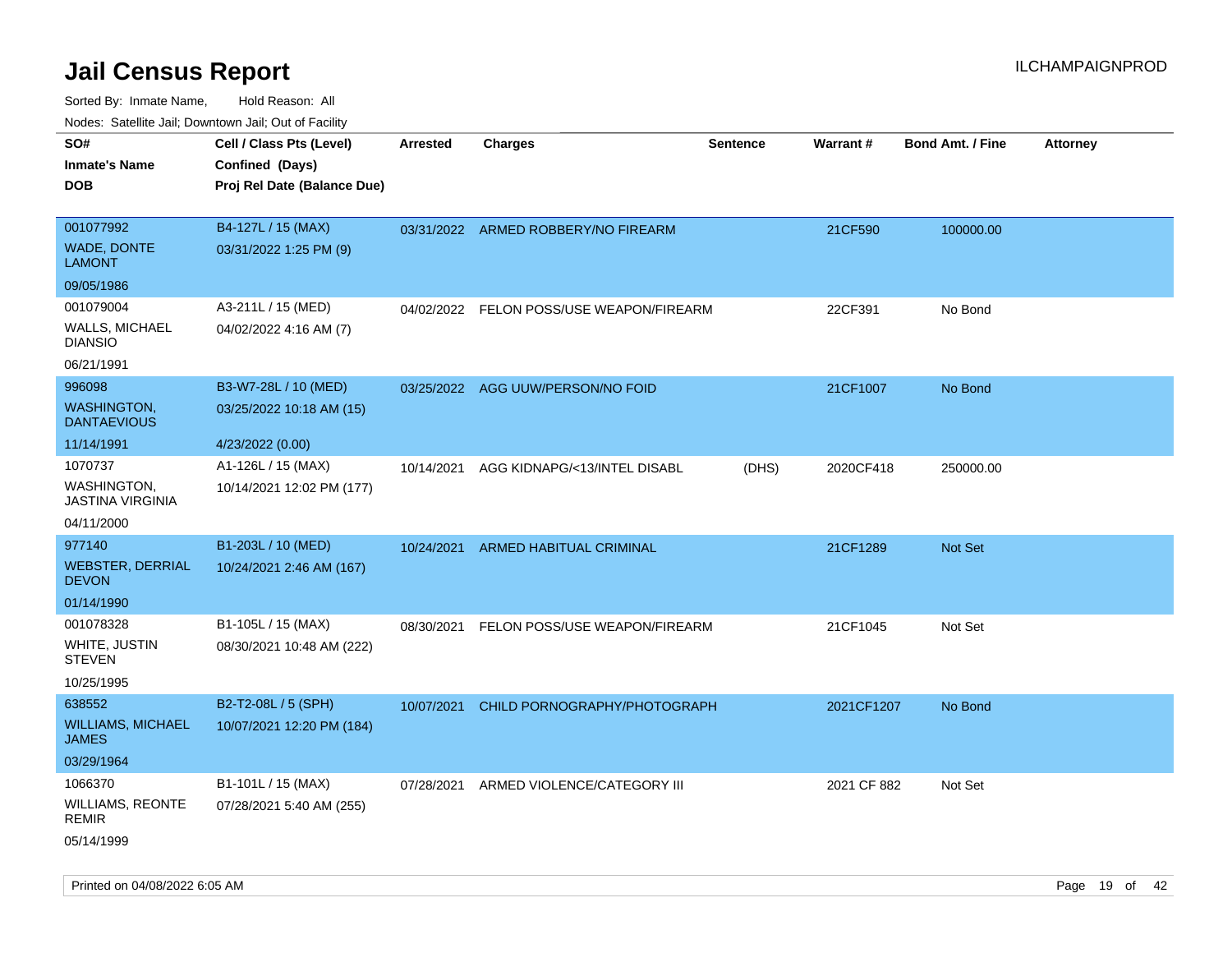|                                            | <u>Rodos.</u> Odtomto dan, Downtown dan, Out or I domty |                   |                                           |                 |            |                         |                 |
|--------------------------------------------|---------------------------------------------------------|-------------------|-------------------------------------------|-----------------|------------|-------------------------|-----------------|
| SO#                                        | Cell / Class Pts (Level)                                | <b>Arrested</b>   | <b>Charges</b>                            | <b>Sentence</b> | Warrant#   | <b>Bond Amt. / Fine</b> | <b>Attorney</b> |
| <b>Inmate's Name</b>                       | Confined (Days)                                         |                   |                                           |                 |            |                         |                 |
| <b>DOB</b>                                 | Proj Rel Date (Balance Due)                             |                   |                                           |                 |            |                         |                 |
|                                            |                                                         |                   |                                           |                 |            |                         |                 |
| 001079013                                  | A3-111L / 10 (ADS)                                      | 04/03/2022        | DOMESTIC BATTERY                          |                 | 22DV50     | Not Set                 |                 |
| <b>WILLIAMS, TRAVIS</b><br><b>CENTRELL</b> | 04/03/2022 7:49 AM (6)                                  |                   |                                           |                 |            |                         |                 |
| 07/23/1984                                 |                                                         |                   |                                           |                 |            |                         |                 |
| 1058424                                    | BOOKF-2                                                 | 04/07/2022        | DOMESTIC BATTERY                          |                 | 2022CMAWOW | Not Set                 |                 |
| <b>WILLIS, CHARMAINE</b><br><b>LETRICE</b> | 04/08/2022 12:33 AM (1)                                 |                   |                                           |                 |            |                         |                 |
| 10/19/1989                                 |                                                         |                   |                                           |                 |            |                         |                 |
| 1051953                                    | A1-226L / 10 (ADS)                                      | 02/02/2022        | DOMESTIC BATTERY/OTHER PRIOR              |                 | 22CF144    | <b>Not Set</b>          |                 |
| <b>WINSTON, ALYSSIA</b><br><b>LETEECE</b>  | 02/02/2022 4:29 AM (66)                                 |                   | 03/28/2022 AGG ROBBERY/INDICATE ARM W/FIR |                 | 22CF353    | <b>Not Set</b>          |                 |
| 03/17/1996                                 |                                                         |                   |                                           |                 |            |                         |                 |
| 001079007                                  | A3-116L / 10 (ADS)                                      | 04/02/2022        | <b>BURGLARY</b>                           |                 | 22CF180    | 30000.00                |                 |
| ZIEBART, LANCE<br><b>DANIEL</b>            | 04/03/2022 12:33 AM (6)                                 | 04/02/2022        | DOMESTIC BATTERY/OTHER PRIOR              |                 | 22CF393    | Not Set                 |                 |
| 12/17/1982                                 |                                                         |                   |                                           |                 |            |                         |                 |
| <b>Total Satellite Jail: 152</b>           |                                                         | <b>Males: 129</b> | Females: 23<br>Unknown: 0                 |                 |            |                         |                 |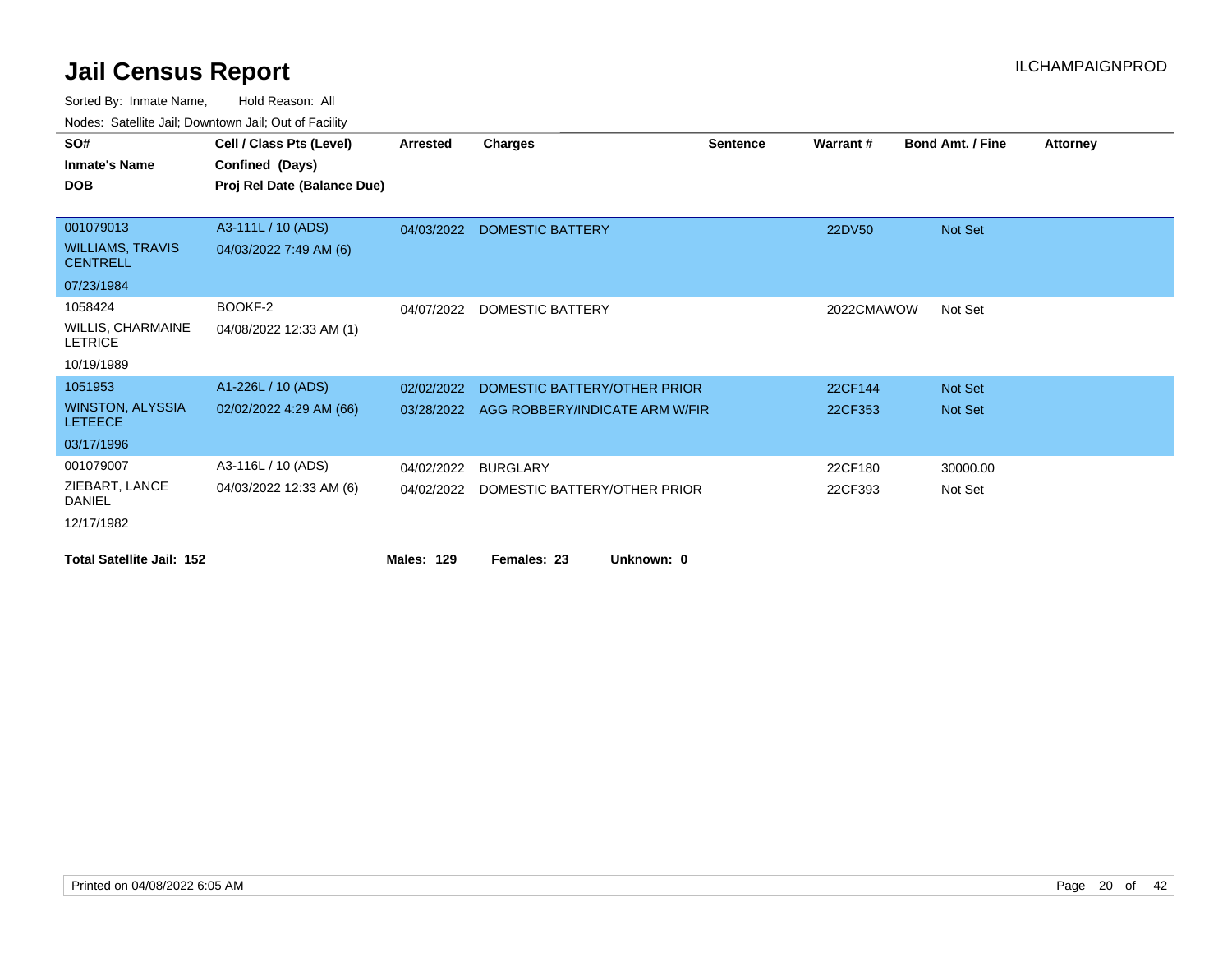| <b>Downtown Jail</b>                             |                             |                 |                                   |                 |                 |                         |                 |
|--------------------------------------------------|-----------------------------|-----------------|-----------------------------------|-----------------|-----------------|-------------------------|-----------------|
| SO#                                              | Cell / Class Pts (Level)    | <b>Arrested</b> | <b>Charges</b>                    | <b>Sentence</b> | <b>Warrant#</b> | <b>Bond Amt. / Fine</b> | <b>Attorney</b> |
| <b>Inmate's Name</b>                             | Confined (Days)             |                 |                                   |                 |                 |                         |                 |
| <b>DOB</b>                                       | Proj Rel Date (Balance Due) |                 |                                   |                 |                 |                         |                 |
|                                                  |                             |                 |                                   |                 |                 |                         |                 |
| 983810                                           | C7L / 15 (ADS)              | 12/14/2021      | <b>ARMED HABITUAL CRIMINAL</b>    |                 | 21CF1526        | Not Set                 |                 |
| AKINS, KEVIN IVAN                                | 12/14/2021 5:34 PM (116)    |                 |                                   |                 |                 |                         |                 |
| 09/23/1990                                       |                             |                 |                                   |                 |                 |                         |                 |
| 952871                                           | G3U / 5 (MIN)               | 03/13/2022      | METH DELIVERY/5<15 GRAMS          |                 | 22CF300         | No Bond                 |                 |
| AUTEBERRY, JOSHUA<br>DAVID                       | 03/13/2022 7:24 PM (27)     |                 |                                   |                 |                 |                         |                 |
| 12/28/1984                                       |                             |                 |                                   |                 |                 |                         |                 |
| 001078218                                        | D1 / 5 (ADS)                | 03/23/2022      | <b>CRIMINAL TRESPASS TO LAND</b>  |                 | 21CM340         | 1000.00                 |                 |
| <b>BAKER, REED ALLEN</b>                         | 03/23/2022 6:55 PM (17)     | 03/23/2022      | <b>DISORDERLY CONDUCT</b>         |                 | 20OV0267        | 1000.00                 |                 |
|                                                  |                             |                 | 03/24/2022 RETAIL THEFT           |                 | 20CM658         | 5000.00                 |                 |
| 07/28/1981                                       |                             |                 |                                   |                 |                 |                         |                 |
| 001077899                                        | G7U / 5 (MIN)               | 03/20/2022      | <b>BURGLARY</b>                   |                 | 21CF593         | 20000.00                |                 |
| <b>BARKSDALE, RAY</b><br><b>SHAWN</b>            | 03/20/2022 2:40 PM (20)     | 03/20/2022      | POSSESSION OF METH/5<15 GRAMS     |                 | 21CF655         | 20000.00                |                 |
| 10/31/1990                                       |                             | 03/20/2022      | POSS STOLEN VEHICLE               |                 | 21CF505         | 20000.00                |                 |
|                                                  |                             |                 |                                   |                 |                 |                         |                 |
| 517915                                           | C2L / 5 (MIN)               | 08/03/2021      | FORGERY/ISSUE/DELIVER DOCUMENT    |                 |                 | No Bond                 |                 |
| <b>BOXLEY, CHARLES</b><br><b>OMAR</b>            | 08/03/2021 2:18 PM (249)    | 08/03/2021      | <b>BURGLARY</b>                   |                 | 21CF289         | 20000.00                |                 |
| 01/10/1985                                       |                             | 08/03/2021      | <b>BURGLARY</b>                   |                 | 21CF679         | 20000.00                |                 |
| 47897                                            | J5L / 15 (ADS)              | 01/19/2022      | VIOLATE ORDER PROTECTION          |                 | 22CF85          | Not Set                 |                 |
| BRANAMAN,                                        | 01/19/2022 9:21 PM (80)     | 01/19/2022      | DRVG REVOKED/2+/PERS INJ/DEATH    |                 | 22CF84          | Not Set                 |                 |
| <b>CLIFFORD EARL</b>                             |                             | 01/19/2022      | PAROLE REVOCATION                 |                 | VA2201139       | No Bond                 |                 |
| 03/09/1975                                       |                             | 02/08/2022      | DRIVE REVOKED/RECK HOMIC/3        |                 | 21CF1280        | Not Set                 |                 |
|                                                  |                             | 02/08/2022      | DRIVING ON REVOKED LICENSE        |                 | 21TR8305        | Not Set                 |                 |
| 1027929                                          | F6L / 15 (MAX)              | 12/18/2021      | <b>HOME INVASION/CAUSE INJURY</b> |                 | 21CF1560        | No Bond                 |                 |
| <b>BROUGHTON, MARK</b><br><b>ANTHONY, Junior</b> | 12/18/2021 2:55 AM (112)    |                 |                                   |                 |                 |                         |                 |
| 02/15/1990                                       |                             |                 |                                   |                 |                 |                         |                 |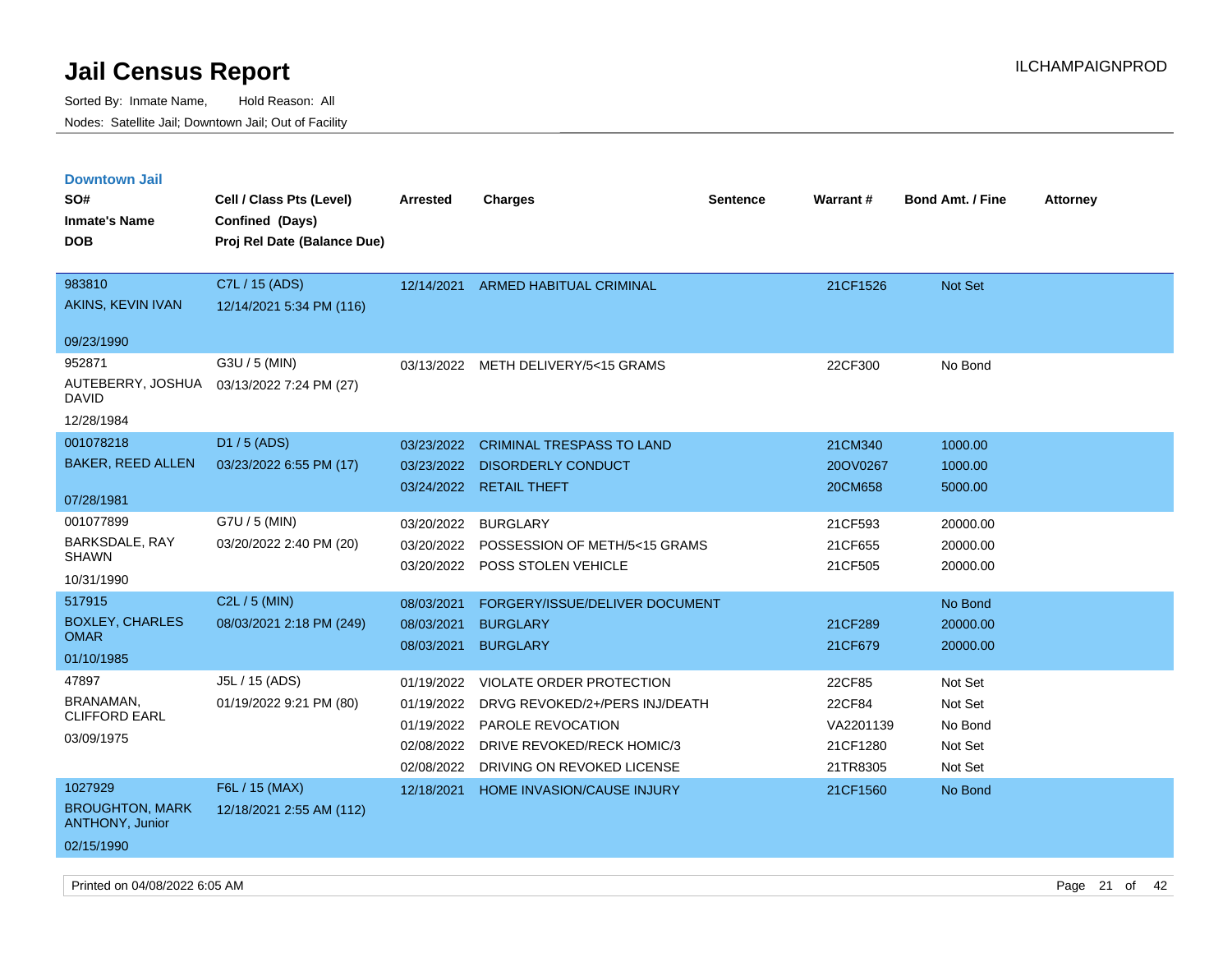| roaco. Catolino dall, Downtown dall, Out of Fability |                                              |                 |                                           |                 |                 |                         |                 |
|------------------------------------------------------|----------------------------------------------|-----------------|-------------------------------------------|-----------------|-----------------|-------------------------|-----------------|
| SO#                                                  | Cell / Class Pts (Level)                     | <b>Arrested</b> | <b>Charges</b>                            | <b>Sentence</b> | <b>Warrant#</b> | <b>Bond Amt. / Fine</b> | <b>Attorney</b> |
| <b>Inmate's Name</b>                                 | Confined (Days)                              |                 |                                           |                 |                 |                         |                 |
| <b>DOB</b>                                           | Proj Rel Date (Balance Due)                  |                 |                                           |                 |                 |                         |                 |
|                                                      |                                              |                 |                                           |                 |                 |                         |                 |
| 1067476                                              | F7U / 10 (MED)                               | 11/13/2021      | AGG DOMESTIC BATTERY/STRANGLE             |                 | 20CF575         | 5000.00                 |                 |
| <b>BROWN, JAMES</b><br><b>BRONELL</b>                | 11/13/2021 2:35 AM (147)                     | 11/13/2021      | <b>RESIDENTIAL BURGLARY</b>               |                 | 21CF385         | 25000.00                |                 |
| 01/08/1996                                           |                                              |                 |                                           |                 |                 |                         |                 |
| 995432                                               | H5L / 10 (ADS)                               | 12/20/2021      | FAIL TO RPT WKLY/NO FIXED ADDR            |                 | 21CF1559        | Not Set                 |                 |
| BROWN, JAVON<br><b>SHANTEZ</b>                       | 12/20/2021 2:06 AM (110)                     |                 |                                           |                 |                 |                         |                 |
| 10/14/1991                                           |                                              |                 |                                           |                 |                 |                         |                 |
| 001078900                                            | J7L / 15 (ADS)                               |                 | 03/02/2022 MURDER/INTENT TO KILL/INJURE   |                 | 22CF252         | Not Set                 |                 |
| <b>BYRD, ANDREW</b><br><b>DARNELL</b>                | 03/02/2022 11:59 PM (38)                     |                 |                                           |                 |                 |                         |                 |
| 12/30/2003                                           |                                              |                 |                                           |                 |                 |                         |                 |
| 001077954                                            | F9L / 10 (MED)                               | 12/21/2021      | RESIDENTIAL BURGLARY                      |                 | 21CF1570        | Not Set                 |                 |
|                                                      | CALKINS, STEVEN RAY 12/21/2021 6:35 AM (109) |                 |                                           |                 |                 |                         |                 |
|                                                      |                                              |                 |                                           |                 |                 |                         |                 |
| 01/01/1992                                           |                                              |                 |                                           |                 |                 |                         |                 |
| 001078092                                            | H2U / 10 (ADS)                               | 12/27/2021      | AGG BATTERY/PUBLIC PLACE                  |                 | 2021CF1042      | 5000.00                 |                 |
| WILLIAM                                              | CHOUNARD, STANLEY 12/27/2021 10:47 PM (103)  |                 |                                           |                 |                 |                         |                 |
| 06/25/1986                                           |                                              |                 |                                           |                 |                 |                         |                 |
| 56241                                                | E2U / 5 (MIN)                                | 01/13/2022      | VIOLATE ORDER/PRIOR DOM BTRY              |                 | 22CF59          | Not Set                 |                 |
| CLARK, DAMON<br><b>GILLMORE</b>                      | 01/13/2022 4:36 AM (86)                      |                 | 04/04/2022 CIVIL FTA WARRANT              |                 | 2007D200        | 100000.00               |                 |
| 12/21/1976                                           |                                              |                 |                                           |                 |                 |                         |                 |
| 001078838                                            | D <sub>2</sub> / 15 (ADS)                    |                 | 02/12/2022 PRED CRIM SEX ASLT/BODILY HARM |                 | 21CF30          | 150000.00               |                 |
| <b>CLAYTON, KAREEM</b><br>JAMAL                      | 02/12/2022 8:55 AM (56)                      |                 |                                           |                 |                 |                         |                 |
| 02/03/1974                                           |                                              |                 |                                           |                 |                 |                         |                 |
| 1075361                                              | $15/5$ (ADS)                                 | 04/16/2021      | <b>BURGLARY</b>                           |                 | 21CF414         | Not Set                 |                 |
| <b>COWART, TORREY</b><br>BENJAMEN, Junior            | 04/16/2021 9:17 PM (358)                     |                 |                                           |                 |                 |                         |                 |
| 11/22/1987                                           |                                              |                 |                                           |                 |                 |                         |                 |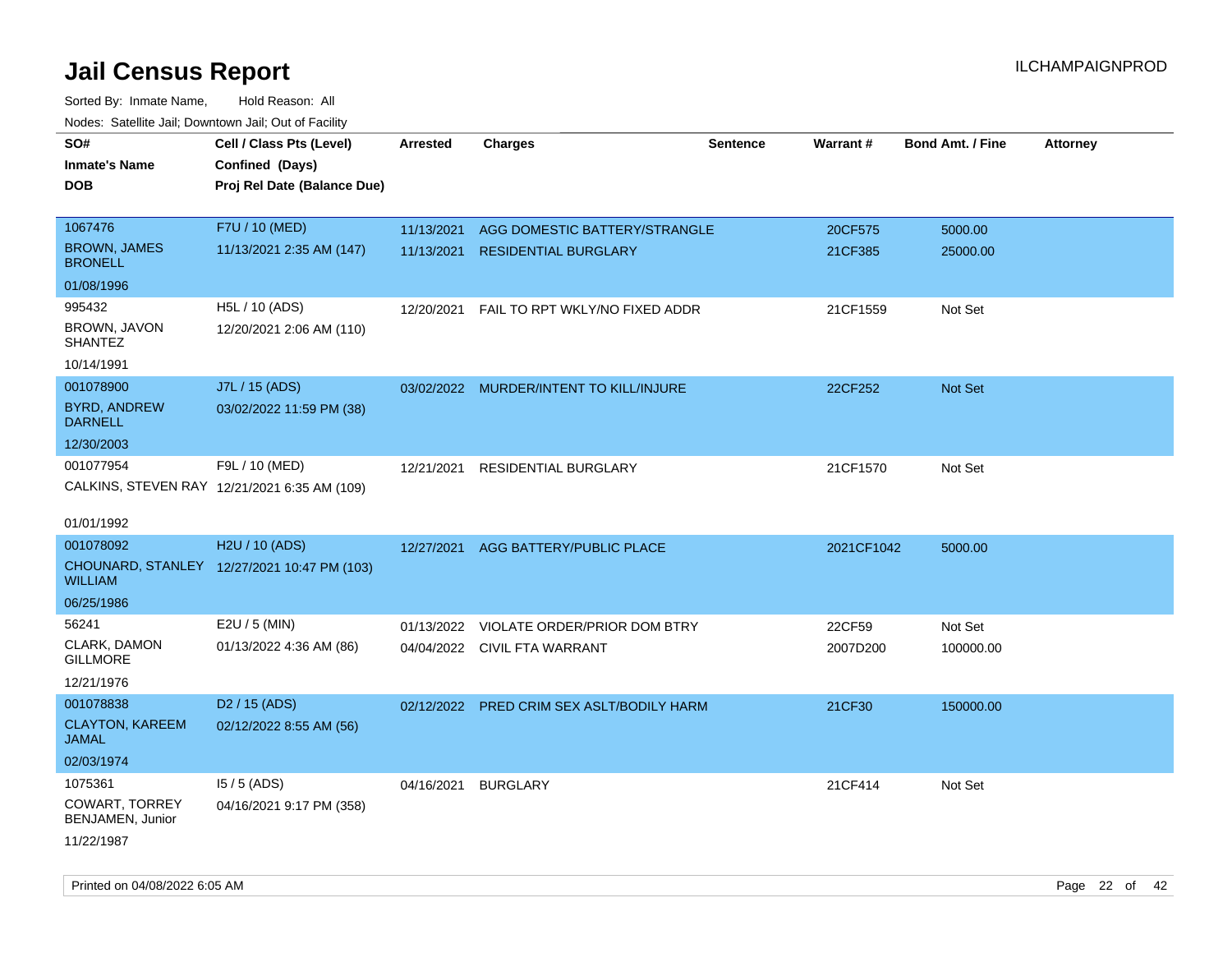| Youes. Sateme Jan, Downtown Jan, Out or Facility |                             |            |                                         |          |            |                         |                 |
|--------------------------------------------------|-----------------------------|------------|-----------------------------------------|----------|------------|-------------------------|-----------------|
| SO#                                              | Cell / Class Pts (Level)    | Arrested   | <b>Charges</b>                          | Sentence | Warrant#   | <b>Bond Amt. / Fine</b> | <b>Attorney</b> |
| <b>Inmate's Name</b>                             | Confined (Days)             |            |                                         |          |            |                         |                 |
| <b>DOB</b>                                       | Proj Rel Date (Balance Due) |            |                                         |          |            |                         |                 |
|                                                  |                             |            |                                         |          |            |                         |                 |
| 1067370                                          | E6L / 15 (ADS)              | 11/05/2021 | FIREARM/FOID INVALID/NOT ELIG           | 2y (DOC) | 21CF1370   | Not Set                 |                 |
| DAVIS, AUSTIN<br><b>CHRISTOPHER</b>              | 11/06/2021 12:23 AM (154)   |            |                                         |          |            |                         |                 |
| 08/11/1997                                       |                             |            |                                         |          |            |                         |                 |
| 001077214                                        | F8L / 15 (MAX)              | 12/20/2021 | <b>MURDER</b>                           |          | 21CF1572   | Not Set                 |                 |
| DAVIS-MURDOCK,<br><b>ERION VASSHAD</b>           | 12/21/2021 10:13 AM (109)   |            |                                         |          |            |                         |                 |
| 06/22/1998                                       |                             |            |                                         |          |            |                         |                 |
| 64070                                            | C8L / 10 (MED)              | 02/18/2022 | <b>BURGLARY</b>                         |          | 21CF1176   | 20000.00                |                 |
| DECKER, ANTHONY V                                | 02/18/2022 6:52 PM (50)     | 02/18/2022 | <b>POSSESSION OF METH&lt;5 GRAMS</b>    |          | 21CF1205   | 15000.00                |                 |
|                                                  |                             |            |                                         |          |            |                         |                 |
| 11/27/1982                                       |                             |            |                                         |          |            |                         |                 |
| 001078223                                        | G6L / 5 (MIN)               | 11/09/2021 | AGG DUI/NO VALID DL                     |          | 21CF1382   | Not Set                 |                 |
| DIEGO-MATEO,<br>JOAQUIN                          | 11/09/2021 10:52 PM (151)   |            |                                         |          |            |                         |                 |
| 01/23/2002                                       |                             |            |                                         |          |            |                         |                 |
| 571307                                           | J3L / 15 (ADS)              | 09/14/2020 | <b>CRIM SEXUAL ABUSE/CONSENT</b>        |          | 2020CF1026 | <b>Not Set</b>          |                 |
| DOMINGO-<br>CASTANEDA,                           | 09/14/2020 11:19 PM (572)   | 09/14/2020 | PRED CRIM SEX ASLT/VICTIM <13           |          | 2020CF1025 | Not Set                 |                 |
| 09/29/1989                                       |                             |            |                                         |          |            |                         |                 |
| 527379                                           | D6 / 15 (ADS)               | 10/25/2021 | ARMED HABITUAL CRIMINAL                 |          | 21CF1297   | Not Set                 |                 |
| DRAKE, MARCELL<br>DEON                           | 10/25/2021 5:05 PM (166)    | 10/27/2021 | AGG DOMESTIC BATTERY/STRANGLE           |          | 21CF1245   | Not Set                 |                 |
| 04/20/1987                                       |                             |            |                                         |          |            |                         |                 |
| 959292                                           | K1 / 15 (ADS)               | 04/01/2021 | ATTEMPT (FIRST DEGREE MURDER)           |          | 2020CF565  | 2000000.00              |                 |
| <b>DUNCAN, COREYON</b><br><b>ANTHONY</b>         | 04/01/2021 8:46 PM (373)    | 12/17/2021 | <b>MURDER</b>                           |          | 21CF1542   | Not Set                 |                 |
| 01/17/1989                                       |                             |            |                                         |          |            |                         |                 |
| 1053207                                          | K3 / 15 (SPH)               |            | 06/06/2019 MURDER/INTENT TO KILL/INJURE |          | 2019-CF849 | 2000000.00              |                 |
| FAUST, JAQUAVEON<br>LAVELL                       | 06/06/2019 2:24 PM (1,038)  |            |                                         |          |            |                         |                 |
| 07/25/1996                                       |                             |            |                                         |          |            |                         |                 |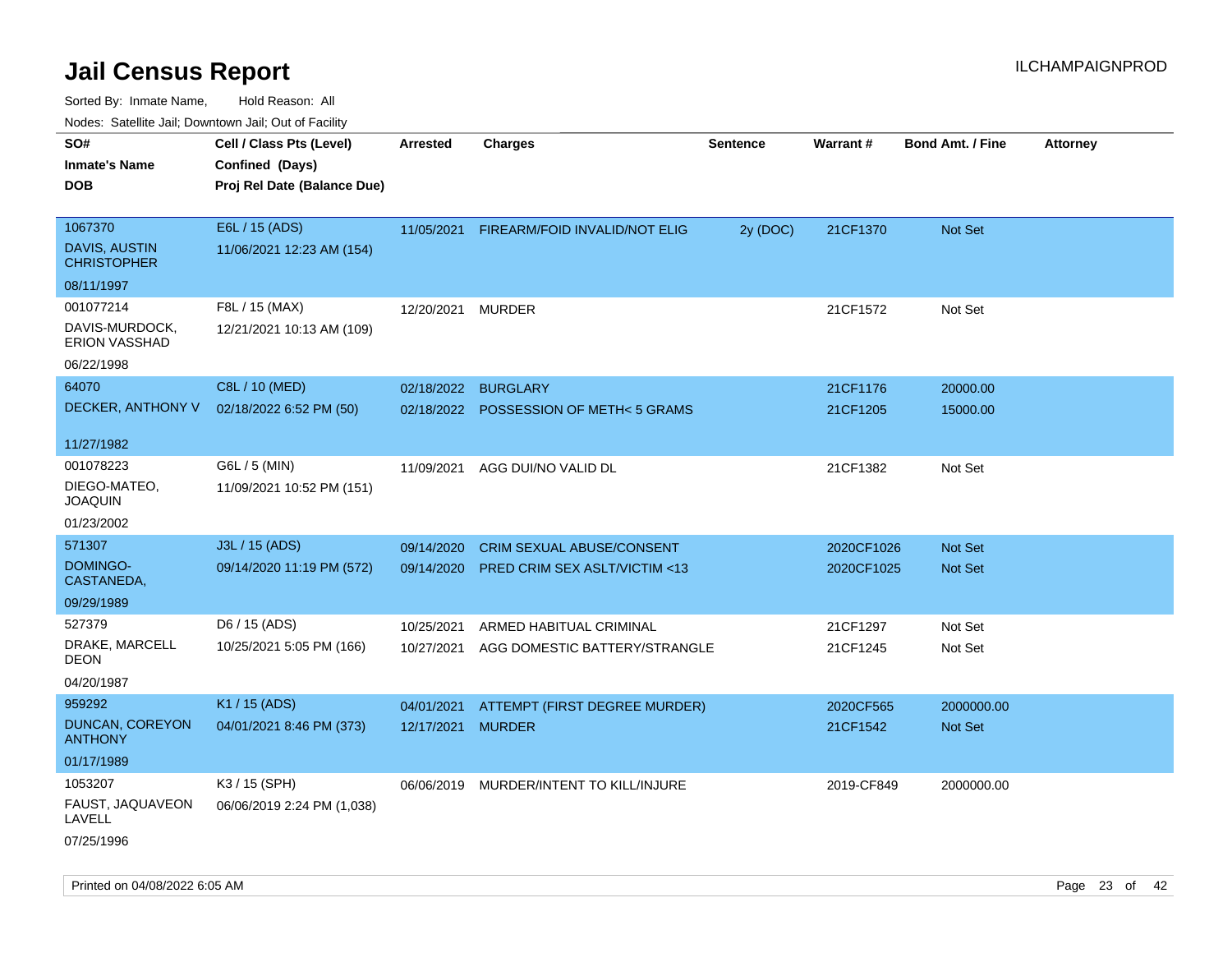| roaco. Catolino cali, Domntonn cali, Out of Facility |                             |                 |                                           |                 |             |                         |                 |
|------------------------------------------------------|-----------------------------|-----------------|-------------------------------------------|-----------------|-------------|-------------------------|-----------------|
| SO#                                                  | Cell / Class Pts (Level)    | <b>Arrested</b> | <b>Charges</b>                            | <b>Sentence</b> | Warrant#    | <b>Bond Amt. / Fine</b> | <b>Attorney</b> |
| <b>Inmate's Name</b>                                 | Confined (Days)             |                 |                                           |                 |             |                         |                 |
| <b>DOB</b>                                           | Proj Rel Date (Balance Due) |                 |                                           |                 |             |                         |                 |
|                                                      |                             |                 |                                           |                 |             |                         |                 |
| 527081                                               | F9U / 10 (MED)              |                 | 09/06/2021 ARSON/REAL/PERSONAL PROP>\$150 |                 | 2021 CF 797 | 25000.00                |                 |
| <b>FERGUSON,</b><br><b>CHRISTOPHER</b>               | 09/06/2021 1:18 PM (215)    |                 |                                           |                 |             |                         |                 |
| 12/21/1981                                           |                             |                 |                                           |                 |             |                         |                 |
| 524764                                               | G3L / 5 (MIN)               | 09/18/2021      | METH DELIVERY/15<100 GRAMS                |                 | 21CF627     | 50000.00                |                 |
| <b>FISCUS, ROBERT</b><br>LOWELL                      | 09/18/2021 10:50 AM (203)   |                 |                                           |                 |             |                         |                 |
| 02/17/1986                                           |                             |                 |                                           |                 |             |                         |                 |
| 1068917                                              | $12/5$ (ADS)                |                 | 08/11/2021 VIO ORDER/PRIOR VIO OF ORDER   |                 | 21CF965     | Not Set                 |                 |
| <b>GARCIA, JUAN</b><br><b>CARLOS</b>                 | 08/11/2021 9:24 PM (241)    |                 |                                           |                 |             |                         |                 |
| 10/21/1997                                           |                             |                 |                                           |                 |             |                         |                 |
| 32913                                                | $11/15$ (ADS)               | 12/03/2021      | <b>PRED CRIM SEX ASLT/VICTIM &lt;13</b>   |                 | 21CF1481    | Not Set                 |                 |
| GROB, WARREN A,<br>Junior                            | 12/03/2021 4:24 PM (127)    |                 |                                           |                 |             |                         |                 |
| 12/07/1950                                           |                             |                 |                                           |                 |             |                         |                 |
| 001078871                                            | G9U / 5 (ADS)               | 02/22/2022      | <b>ESCAPE/VIOLATE ELEC MONITORING</b>     |                 | 22CF316     | 150000.00               |                 |
| <b>HARRIS, MARTELL</b>                               | 02/22/2022 3:44 PM (46)     |                 | 02/22/2022 RESIDENTIAL BURGLARY           |                 | 2020JD14    | No Bond                 |                 |
| <b>TE'SHAWN</b>                                      |                             |                 | 02/22/2022 INDIRECT CRIMINAL CONTEMPT     |                 | 2020CC9     | 20000.00                |                 |
| 07/02/2003                                           |                             |                 |                                           |                 |             |                         |                 |
| 001078868                                            | C6L / 5 (ADS)               |                 | 02/24/2022 STALKING/CAUSE FEAR FOR SAFETY |                 | 22CF227     | 150000.00               |                 |
| HARRIS-MINER,<br><b>NICHOLAS</b>                     | 02/24/2022 3:56 PM (44)     |                 |                                           |                 |             |                         |                 |
| 07/08/1998                                           |                             |                 |                                           |                 |             |                         |                 |
| 1073611                                              | G4L / 5 (MIN)               | 02/09/2021      | MFG 15>100 GR ECSTASY/ANALOG              |                 | 21CF121     | 500000.00               |                 |
| HAYES, CAMERON<br><b>TAYLOR MALEEK</b>               | 02/09/2021 3:10 PM (424)    | 02/09/2021      | DELIVERY OF OR POSSESSION OF W/INT        |                 | 21CF160     | Not Set                 |                 |
| 08/10/1998                                           |                             |                 |                                           |                 |             |                         |                 |
| 987949                                               | B1 / 10 (ADS)               | 03/29/2022      | <b>FELON POSS/FIREARM</b>                 |                 | 22CF365     | Not Set                 |                 |
| HOLT, TERRELL<br>VALENTINO                           | 03/29/2022 12:53 AM (11)    |                 | 03/29/2022 FUGITIVE FROM JUSTICE          |                 | 22CF364     | Not Set                 |                 |
| 02/17/1991                                           |                             |                 |                                           |                 |             |                         |                 |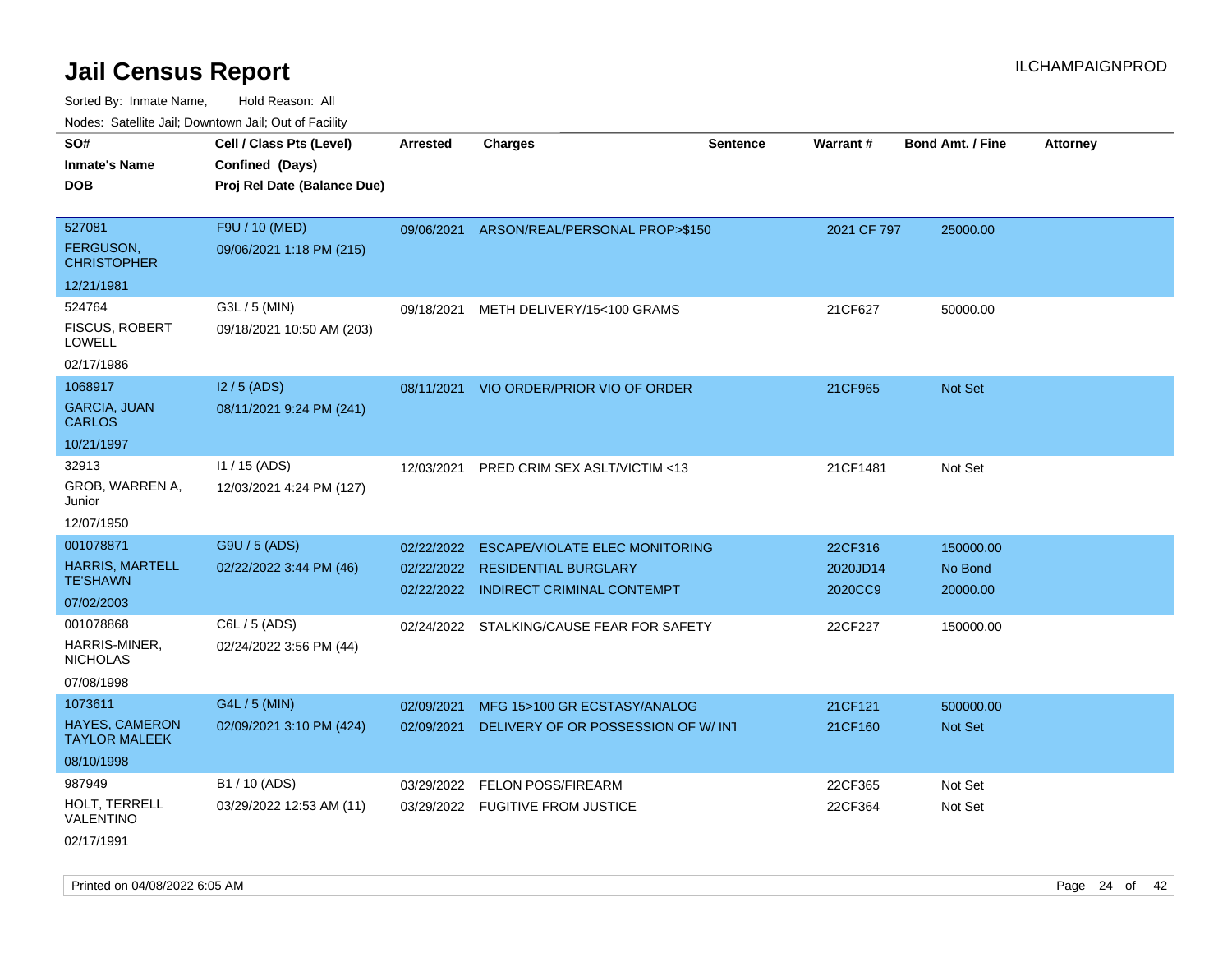Sorted By: Inmate Name, Hold Reason: All

Nodes: Satellite Jail; Downtown Jail; Out of Facility

| SO#                                      | Cell / Class Pts (Level)    | <b>Arrested</b>      | <b>Charges</b>                           | Sentence | Warrant# | <b>Bond Amt. / Fine</b> | <b>Attorney</b> |
|------------------------------------------|-----------------------------|----------------------|------------------------------------------|----------|----------|-------------------------|-----------------|
| <b>Inmate's Name</b>                     | Confined (Days)             |                      |                                          |          |          |                         |                 |
| <b>DOB</b>                               | Proj Rel Date (Balance Due) |                      |                                          |          |          |                         |                 |
|                                          |                             |                      |                                          |          |          |                         |                 |
| 518711                                   | G5L / 5 (MIN)               | 01/30/2022 THEFT     |                                          |          | 22CF133  | Not Set                 |                 |
| <b>INGERSON, LUCUS</b><br><b>JAMES</b>   | 01/30/2022 4:57 PM (69)     |                      |                                          |          |          |                         |                 |
| 09/16/1979                               |                             |                      |                                          |          |          |                         |                 |
| 001078766                                | $13/5$ (ADS)                | 02/08/2022           | AGGRAVATED BATTERY                       |          | 22CF160  | Not Set                 |                 |
| JOHNSON, IYONZI                          | 02/08/2022 11:56 AM (60)    | 02/08/2022 BURGLARY  |                                          |          | 22CF63   | 3000.00                 |                 |
| 07/16/1994                               |                             |                      |                                          |          |          |                         |                 |
| 001078818                                | C5L / 10 (MED)              |                      | 02/04/2022 DOMESTIC BATTERY/OTHER PRIOR  |          | 22CF148  | Not Set                 |                 |
| KINSEL, EVERAL<br><b>MICHAEL WILLIAM</b> | 02/04/2022 7:37 PM (64)     |                      |                                          |          |          |                         |                 |
| 10/16/1985                               |                             |                      |                                          |          |          |                         |                 |
| 527447                                   | J1L / 10 (ADS)              | 02/22/2022           | <b>BURGLARY</b>                          |          | 22CF224  | Not Set                 |                 |
| KIRKWOOD, TYLER                          | 02/22/2022 10:47 AM (46)    | 02/22/2022           | AGG BATTERY/GREAT BODILY HARM            |          | 22CF223  | Not Set                 |                 |
| JAMES                                    |                             | 02/23/2022           | <b>BURGLARY</b>                          |          | 22CF152  | Not Set                 |                 |
| 10/04/1985                               |                             |                      | 04/05/2022 RESIDENTIAL BURGLARY          |          | 22CF383  | Not Set                 |                 |
| 001077710                                | G2L / 5 (MIN)               | 03/31/2022           | AGG DOMESTIC BATTERY/STRANGLE            |          | 21CF212  | No Bond                 |                 |
| LANGE, DEVONTAE<br><b>AND'RE</b>         | 03/31/2022 2:21 PM (9)      |                      | 03/31/2022 AGG BATTERY/PUBLIC PLACE      |          | 21CF279  | No Bond                 |                 |
| 03/05/1994                               |                             |                      |                                          |          |          |                         |                 |
| 29681                                    | J2L / 15 (ADS)              | 07/14/2020           | PREDATORY CRIMINAL SEX ASSLT/CHILE       |          | 20CF-781 | 250000.00               |                 |
| LENOIR, JOHN<br><b>CHRISTOPHER</b>       | 07/14/2020 12:51 PM (634)   |                      |                                          |          |          |                         |                 |
| 04/20/1966                               |                             |                      |                                          |          |          |                         |                 |
| 001078797                                | 14 / 10 (ADS)               |                      | 01/26/2022 VIO STALKING NO CONTACT ORDER |          | 22CM31   | Not Set                 |                 |
| LEVIN, DANIEL DAVID                      | 01/26/2022 3:00 PM (73)     |                      |                                          |          |          |                         |                 |
| 08/08/1984                               |                             |                      |                                          |          |          |                         |                 |
| 1005717                                  | G9L / 5 (MIN)               | 03/31/2022           | AGG DUI/3                                |          | 22CF372  | 100000.00               |                 |
| LEWIS, ORLANDO<br><b>DESHONE</b>         | 03/31/2022 1:56 PM (9)      | 03/31/2022 AGG DUI/3 |                                          |          | 22CF373  | 100000.00               |                 |
| 01/31/1987                               |                             |                      |                                          |          |          |                         |                 |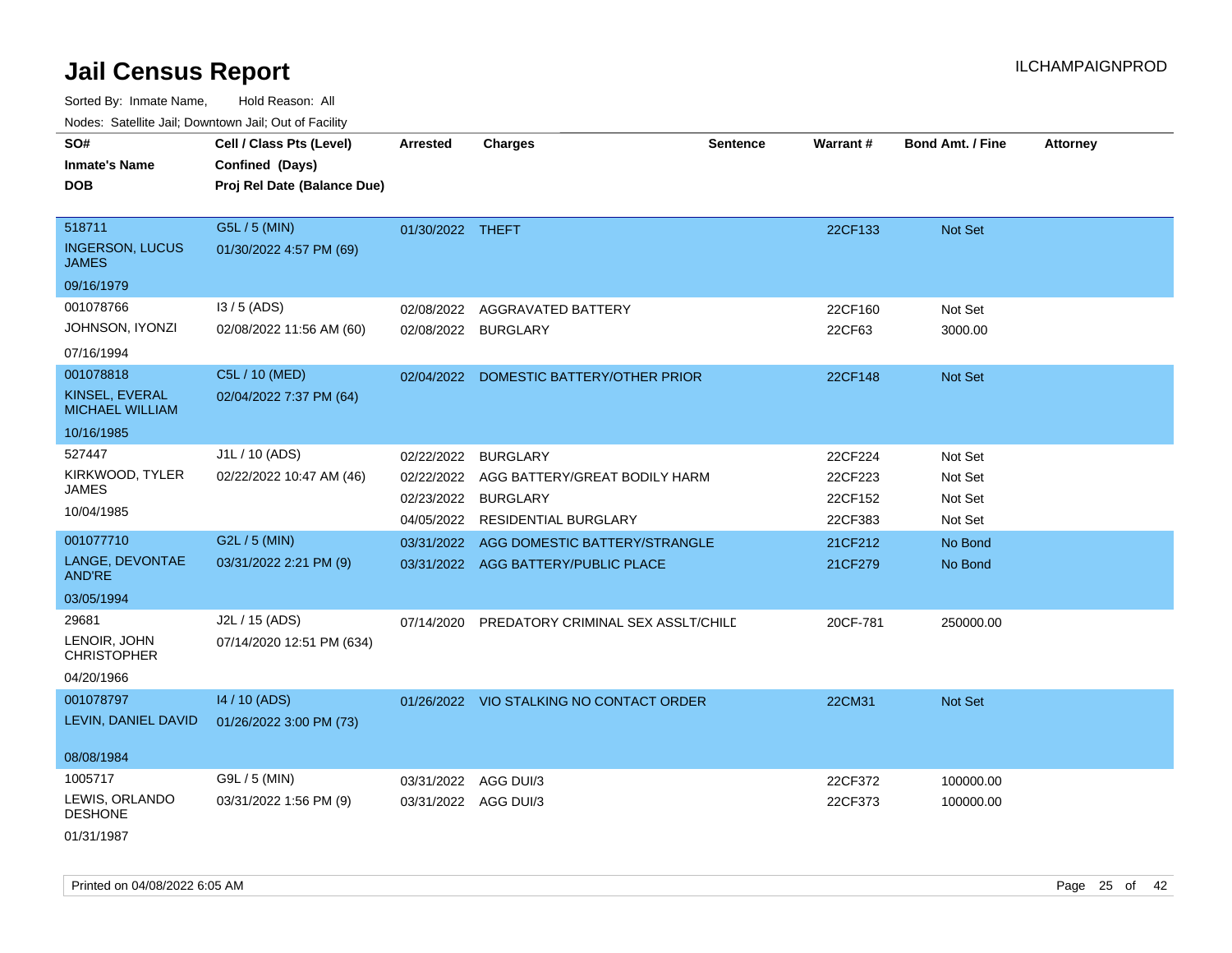Sorted By: Inmate Name, Hold Reason: All Nodes: Satellite Jail; Downtown Jail; Out of Facility

| SO#<br><b>Inmate's Name</b><br><b>DOB</b>                      | Cell / Class Pts (Level)<br>Confined (Days)<br>Proj Rel Date (Balance Due) | <b>Arrested</b>                               | <b>Charges</b>                                                 | <b>Sentence</b> | <b>Warrant#</b>                | <b>Bond Amt. / Fine</b>         | <b>Attorney</b> |
|----------------------------------------------------------------|----------------------------------------------------------------------------|-----------------------------------------------|----------------------------------------------------------------|-----------------|--------------------------------|---------------------------------|-----------------|
| 45113<br>MARTIN, JEREMIAH<br><b>FRANCIS</b>                    | H <sub>4</sub> L<br>11/20/2021 1:18 AM (140)                               | 11/20/2021                                    | ARMED HABITUAL CRIMINAL                                        |                 | 6y/6m (DOC) 21CF1424           | No Bond                         |                 |
| 01/18/1977                                                     |                                                                            |                                               |                                                                |                 |                                |                                 |                 |
| 1063030                                                        | D4 / 15 (ADS)<br>MASON, RYAN ONEIAL 12/21/2021 9:30 AM (109)               | 12/20/2021<br>12/22/2021                      | <b>MURDER</b><br>PAROLE REVOCATION                             |                 | 21CF1571<br>CH2107979          | Not Set<br>Not Set              |                 |
| 02/22/1991                                                     |                                                                            |                                               |                                                                |                 |                                |                                 |                 |
| 1066623<br>MATA-OROZCO,<br><b>OLEGARIO</b>                     | G6U / 5 (MIN)<br>11/17/2021 5:08 PM (143)                                  | 11/17/2021                                    | MFG/DEL 15<100 GR COCA/ANALOG                                  |                 | 17CF1093                       | 75000.00                        |                 |
| 03/06/1995                                                     |                                                                            |                                               |                                                                |                 |                                |                                 |                 |
| 1076591<br>MATTHEWS,<br><b>CHRISTIAN ANTHONY</b><br>03/15/1989 | G8U / 5 (MIN)<br>02/22/2022 7:42 PM (46)                                   | 02/22/2022                                    | DELIVERY OF OR POSSESSION OF W/INT<br>02/23/2022 MAIL FRAUD    |                 | 20CF961<br>2:21CR173           | 500000.00<br>No Bond            |                 |
| 40235<br>MERRIWEATHER,<br><b>MARCUS TODD</b><br>11/28/1967     | G1L / 5 (MIN)<br>10/04/2021 4:41 PM (187)                                  | 10/04/2021                                    | AGG DUI/4                                                      |                 | 2021CF1145                     | 35000.00                        |                 |
| 1040273<br>METCALFE, LANELL<br><b>JARON</b><br>09/22/1988      | E5U / 15 (ADS)<br>09/30/2021 11:32 PM (191)                                | 09/30/2021                                    | PRED CRIM SEX ASLT/VICTIM <13                                  |                 | 21CF329                        | 500000.00                       |                 |
| 1075635<br>MILES, DEVLON VON,<br>Junior<br>11/04/2000          | K <sub>2</sub> / 10 (ADS)<br>05/11/2021 10:39 PM (333)                     | 05/11/2021<br>05/11/2021<br>02/23/2022 MURDER | AGG DISCHARGE FIREARM/OCC VEH<br>MFG/DEL CANNABIS/30-500 GRAMS |                 | 21CF538<br>20CF1402<br>22CF219 | Not Set<br>100000.00<br>Not Set |                 |
| 1042168<br>MONTALVO, ANTONIO                                   | G5U / 5 (MIN)<br>02/26/2022 6:14 AM (42)                                   | 02/26/2022 AGG DUI/4                          |                                                                |                 | 22CF238                        | Not Set                         |                 |

05/03/1976

Printed on 04/08/2022 6:05 AM Page 26 of 42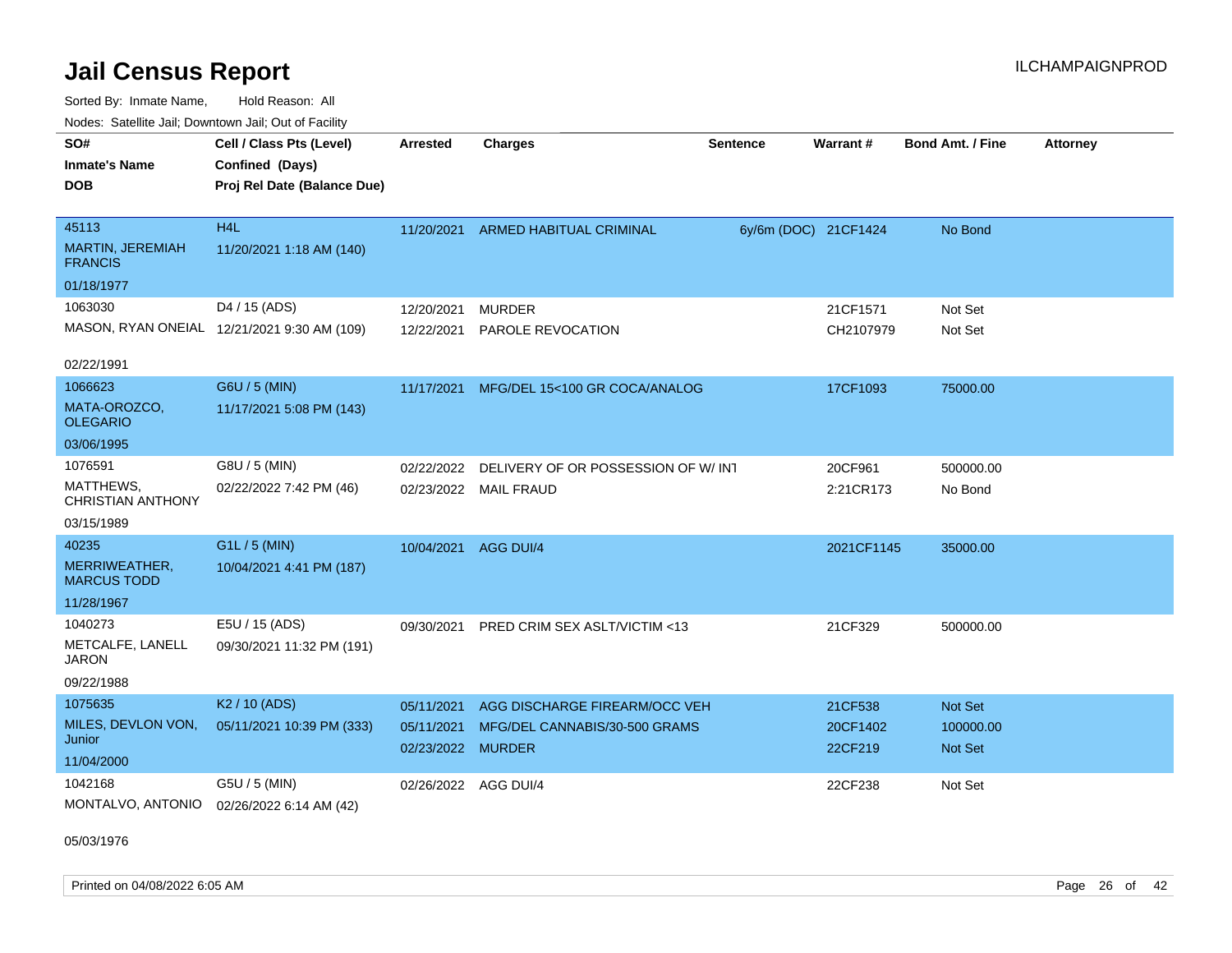| SO#                                   | Cell / Class Pts (Level)    | <b>Arrested</b> | <b>Charges</b>                                          | <b>Sentence</b> | Warrant#   | <b>Bond Amt. / Fine</b> | <b>Attorney</b> |
|---------------------------------------|-----------------------------|-----------------|---------------------------------------------------------|-----------------|------------|-------------------------|-----------------|
| <b>Inmate's Name</b>                  | Confined (Days)             |                 |                                                         |                 |            |                         |                 |
| DOB                                   | Proj Rel Date (Balance Due) |                 |                                                         |                 |            |                         |                 |
| 1069209                               | <b>H1L / 10 (ADS)</b>       | 04/07/2021      | AGG BATTERY/GREAT BODILY HARM                           |                 | 21CF376    | <b>Not Set</b>          |                 |
| MOORE, DEVONTE<br><b>JAMAL</b>        | 04/07/2021 6:25 PM (367)    |                 |                                                         |                 |            |                         |                 |
| 09/24/1995                            |                             |                 |                                                         |                 |            |                         |                 |
| 001078993                             | E1L / 10 (ADS)              | 03/29/2022      | AGG ASLT PEACE OFF/FIRE/ER WRK                          |                 | 22CM87     | Not Set                 |                 |
| MURPHY, JUSTIN RAY                    | 03/29/2022 6:40 PM (11)     |                 |                                                         |                 |            |                         |                 |
| 03/12/1997                            |                             |                 |                                                         |                 |            |                         |                 |
| 1067146                               | G7L / 5 (MIN)               |                 | 03/23/2022 LEAVING SCENE-ACCIDENT/DEATH/INJUF 13y (DOC) |                 | 2020CF1197 | No Bond                 |                 |
| <b>OMALLEY, ROBERT</b><br><b>FRED</b> | 03/23/2022 5:10 PM (17)     |                 |                                                         |                 |            |                         |                 |
| 04/30/1979                            |                             |                 |                                                         |                 |            |                         |                 |
| 001078357                             | A2L / 15 (SPH)              | 09/17/2021      | ARMED ROBBERY/ARMED W/FIREARM                           |                 | 22-CF-7    | 500000.00               |                 |
| PETTIGREW, CAREY                      | 09/17/2021 9:56 AM (204)    | 09/17/2021      | ARMED ROBBERY/ARMED W/FIREARM                           |                 | 21CF1128   | Not Set                 |                 |
| CORNITRIAS DEOBLO                     |                             | 09/17/2021      | ARMED ROBBERY/ARMED W/FIREARM                           |                 | 21CF1129   | Not Set                 |                 |
| 08/31/1986                            |                             | 09/17/2021      | ARMED ROBBERY/ARMED W/FIREARM                           |                 | 21CF1230   | Not Set                 |                 |
| 1008308                               | F5L / 10 (MED)              | 01/30/2022      | <b>ASSAULT</b>                                          |                 | 19CM364    | 4000.00                 |                 |
| PETTIGREW, MARIO<br><b>TRAVINIO</b>   | 01/30/2022 6:15 AM (69)     |                 | 01/30/2022 AGG BTRY/GREAT BOD HARM/60+                  |                 | 22CF131    | No Bond                 |                 |
| 08/11/1992                            |                             |                 |                                                         |                 |            |                         |                 |
| 1070610                               | J6L / 10 (ADS)              | 03/03/2022      | AGG BATTERY/PUBLIC PLACE                                |                 | 21CF930    | Not Set                 |                 |
| PHILLIS, AARON<br><b>MONTRELL</b>     | 03/03/2022 2:49 PM (37)     |                 | 03/03/2022 AGG BATTERY/GREAT BODILY HARM                |                 | 21CF482    | 5000.00                 |                 |
| 03/26/1999                            |                             |                 |                                                         |                 |            |                         |                 |
| 001078005                             | E4L / 10 (MED)              | 03/08/2022      | HOME INVASION/CAUSE INJURY                              |                 | 22CF280    | Not Set                 |                 |
| PINEX, MARCHELLO D                    | 03/08/2022 2:54 AM (32)     |                 | 03/08/2022 AGGRAVATED BATTERY/STRANGLE                  |                 | 19CR605101 | No Bond                 |                 |
| 12/25/1991                            |                             |                 |                                                         |                 |            |                         |                 |
| 001078942                             |                             |                 |                                                         |                 |            |                         |                 |
|                                       | G2U / 5 (MIN)               | 03/13/2022      | MFG/DEL CANNABIS/500<2000 GR                            |                 | 22CF307    | Not Set                 |                 |
| QATTOUM, ADHAM M                      | 03/13/2022 11:31 PM (27)    |                 |                                                         |                 |            |                         |                 |
| 07/22/1994                            |                             |                 |                                                         |                 |            |                         |                 |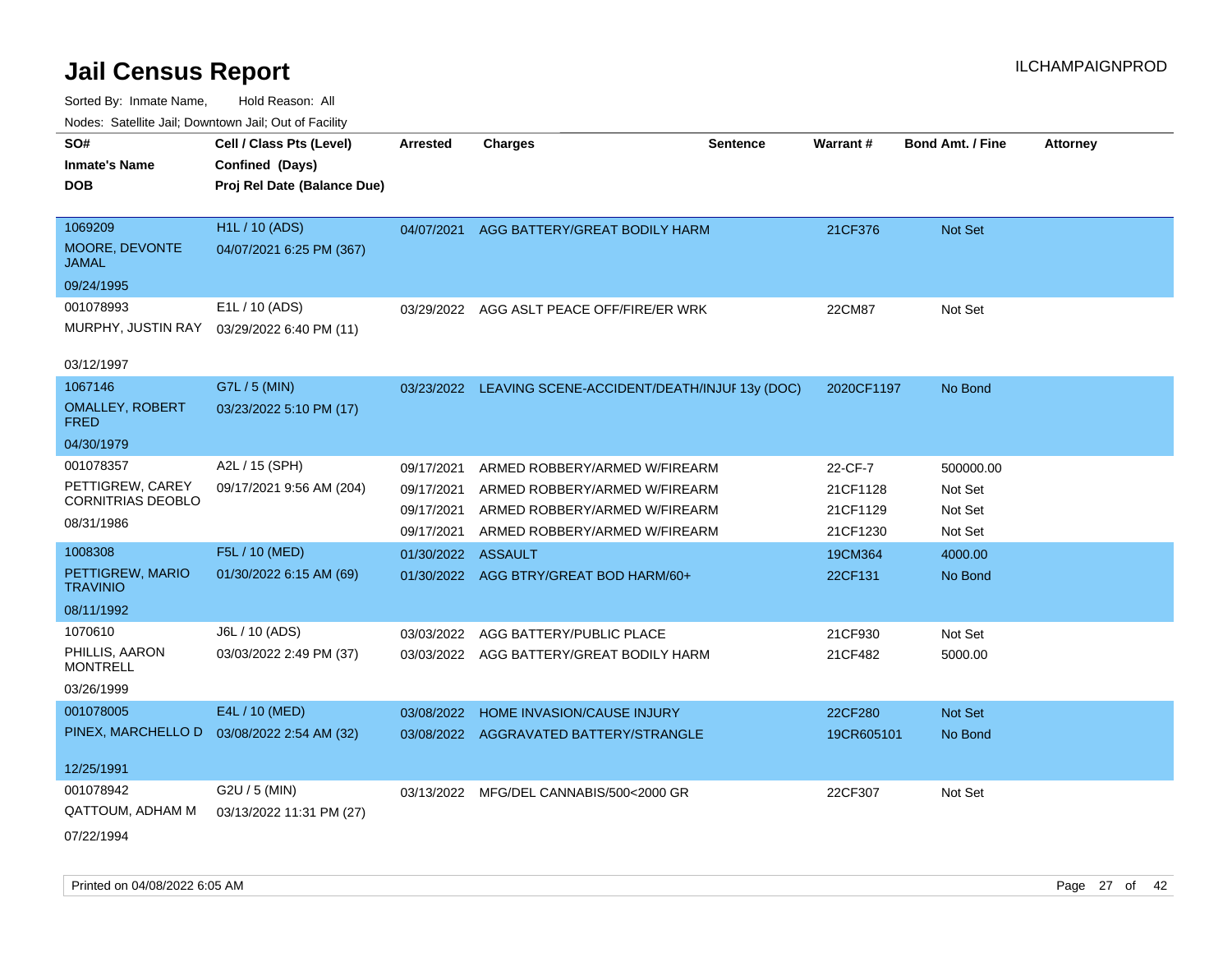| rougs. Calcing Jan, Downtown Jan, Out of Facility |                                             |                          |                                                |                 |                 |                         |                 |
|---------------------------------------------------|---------------------------------------------|--------------------------|------------------------------------------------|-----------------|-----------------|-------------------------|-----------------|
| SO#<br><b>Inmate's Name</b>                       | Cell / Class Pts (Level)<br>Confined (Days) | <b>Arrested</b>          | <b>Charges</b>                                 | <b>Sentence</b> | <b>Warrant#</b> | <b>Bond Amt. / Fine</b> | <b>Attorney</b> |
| <b>DOB</b>                                        | Proj Rel Date (Balance Due)                 |                          |                                                |                 |                 |                         |                 |
| 001077783                                         | H6L / 10 (ADS)                              |                          | 01/05/2022 AGGRAVATED BATTERY                  |                 | 21CF325         | Not Set                 |                 |
| RIVERA, DARYL<br><b>ANTONIO</b>                   | 01/05/2022 4:20 PM (94)                     |                          |                                                |                 |                 |                         |                 |
| 11/14/1981                                        |                                             |                          |                                                |                 |                 |                         |                 |
| 1072114                                           | A1U / 15 (SPH)                              | 01/17/2021               | ATTEMPT (FIRST DEGREE MURDER)                  |                 | 2021CF65        | Not Set                 |                 |
| LEVON                                             | ROBINSON, DONNELL 01/17/2021 2:40 PM (447)  | 01/17/2021<br>02/17/2021 | ARMED ROBBERY/NO FIREARM<br>AGGRAVATED BATTERY | 4y (DOC)        | 2020CF824       | 75000.00<br>250000.00   |                 |
| 10/23/2000                                        |                                             |                          |                                                |                 |                 |                         |                 |
| 1000820                                           | F2U / 15 (MAX)                              | 01/24/2022               | FELON POSS/USE WEAPON/FIREARM                  |                 | 22CF105         | Not Set                 |                 |
| <b>MICHAEL</b>                                    | SCHNEIDER, SONGAN 01/24/2022 8:20 AM (75)   |                          | 01/24/2022 AGGRAVATED DOMESTIC BATTERY         |                 | 21CF1433        | 25000.00                |                 |
| 08/18/1992                                        |                                             |                          |                                                |                 |                 |                         |                 |
| 47195                                             | G8L / 5 (MIN)                               | 12/27/2021               | <b>RESIDENTIAL BURGLARY</b>                    |                 | 2020CF1222      | 10000.00                |                 |
| SIMMONS, JAMES<br>ROBERT                          | 12/27/2021 8:42 AM (103)                    | 12/28/2021               | <b>RESIDENTIAL BURGLARY</b>                    |                 | 2021CF1596      | Not Set                 |                 |
| 03/13/1975                                        |                                             |                          |                                                |                 |                 |                         |                 |
| 1064798                                           | B3 / 15 (ADS)                               | 01/17/2022               | MFG/DEL 1<15 GR COCAINE/ANLG                   |                 | 21CF520         | 50000.00                |                 |
| STENNIS, BRUCE<br><b>DEONTAY</b>                  | 01/17/2022 1:29 PM (82)                     | 01/17/2022 MURDER        |                                                |                 | 2021CF695       | 1500000.00              |                 |
| 08/12/1998                                        |                                             |                          |                                                |                 |                 |                         |                 |
| 1036650                                           | F4U / 10 (MED)                              |                          | 02/16/2022 ARMED VIOLENCE/CATEGORY I           | 10y (DOC)       | 21CF845         | 250000.00               |                 |
| <b>TAYLOR, KORRION</b><br>VELEZ                   | 02/16/2022 4:33 PM (52)                     |                          |                                                |                 |                 |                         |                 |
| 03/18/1997                                        |                                             |                          |                                                |                 |                 |                         |                 |
| 1056971                                           | B2 / 10 (SPH)                               | 08/07/2021               | FELON POSS/USE WEAPON/FIREARM                  |                 | 21CF948         | No Bond                 |                 |
| <b>TRAVIS, DENZEL</b><br><b>DANTRELL</b>          | 08/07/2021 7:36 AM (245)                    | 08/08/2021               | AGG BATTERY/PUBLIC PLACE                       |                 | 2020CF647       | 25000.00                |                 |
| 03/21/1993                                        |                                             |                          |                                                |                 |                 |                         |                 |
| 001078250                                         | C9L / 10 (ADS)                              | 08/07/2021               | FELON POSS WEAPON/BODY ARMOR                   |                 | 21CF950         | Not Set                 |                 |
| TRAVIS, JORDAN<br>TESHAUN                         | 08/07/2021 10:27 AM (245)                   |                          |                                                |                 |                 |                         |                 |
| 03/03/1996                                        |                                             |                          |                                                |                 |                 |                         |                 |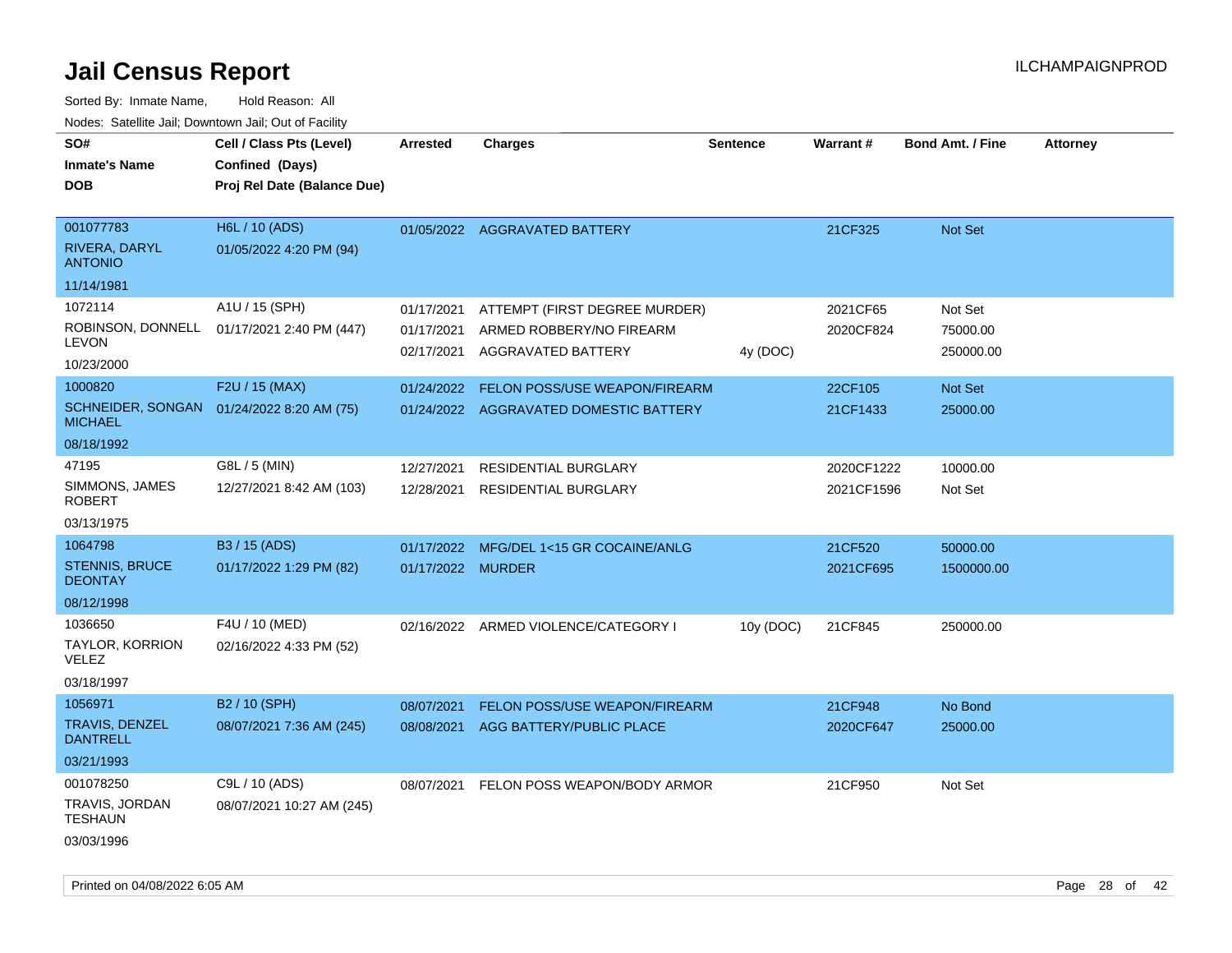| roaco. Catolino cali, Domntonn cali, Out of Facility |                             |            |                                 |                 |           |                         |                 |
|------------------------------------------------------|-----------------------------|------------|---------------------------------|-----------------|-----------|-------------------------|-----------------|
| SO#                                                  | Cell / Class Pts (Level)    | Arrested   | <b>Charges</b>                  | <b>Sentence</b> | Warrant#  | <b>Bond Amt. / Fine</b> | <b>Attorney</b> |
| <b>Inmate's Name</b>                                 | Confined (Days)             |            |                                 |                 |           |                         |                 |
| <b>DOB</b>                                           | Proj Rel Date (Balance Due) |            |                                 |                 |           |                         |                 |
|                                                      |                             |            |                                 |                 |           |                         |                 |
| 512160                                               | F1L / 15 (MAX)              | 03/10/2022 | ARMED HABITUAL CRIMINAL         |                 | 22CF296   | Not Set                 |                 |
| <b>TURNER, CHARLES</b><br><b>EDWARD</b>              | 03/10/2022 12:00 PM (30)    |            | 03/11/2022 PAROLE REVOCATION    |                 | CH2201422 | No Bond                 |                 |
| 09/05/1986                                           |                             |            |                                 |                 |           |                         |                 |
| 30108                                                | J4L / 15 (ADS)              | 07/30/2021 | <b>MURDER</b>                   |                 | 21CF902   | 2000000.00              |                 |
| VANDYKE, DARYL<br><b>ANTHONY</b>                     | 07/30/2021 8:29 PM (253)    |            |                                 |                 |           |                         |                 |
| 10/04/1965                                           |                             |            |                                 |                 |           |                         |                 |
| 968681                                               | D5 / 15 (ADS)               | 08/27/2021 | AGG CRIM SX AB/VIC 13<18/TRUST  |                 | 2020CF499 | 250000.00               |                 |
| <b>WADE, DEMETRIUS</b><br><b>DARYL</b>               | 08/27/2021 2:25 AM (225)    | 08/27/2021 | INDIRECT CRIMINAL CONTEMPT      | 3y (DOC)        | 2021CC16  | No Bond                 |                 |
| 01/07/1987                                           |                             |            |                                 |                 |           |                         |                 |
| 1035462                                              | C7U / 15 (ADS)              | 03/25/2022 | ARMED HABITUAL CRIMINAL         |                 | 22CF186   | 750000.00               |                 |
| <b>WASHINGTON, MARK</b><br><b>ANTHONY</b>            | 03/25/2022 8:47 AM (15)     |            |                                 |                 |           |                         |                 |
| 01/06/1994                                           |                             |            |                                 |                 |           |                         |                 |
| 1070971                                              | H3L / 5 (ADS)               | 12/07/2021 | <b>IDENTITY THEFT/&lt;\$300</b> |                 | 20CF922   | <b>Not Set</b>          |                 |
| <b>WEIR, CLINTON</b><br><b>HOWARD</b>                | 12/08/2021 3:45 AM (122)    | 12/07/2021 | <b>RECKLESS DRIVING</b>         |                 | 19TR2348  | Not Set                 |                 |
| 03/15/1983                                           |                             |            |                                 |                 |           |                         |                 |
| 54212                                                | E3U / 10 (ADS)              | 12/21/2021 | RECEIVE/POSS/SELL STOLEN VEH    |                 | 2021CF669 | 10000.00                |                 |
| WHITLOCK, GEORGE                                     | 12/21/2021 1:20 PM (109)    | 12/21/2021 | VIOLATE ORDER PROTECTION        |                 | 2021CM391 | 1000.00                 |                 |
| ABRAM                                                |                             | 12/21/2021 | ARMED VIOLENCE/CATEGORY I       |                 | 21CF1576  | Not Set                 |                 |
| 11/10/1978                                           |                             |            |                                 |                 |           |                         |                 |
| 001077917                                            | G4U / 5 (MIN)               | 03/15/2022 | <b>RESIDENTIAL BURGLARY</b>     |                 | 2022CF311 | <b>Not Set</b>          |                 |
| WILLIAMS, EDDIE SIM                                  | 03/15/2022 3:17 AM (25)     |            |                                 |                 |           |                         |                 |
|                                                      |                             |            |                                 |                 |           |                         |                 |
| 02/04/1972                                           |                             |            |                                 |                 |           |                         |                 |
| 1058072                                              | A2U / 15 (SPH)              | 02/25/2021 | ARMED HABITUAL CRIMINAL         |                 |           | Not Set                 |                 |
| WILLIAMS, KENNETH<br><b>BERNARD</b>                  | 02/25/2021 3:24 PM (408)    |            |                                 |                 |           |                         |                 |
| 10/04/1985                                           |                             |            |                                 |                 |           |                         |                 |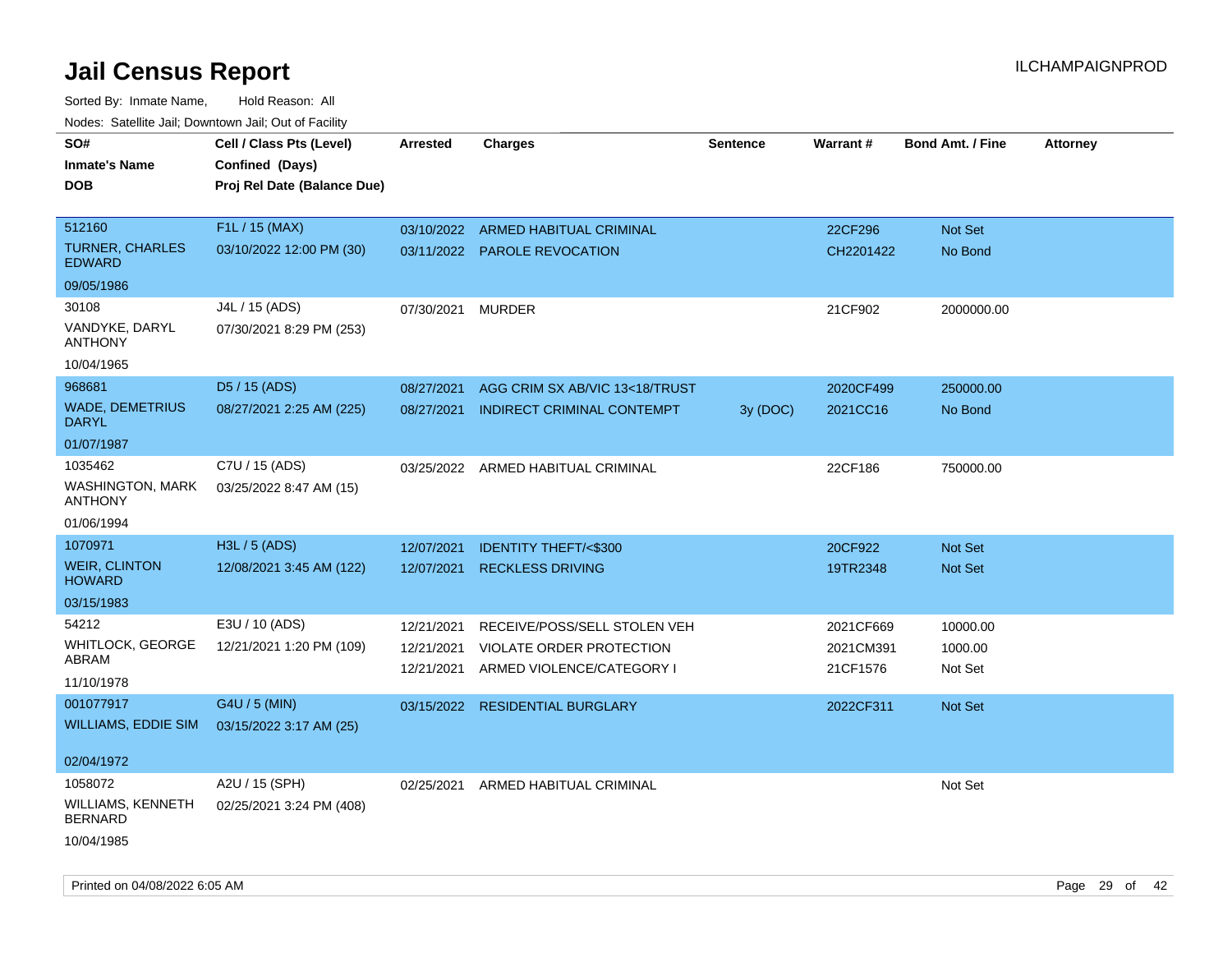| SO#<br><b>Inmate's Name</b>            | Cell / Class Pts (Level)<br>Confined (Days) | Arrested   | <b>Charges</b>                   | <b>Sentence</b> | Warrant# | <b>Bond Amt. / Fine</b> | <b>Attorney</b> |
|----------------------------------------|---------------------------------------------|------------|----------------------------------|-----------------|----------|-------------------------|-----------------|
| <b>DOB</b>                             | Proj Rel Date (Balance Due)                 |            |                                  |                 |          |                         |                 |
| 1020914                                | F3L / 10 (MED)                              | 03/06/2022 | FELON POSS/USE WEAPON/FIREARM    |                 | 21CF1337 | 250000.00               |                 |
| <b>WILSON, BRANDON</b><br><b>LARON</b> | 03/06/2022 11:46 AM (34)                    |            |                                  |                 |          |                         |                 |
| 07/05/1994                             |                                             |            |                                  |                 |          |                         |                 |
| 001078995                              | $G1U / 5$ (MIN)                             | 03/29/2022 | METH DELIVERY<5 GRAMS            |                 | 22CF371  | Not Set                 |                 |
| ZINK, PRESTIN L                        | 03/29/2022 11:33 PM (11)                    |            | 03/29/2022 FUGITIVE FROM JUSTICE |                 | 22CF370  | Not Set                 |                 |
| 08/19/1997                             |                                             |            |                                  |                 |          |                         |                 |
| <b>Total Downtown Jail: 73</b>         |                                             | Males: 73  | Unknown: 0<br>Females: 0         |                 |          |                         |                 |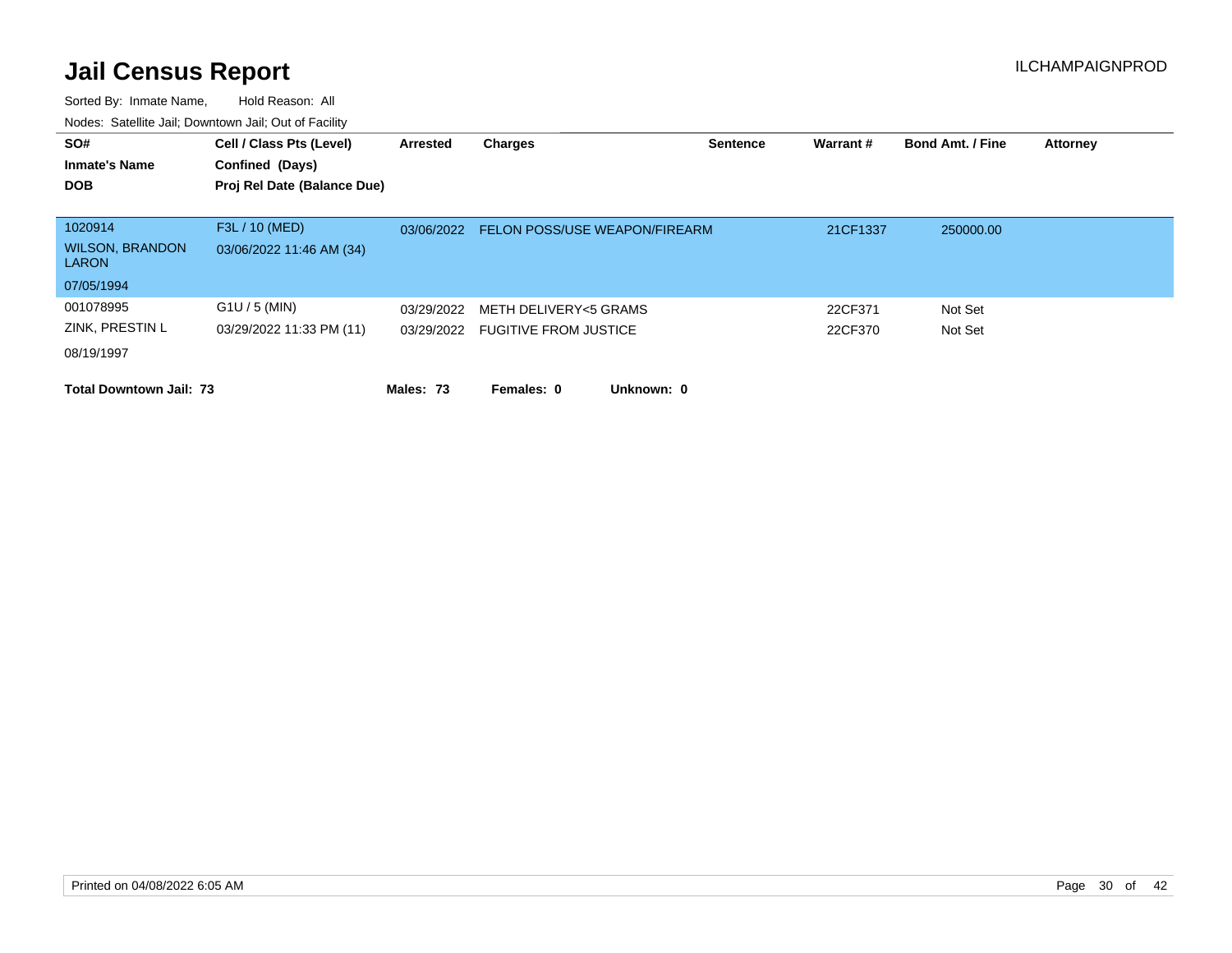|  | <b>Out of Facility</b> |  |
|--|------------------------|--|
|--|------------------------|--|

| SO#                                               | Cell / Class Pts (Level)                      | <b>Arrested</b> | <b>Charges</b>                      | <b>Sentence</b> | Warrant #  | <b>Bond Amt. / Fine</b> | <b>Attorney</b> |
|---------------------------------------------------|-----------------------------------------------|-----------------|-------------------------------------|-----------------|------------|-------------------------|-----------------|
| <b>Inmate's Name</b>                              | Confined (Days)                               |                 |                                     |                 |            |                         |                 |
| <b>DOB</b>                                        | Proj Rel Date (Balance Due)                   |                 |                                     |                 |            |                         |                 |
| 001078621                                         | <b>KAN / 10 (MED)</b>                         | 12/23/2021      | <b>RESIDENTIAL BURGLARY</b>         |                 | 21CF1582   | Not Set                 |                 |
|                                                   | BAILEY, DANIEL SCOTT 12/23/2021 9:44 AM (107) |                 | 01/14/2022 PROBATION VIOLATION      |                 | 21CF1445   | Not Set                 |                 |
| 05/09/1999                                        |                                               |                 |                                     |                 |            |                         |                 |
| 548350                                            | <b>EHD</b>                                    | 03/29/2022      | AGG DUI/NO VALID DL                 |                 | 2020CF268  | Not Set                 |                 |
| <b>BAILEY, NORBERT</b><br><b>WILLIAM</b>          | 03/29/2022 9:11 AM (11)                       |                 |                                     |                 |            |                         |                 |
| 02/14/1992                                        | 5/23/2022 (0.00)                              |                 |                                     |                 |            |                         |                 |
| 19971                                             | <b>EHD</b>                                    | 11/09/2021      | <b>DRIVING RVK/SUSP DUI/SSS 4-9</b> |                 | 2021CF968  | Not Set                 |                 |
| <b>LYNN</b>                                       | BARNESKE, RAYMOND 11/09/2021 9:32 AM (151)    |                 |                                     |                 |            |                         |                 |
| 08/17/1961                                        | 5/6/2022 (0.00)                               |                 |                                     |                 |            |                         |                 |
| 001078220                                         | <b>EHD</b>                                    |                 | 04/05/2022 AGG DUI/NO VALID DL      |                 | 2021CF1097 | Not Set                 |                 |
|                                                   | BASILIO, MARIA ELENA 04/05/2022 12:16 PM (4)  |                 |                                     |                 |            |                         |                 |
| 07/30/2001                                        | 4/17/2022 (0.00)                              |                 |                                     |                 |            |                         |                 |
| 516062                                            | <b>KAN / 15 (MAX)</b>                         | 02/22/2021      | PHONE HARASSMENT/2+                 |                 | 20CF194    | 5000.00                 |                 |
| <b>BENNETT, JOHN</b><br><b>MICHAEL</b>            | 02/22/2021 10:47 AM (411)                     | 02/22/2021      | AGG DISCH FIR/VEH/PC OFF/FRMAN      |                 | 21CF210    | No Bond                 |                 |
| 04/30/1986                                        |                                               |                 |                                     |                 |            |                         |                 |
| 33993                                             | KAN / 10 (MED)                                | 06/14/2021      | POSSESSING A CONTROLLED SUBSTANC    |                 | 21CF657    | Not Set                 |                 |
| <b>BOOKER, STEPHON</b><br><b>MONTELL</b>          | 06/14/2021 7:42 PM (299)                      | 06/14/2021      | AGGRAVATED DOMESTIC BATTERY         |                 | 21CF688    | Not Set                 |                 |
| 06/11/1971                                        |                                               |                 | 06/14/2021 PAROLE REVOCATION        |                 | CH2103612  | No Bond                 |                 |
| 35366                                             | <b>EHD</b>                                    | 04/05/2022      | DRIVING RVK/SUSP DUI/SSS 4-9        |                 | 2020CF1405 | Not Set                 |                 |
| <b>BRADLEY, EARNEST</b><br><b>ANGELO VALENTIN</b> | 04/05/2022 8:58 AM (4)                        | 04/05/2022      | DRIVING RVK/SUSP DUI/SSS 4-9        |                 | 2021CF361  | Not Set                 |                 |
| 07/30/1968                                        | 6/2/2022(0.00)                                |                 |                                     |                 |            |                         |                 |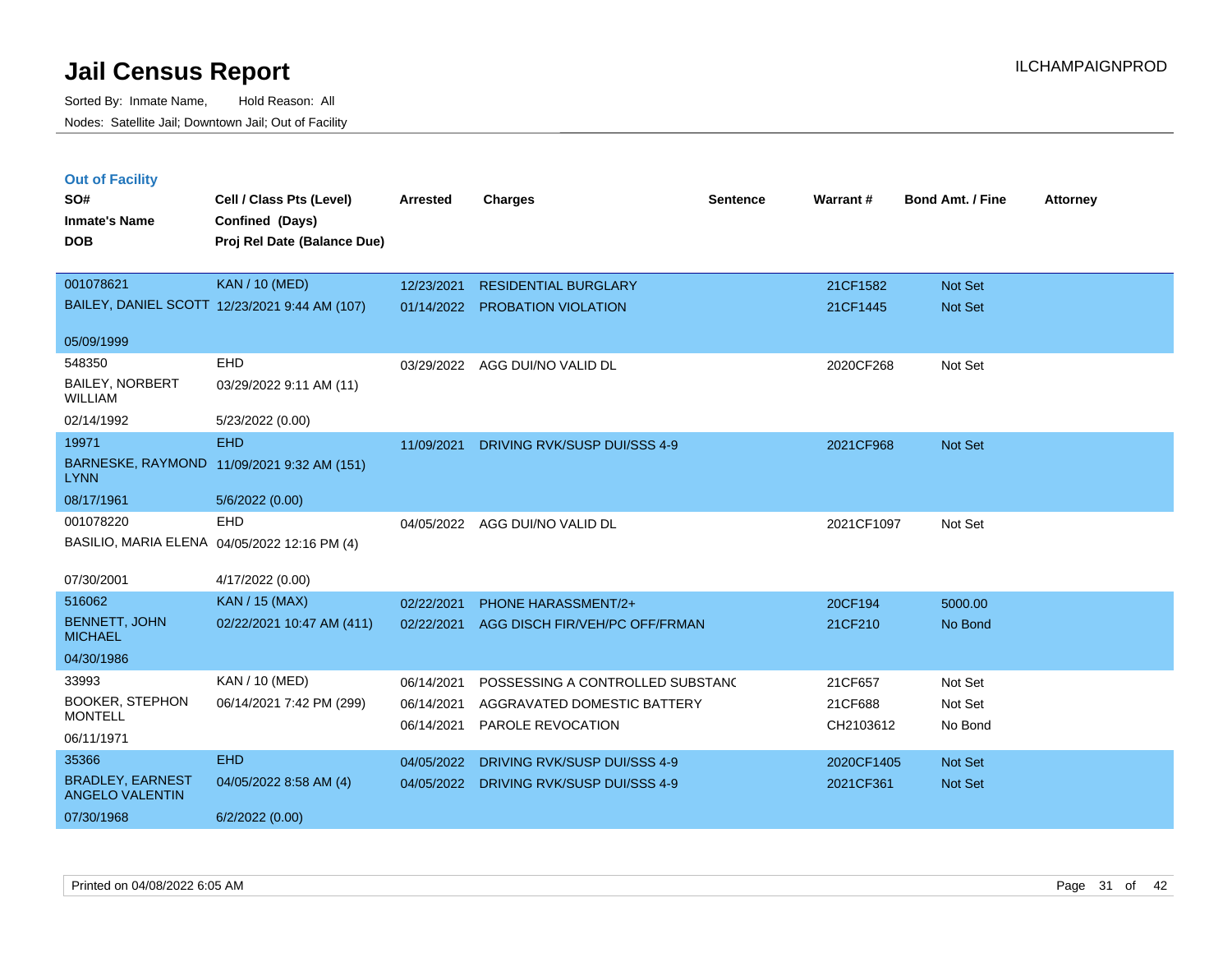| SO#<br><b>Inmate's Name</b><br>DOB                                | Cell / Class Pts (Level)<br>Confined (Days)<br>Proj Rel Date (Balance Due) | <b>Arrested</b>                        | <b>Charges</b>                                                                   | <b>Sentence</b> | Warrant#                             | Bond Amt. / Fine              | <b>Attorney</b> |
|-------------------------------------------------------------------|----------------------------------------------------------------------------|----------------------------------------|----------------------------------------------------------------------------------|-----------------|--------------------------------------|-------------------------------|-----------------|
| 1074315<br><b>BRIGGS, PATRICK</b><br><b>MONTAY</b>                | <b>KAN / 15 (MAX)</b><br>08/03/2021 4:56 PM (249)                          | 07/27/2021                             | AGG DISCHARGE FIREARM/VEH/SCH                                                    |                 | 21CF927                              | Not Set                       |                 |
| 08/05/2001                                                        |                                                                            |                                        |                                                                                  |                 |                                      |                               |                 |
| 001078880<br><b>BROACH, CAREU</b>                                 | KAN / 15 (MAX)<br>02/25/2022 3:58 PM (43)                                  | 02/25/2022<br>02/25/2022<br>02/25/2022 | PAROLE REVOCATION<br>AGG DISCHARGE FIREARM/BLDG/SCH<br>ARMED VIOLENCE/CATEGORY I |                 | HN-2200660<br>22600096201<br>22CF237 | No Bond<br>No Bond<br>Not Set |                 |
| 02/27/2003<br>001078065<br><b>BROWN, CHARMAN</b><br><b>LAKEEF</b> | <b>KAN / 10 (ADS)</b><br>06/17/2021 12:32 PM (296)                         | 06/17/2021                             | AGG BATTERY/DISCHARGE FIREARM                                                    |                 | 21CF704                              | 1000000.00                    |                 |
| 11/30/2002                                                        |                                                                            |                                        |                                                                                  |                 |                                      |                               |                 |
| 001078008<br><b>BROWN, CODY</b><br><b>RUSSELL</b>                 | KAN / 15 (MAX)<br>02/15/2022 9:17 AM (53)                                  | 02/15/2022                             | AGG BATTERY/DISCHARGE FIREARM                                                    |                 | 21CF1090                             | 500000.00                     |                 |
| 02/15/2004<br>1038554                                             |                                                                            |                                        |                                                                                  |                 |                                      |                               |                 |
| <b>BROWN, CORRION</b><br><b>DEVONTAE</b><br>04/19/1995            | KAN / 15 (MAX)<br>08/18/2021 5:40 PM (234)                                 | 08/18/2021<br>08/18/2021               | DELIVERY OF OR POSSESSION OF W/INT<br>ARMED HABITUAL CRIMINAL                    |                 | 21CF1009<br>21CF1162                 | No Bond<br><b>Not Set</b>     |                 |
| 1038579                                                           |                                                                            |                                        |                                                                                  |                 |                                      |                               |                 |
| BROWN, MARKEL<br>rikki                                            | KAN / 15 (MAX)<br>08/18/2021 2:05 PM (234)                                 | 08/18/2021                             | FELON POSS/USE WEAPON/FIREARM                                                    |                 | 21CF1010                             | Not Set                       |                 |
| 01/06/1995                                                        |                                                                            |                                        |                                                                                  |                 |                                      |                               |                 |
| 1003006<br><b>BROWN, ROCKEITH</b><br><b>JAVONTE</b>               | <b>KAN / 15 (MAX)</b><br>08/19/2021 12:55 AM (233)                         | 08/19/2021                             | FELON POSS/USE MACHINE GUN                                                       |                 | 21CF1011                             | No Bond                       |                 |
| 07/23/1991                                                        |                                                                            |                                        |                                                                                  |                 |                                      |                               |                 |
| 1068812                                                           | KAN / 15 (MAX)                                                             | 12/21/2021                             | AGG DISCHARGE FIREARM/OCC VEH                                                    |                 | 21CF741                              | Not Set                       |                 |
| BRYANT, DANNY<br><b>EUGENE</b><br>11/22/1989                      | 12/21/2021 1:50 PM (109)                                                   | 12/21/2021                             | FELON POSS/USE FIREARM PRIOR                                                     |                 | 21CF1568                             | Not Set                       |                 |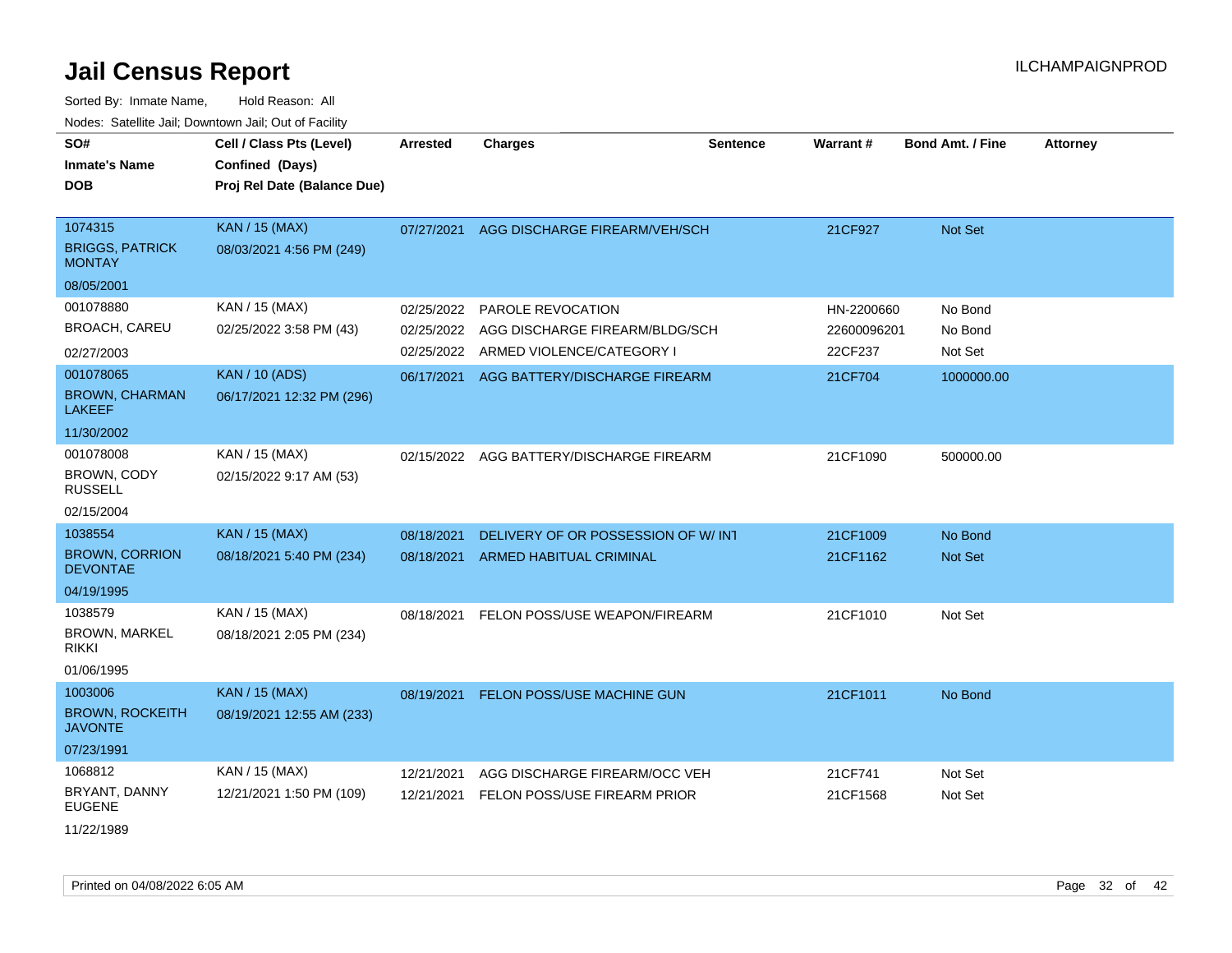| 110a00. 0atomto 0an, Domntonn 0an, 0at 011 aont, |                                                                            |                 |                                |                 |            |                         |                 |
|--------------------------------------------------|----------------------------------------------------------------------------|-----------------|--------------------------------|-----------------|------------|-------------------------|-----------------|
| SO#<br><b>Inmate's Name</b><br><b>DOB</b>        | Cell / Class Pts (Level)<br>Confined (Days)<br>Proj Rel Date (Balance Due) | <b>Arrested</b> | <b>Charges</b>                 | <b>Sentence</b> | Warrant#   | <b>Bond Amt. / Fine</b> | <b>Attorney</b> |
|                                                  |                                                                            |                 |                                |                 |            |                         |                 |
| 987334                                           | <b>KAN / 15 (MAX)</b>                                                      | 03/10/2021      | ATTEMPT (FIRST DEGREE MURDER)  |                 | 19CF689    | <b>Not Set</b>          |                 |
| <b>CAIN, ISAIAH</b><br><b>DEPRIEST</b>           | 03/10/2021 2:22 PM (395)                                                   |                 |                                |                 |            |                         |                 |
| 12/23/1990                                       |                                                                            |                 |                                |                 |            |                         |                 |
| 992962                                           | KAN / 15 (ADS)                                                             | 05/25/2021      | MURDER/INTENT TO KILL/INJURE   |                 | 2018CF1045 | 1000000.00              |                 |
| CAMPBELL, KEITH<br>KNAQEEB                       | 05/25/2021 1:19 PM (319)                                                   |                 |                                |                 |            |                         |                 |
| 07/22/1991                                       |                                                                            |                 |                                |                 |            |                         |                 |
| 001078576                                        | <b>KAN / 15 (MAX)</b>                                                      | 11/09/2021      | UNLAWFUL USE OF A WEAPON       |                 | 21CF1383   | Not Set                 |                 |
| CARTER, DEMONDRE<br><b>DAVON</b>                 | 11/09/2021 6:01 PM (151)                                                   |                 |                                |                 |            |                         |                 |
| 05/27/2001                                       |                                                                            |                 |                                |                 |            |                         |                 |
| 1064992                                          | KAN / 15 (MAX)                                                             | 09/20/2021      | ARMED VIOLENCE/CATEGORY I      |                 | 21CF1137   | Not Set                 |                 |
| CARTER, KEJUAN<br><b>JAVONTE</b>                 | 09/20/2021 11:42 PM (201)                                                  |                 |                                |                 |            |                         |                 |
| 06/27/1998                                       |                                                                            |                 |                                |                 |            |                         |                 |
| 001078729                                        | <b>KAN / 15 (ADS)</b>                                                      | 01/02/2022      | MURDER/INTENT TO KILL/INJURE   |                 | 20CF396    | 1000000.00              |                 |
| <b>CARTER, TROY</b><br><b>DEMON</b>              | 01/02/2022 10:29 AM (97)                                                   |                 |                                |                 |            |                         |                 |
| 01/02/2004                                       |                                                                            |                 |                                |                 |            |                         |                 |
| 001078159                                        | EHD                                                                        | 04/05/2022      | AGG DUI/LIC SUSP OR REVOKED    |                 | 2021CF813  | Not Set                 |                 |
| CERVANTES, DANIEL                                | 04/05/2022 9:54 AM (4)                                                     |                 |                                |                 |            |                         |                 |
| 01/31/2000                                       | 4/15/2022 (0.00)                                                           |                 |                                |                 |            |                         |                 |
| 001078461                                        | <b>KAN / 10 (MED)</b>                                                      | 10/07/2021      | AGG UNLAWFUL USE WEAPON/PERSON |                 | 2021CF1209 | No Bond                 |                 |
| <b>COLE, ERIC JOSE</b>                           | 10/08/2021 12:25 AM (183)                                                  | 10/07/2021      | AGG DOMESTIC BATTERY/STRANGLE  |                 | 2021CF1208 | <b>Not Set</b>          |                 |
| 01/24/2002                                       |                                                                            |                 |                                |                 |            |                         |                 |
| 1048488                                          | KAN / 10 (ADS)                                                             | 12/30/2021      | ARMED VIOLENCE/CATEGORY I      |                 | 2022CF4    | Not Set                 |                 |
| COLSON, WAYNE<br>ARTHUR, Third                   | 12/30/2021 8:27 AM (100)                                                   |                 |                                |                 |            |                         |                 |
| 10/14/1995                                       |                                                                            |                 |                                |                 |            |                         |                 |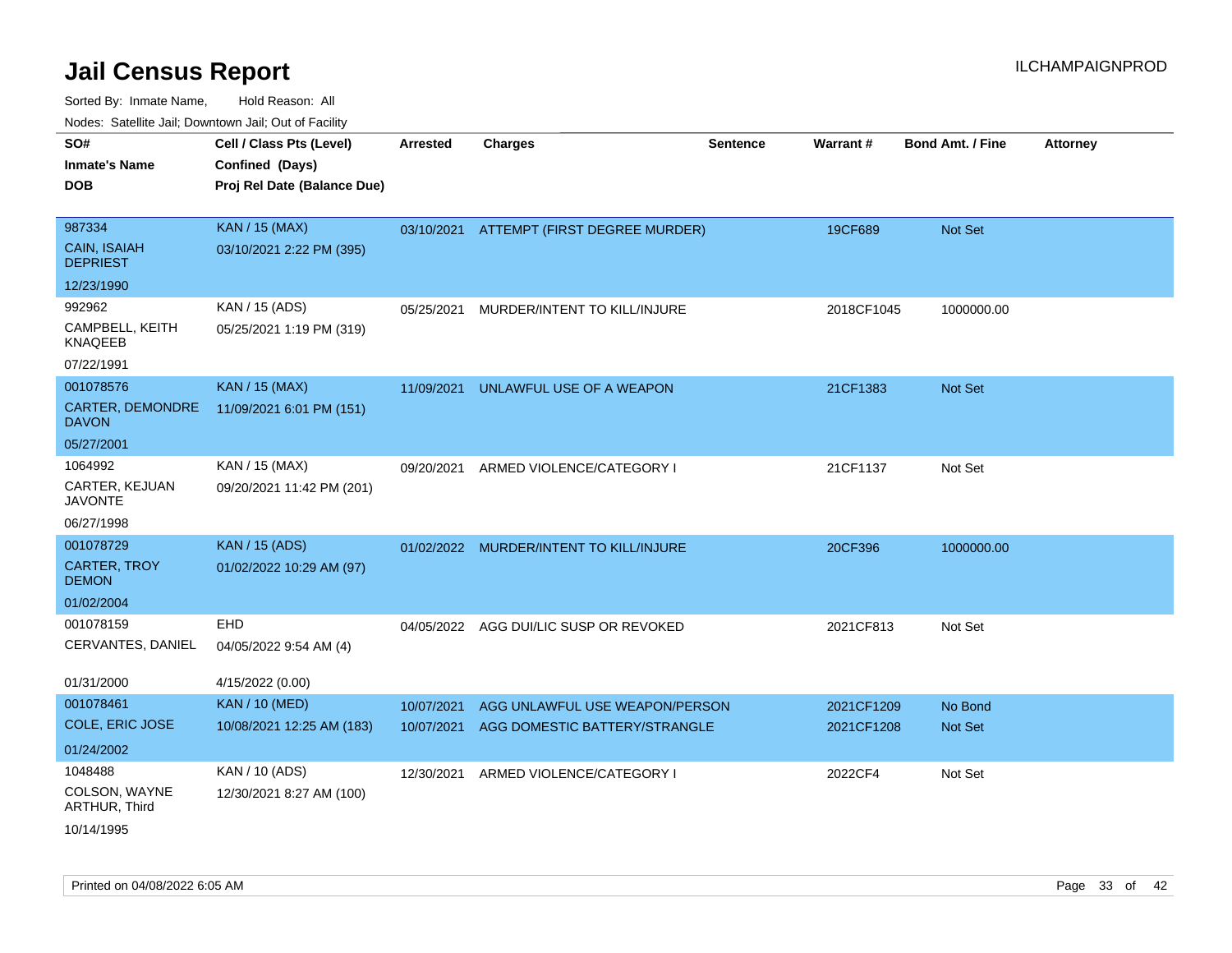| SO#                                       | Cell / Class Pts (Level)    | <b>Arrested</b> | <b>Charges</b>                          | <b>Sentence</b> | Warrant#   | <b>Bond Amt. / Fine</b> | <b>Attorney</b> |
|-------------------------------------------|-----------------------------|-----------------|-----------------------------------------|-----------------|------------|-------------------------|-----------------|
| <b>Inmate's Name</b>                      | Confined (Days)             |                 |                                         |                 |            |                         |                 |
| <b>DOB</b>                                | Proj Rel Date (Balance Due) |                 |                                         |                 |            |                         |                 |
|                                           |                             |                 |                                         |                 |            |                         |                 |
| 57733                                     | <b>KAN / 15 (SPH)</b>       | 02/25/2020      | <b>HOMICIDE</b>                         |                 | 2020-CF250 | 2000000.00              |                 |
| <b>CRAIG, ANTOINE</b><br><b>DARRELL</b>   | 02/25/2020 4:08 PM (774)    | 02/25/2020      | <b>FELON POSS/USE WEAPON/FIREARM</b>    |                 | 19CF-1827  | 80000.00                |                 |
| 10/09/1982                                |                             |                 |                                         |                 |            |                         |                 |
| 001077939                                 | KAN / 10 (MED)              | 05/10/2021      | FIREARM/FOID INVALID/NOT ELIG           |                 | 21CF526    | No Bond                 |                 |
| <b>CROSS, PATRICK</b><br><b>DONTRELLE</b> | 05/10/2021 7:31 PM (334)    | 06/02/2021      | POSS STOLEN VEHICLE > \$25,000          |                 | 21CF612    | Not Set                 |                 |
| 11/07/2001                                |                             |                 |                                         |                 |            |                         |                 |
| 25022                                     | EHD / 10 (MED)              |                 | 02/17/2022 AGG DUI/2/PASS<16            |                 | 2021CF560  | No Bond                 |                 |
| <b>CRUMP, ROBERT</b><br><b>ANTHONY</b>    | 02/17/2022 11:48 AM (51)    |                 |                                         |                 |            |                         |                 |
| 02/06/1966                                | 5/14/2022 (0.00)            |                 |                                         |                 |            |                         |                 |
| 001078538                                 | KAN / 10 (ADS)              | 10/26/2021      | <b>CRIM SEX ASSAULT/FORCE</b>           |                 | 21CF1301   | Not Set                 |                 |
| DAWKINS, LEN                              | 10/26/2021 8:18 PM (165)    |                 |                                         |                 |            |                         |                 |
| 03/23/1987                                |                             |                 |                                         |                 |            |                         |                 |
| 1061304                                   | <b>KAN / 15 (MAX)</b>       | 10/11/2021      | <b>ARMED HABITUAL CRIMINAL</b>          |                 | 21CF1226   | No Bond                 |                 |
| <b>DORRIS, KEMION</b>                     | 10/11/2021 7:30 PM (180)    | 10/11/2021      | <b>ARMED HABITUAL CRIMINAL</b>          |                 | 21CF1227   | No Bond                 |                 |
| <b>DAETOCE</b>                            |                             | 10/11/2021      | <b>HOME INVASION/FIREARM</b>            |                 | 21CF1228   | No Bond                 |                 |
| 11/19/1997                                |                             |                 |                                         |                 |            |                         |                 |
| 60808                                     | EHD                         |                 | 04/05/2022 DUI ALC/INTOX COMPOUND/DRUG  |                 | 2021DT98   | Not Set                 |                 |
| ESTES, ISIS JANNEH                        | 04/05/2022 11:36 AM (4)     |                 |                                         |                 |            |                         |                 |
| 07/27/1980                                | 4/8/2022 (0.00)             |                 |                                         |                 |            |                         |                 |
| 001079018                                 | <b>EHD</b>                  |                 | 04/05/2022 DRIVING RVK/SUSP DUI/SSS 4-9 |                 | 2022CF22   | Not Set                 |                 |
| FINLEY, KEITH DAVID                       | 04/05/2022 10:38 AM (4)     |                 |                                         |                 |            |                         |                 |
| 08/23/1963                                | 10/1/2022 (0.00)            |                 |                                         |                 |            |                         |                 |
| 1013012                                   | KAN / 15 (MAX)              | 07/08/2021      | ATTEMPT (FIRST DEGREE MURDER)           |                 | 2021CF790  | 1000000.00              |                 |
| GARY, XAVIER LAMAR                        | 07/08/2021 9:24 AM (275)    | 07/08/2021      | FELON POSS/USE FIREARM PRIOR            |                 | 2020CF650  | 25000.00                |                 |
|                                           |                             |                 | 07/08/2021 FELON POSS/USE FIREARM PRIOR |                 | 21CF798    | Not Set                 |                 |
| 12/14/1991                                |                             |                 |                                         |                 |            |                         |                 |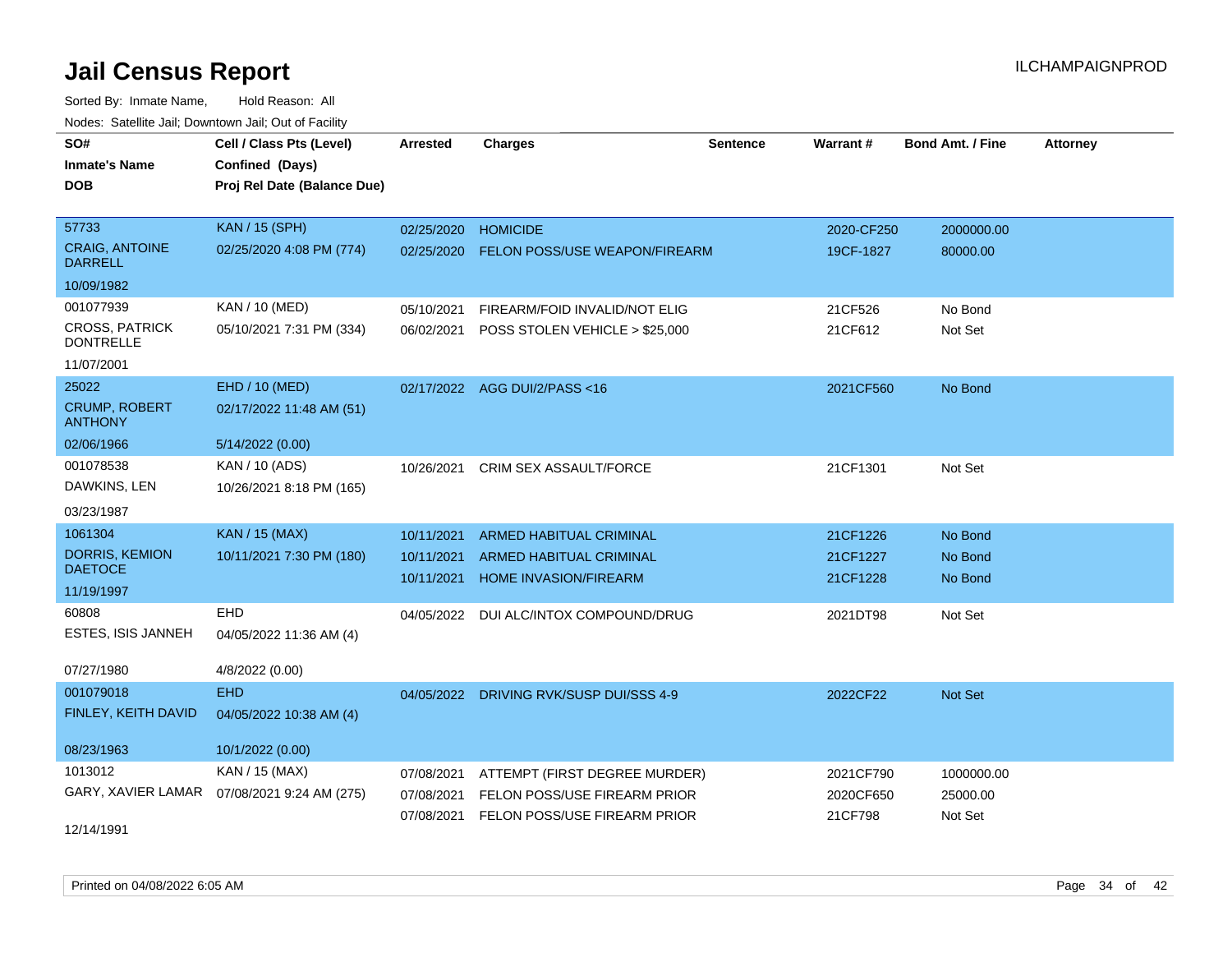| SO#<br><b>Inmate's Name</b><br><b>DOB</b>  | Cell / Class Pts (Level)<br>Confined (Days)<br>Proj Rel Date (Balance Due) | <b>Arrested</b>          | <b>Charges</b>                                                  | <b>Sentence</b> | Warrant#           | <b>Bond Amt. / Fine</b> | <b>Attorney</b> |
|--------------------------------------------|----------------------------------------------------------------------------|--------------------------|-----------------------------------------------------------------|-----------------|--------------------|-------------------------|-----------------|
| 1065946                                    | <b>KAN / 10 (MED)</b>                                                      | 09/04/2021               | AGG BATTERY/DISCHARGE FIREARM                                   |                 | 21CF1057           | 750000.00               |                 |
| <b>GODBOLT, DESMOND</b><br><b>DEVONTAE</b> | 09/04/2021 1:17 AM (217)                                                   | 09/04/2021               | RESIST/OBSTRUCTING A PEACE OFFICEF                              |                 | 21CM407            | Not Set                 |                 |
| 11/15/1997                                 |                                                                            |                          |                                                                 |                 |                    |                         |                 |
| 1070118                                    | KAN / 15 (MAX)                                                             | 08/31/2021               | AGGRAVATED DOMESTIC BATTERY                                     |                 | 21CF1049           | No Bond                 |                 |
| <b>GRAHAM, CORTEZ</b><br><b>LAMON</b>      | 08/31/2021 9:32 PM (221)                                                   | 09/02/2021               | PROBATION VIOLATION                                             |                 | 21CF55             | Not Set                 |                 |
| 03/31/1976                                 |                                                                            |                          |                                                                 |                 |                    |                         |                 |
| 1076506                                    | <b>KAN / 15 (MAX)</b>                                                      | 09/17/2021               | AGG UUW/PERSON/CM THREAT VIOL                                   |                 | 21CF1131           | Not Set                 |                 |
|                                            | GRAY, JAMARH EMERE 09/17/2021 10:41 AM (204)                               | 09/20/2021               | <b>DOMESTIC BATTERY</b>                                         |                 | 21CM430            | <b>Not Set</b>          |                 |
| 06/21/2003                                 |                                                                            |                          |                                                                 |                 |                    |                         |                 |
| 1055117                                    | EHD                                                                        |                          | 02/15/2022 AGG BATTERY/PUBLIC PLACE                             |                 | 2021CM47           | Not Set                 |                 |
| <b>GREAM, JOHN</b><br><b>ROBERT LEE</b>    | 02/15/2022 10:44 AM (53)                                                   |                          |                                                                 |                 |                    |                         |                 |
| 08/23/1996                                 | 6/13/2022 (0.00)                                                           |                          |                                                                 |                 |                    |                         |                 |
| 1037683                                    | <b>EHD</b>                                                                 | 02/23/2022               | AGG DUI/LIC SUSP OR REVOKED                                     |                 | 2020CF350          | <b>Not Set</b>          |                 |
| <b>HARRISON, HAROLD</b><br><b>RAY</b>      | 02/23/2022 10:01 AM (45)                                                   | 02/23/2022 AGG DUI/3     |                                                                 |                 | 2020CF1351         | Not Set                 |                 |
| 11/30/1963                                 | 5/22/2022 (0.00)                                                           |                          |                                                                 |                 |                    |                         |                 |
| 1045186                                    | KAN / 15 (MAX)                                                             | 08/16/2021               | ARMED VIOLENCE/CATEGORY I                                       |                 | 21CF934            | 1000000.00              |                 |
| HOLBROOK, JOHNNIE<br><b>MATHIS</b>         | 08/16/2021 11:07 AM (236)                                                  | 08/16/2021<br>08/16/2021 | FELON POSS/USE WEAPON/FIREARM<br>AGG FLEEING POLICE/21 MPH OVER |                 | 19CF968<br>21CF988 | Not Set<br>Not Set      |                 |
| 07/19/1996                                 |                                                                            | 08/16/2021               | FELON POSS/USE WEAPON/FIREARM                                   |                 | 21CF989            | Not Set                 |                 |
|                                            |                                                                            | 03/30/2022               | <b>MURDER</b>                                                   |                 |                    | 2000000.00              |                 |
| 972300                                     | <b>KAN / 10 (MED)</b>                                                      | 12/22/2021               | <b>RESIDENTIAL BURGLARY</b>                                     |                 | 18CF1691           | 25000.00                |                 |
| HOLT, MICHAEL<br><b>TERRELL</b>            | 12/22/2021 8:36 AM (108)                                                   | 12/22/2021               | AGG CRIM SEX ABUSE/VICTIM <9                                    |                 | 19CF1277           | 250000.00               |                 |
| 12/25/1989                                 |                                                                            |                          |                                                                 |                 |                    |                         |                 |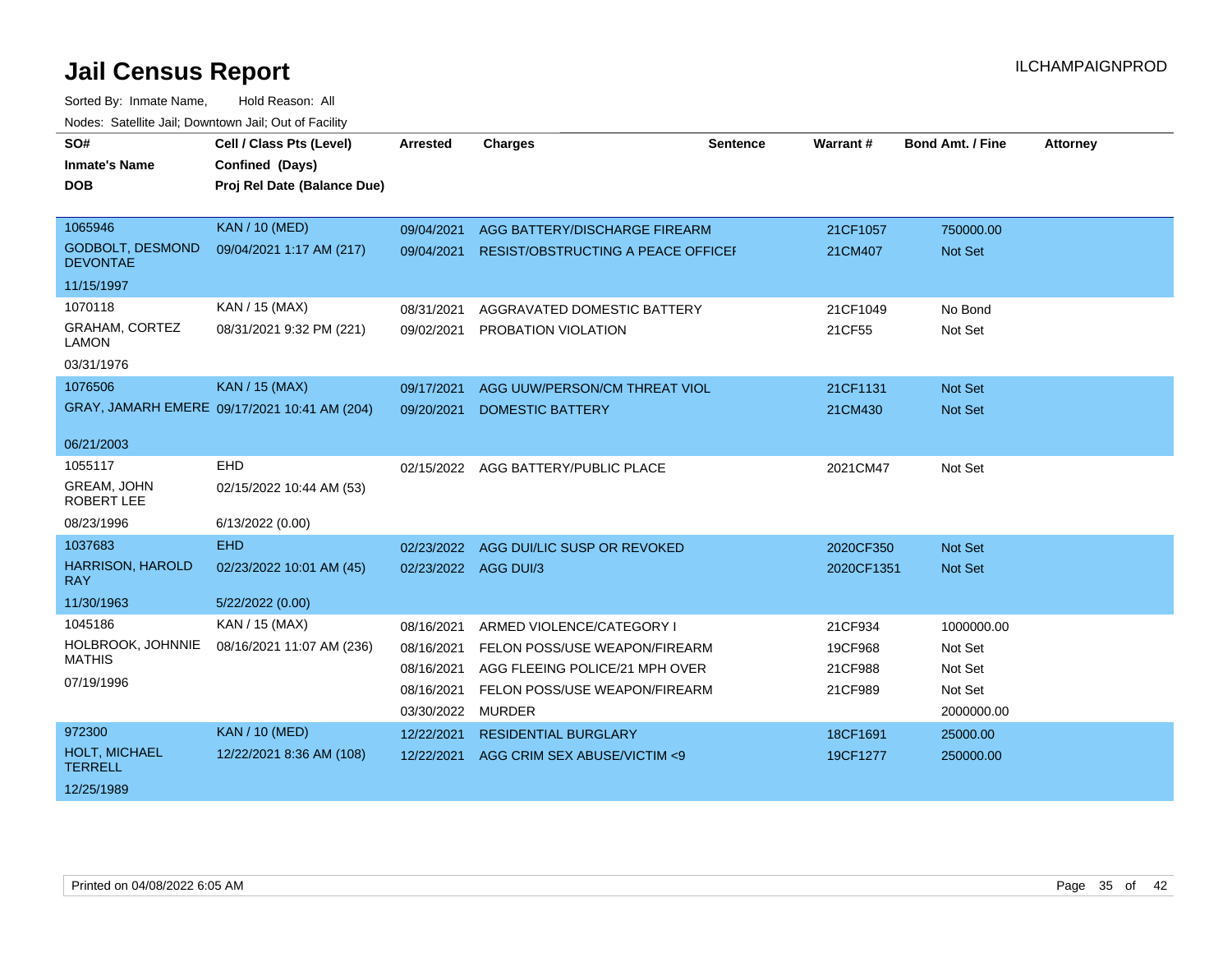| SO#                                    | Cell / Class Pts (Level)    | <b>Arrested</b> | <b>Charges</b>                       | <b>Sentence</b> | Warrant#   | <b>Bond Amt. / Fine</b> | <b>Attorney</b> |
|----------------------------------------|-----------------------------|-----------------|--------------------------------------|-----------------|------------|-------------------------|-----------------|
| <b>Inmate's Name</b>                   | Confined (Days)             |                 |                                      |                 |            |                         |                 |
| DOB                                    | Proj Rel Date (Balance Due) |                 |                                      |                 |            |                         |                 |
|                                        |                             |                 |                                      |                 |            |                         |                 |
| 001078146                              | <b>KAN / 15 (MAX)</b>       | 07/09/2021      | AGG BATTERY/DISCHARGE FIREARM        |                 | 21CF795    | 1000000.00              |                 |
| <b>HUNT, TEIGAN</b><br><b>JAZAIREO</b> | 07/09/2021 12:41 PM (274)   | 07/09/2021      | ARMED ROBBERY/ARMED W/FIREARM        |                 | 21CF806    | Not Set                 |                 |
| 05/14/2003                             |                             |                 |                                      |                 |            |                         |                 |
| 989743                                 | KAN / 15 (ADS)              | 04/13/2021      | AGGRAVATED DOMESTIC BATTERY          |                 | 21CF399    | Not Set                 |                 |
| JACKSON, STEVE<br>ALLEN                | 04/13/2021 2:45 AM (361)    |                 |                                      |                 |            |                         |                 |
| 06/04/1991                             |                             |                 |                                      |                 |            |                         |                 |
| 001078788                              | <b>KAN / 5 (ADS)</b>        |                 | 01/21/2022 AGGRAVATED BATTERY        |                 | 22CF93     | <b>Not Set</b>          |                 |
| JOHNSON, BRENTON<br>ZAE                | 01/21/2022 8:33 PM (78)     |                 |                                      |                 |            |                         |                 |
| 08/07/1987                             |                             |                 |                                      |                 |            |                         |                 |
| 57271                                  | <b>EHD</b>                  | 03/08/2022      | DRIVING RVK/SUSP DUI/SSS 4-9         |                 | 2021CF34   | Not Set                 |                 |
| <b>KEYS, CAPREE</b><br><b>REMONE</b>   | 03/08/2022 9:17 AM (32)     | 03/08/2022      | DRIVING RVK/SUSP DUI/SSS 4-9         |                 | 2020CF1116 | Not Set                 |                 |
| 11/23/1982                             | 9/3/2022 (0.00)             |                 |                                      |                 |            |                         |                 |
| 1064445                                | KAN / 15 (MAX)              | 04/23/2021      | AGG DISCHARGE FIREARM/OCC VEH        |                 | 2021CF295  | 500000.00               |                 |
| LARUE, TERENCE                         | 04/23/2021 11:18 AM (351)   | 04/23/2021      | POSSESS 15<100 GRAMS COCAINE         |                 | 19CF1052   | 10000.00                |                 |
| <b>TRAMEL</b>                          |                             | 04/23/2021      | <b>FELON POSS/USE FIREARM/PAROLE</b> |                 | 21CF899    | Not Set                 |                 |
| 12/23/1998                             |                             |                 |                                      |                 |            |                         |                 |
| 001078237<br>LAWS, TERON               | KAN / 15 (ADS)              | 08/03/2021      | AGG DISCHARGE FIREARM/OCC VEH        |                 | 21CF928    | No Bond                 |                 |
| <b>RAMONTE</b>                         | 08/03/2021 6:29 PM (249)    |                 |                                      |                 |            |                         |                 |
| 04/03/2001                             |                             |                 |                                      |                 |            |                         |                 |
| 001078470                              | <b>KAN / 15 (MAX)</b>       | 10/10/2021      | MURDER/INTENT TO KILL/INJURE         |                 | 21CF1221   | Not Set                 |                 |
| LEE, AMAHRION<br><b>JA'MERE</b>        | 10/10/2021 1:23 PM (181)    |                 |                                      |                 |            |                         |                 |
| 11/05/2002                             |                             |                 |                                      |                 |            |                         |                 |
| 56792                                  | KAN / 10 (MED)              | 02/02/2021      | ARMED HABITUAL CRIMINAL              |                 | 2021CF141  | 500000.00               |                 |
| LILLARD, LAWRENCE<br><b>TYRONE</b>     | 02/02/2021 2:11 PM (431)    | 02/22/2021      | DRIVING ON REVOKED LICENSE           |                 | 21TR426    | 5000.00                 |                 |
| 10/20/1982                             |                             |                 |                                      |                 |            |                         |                 |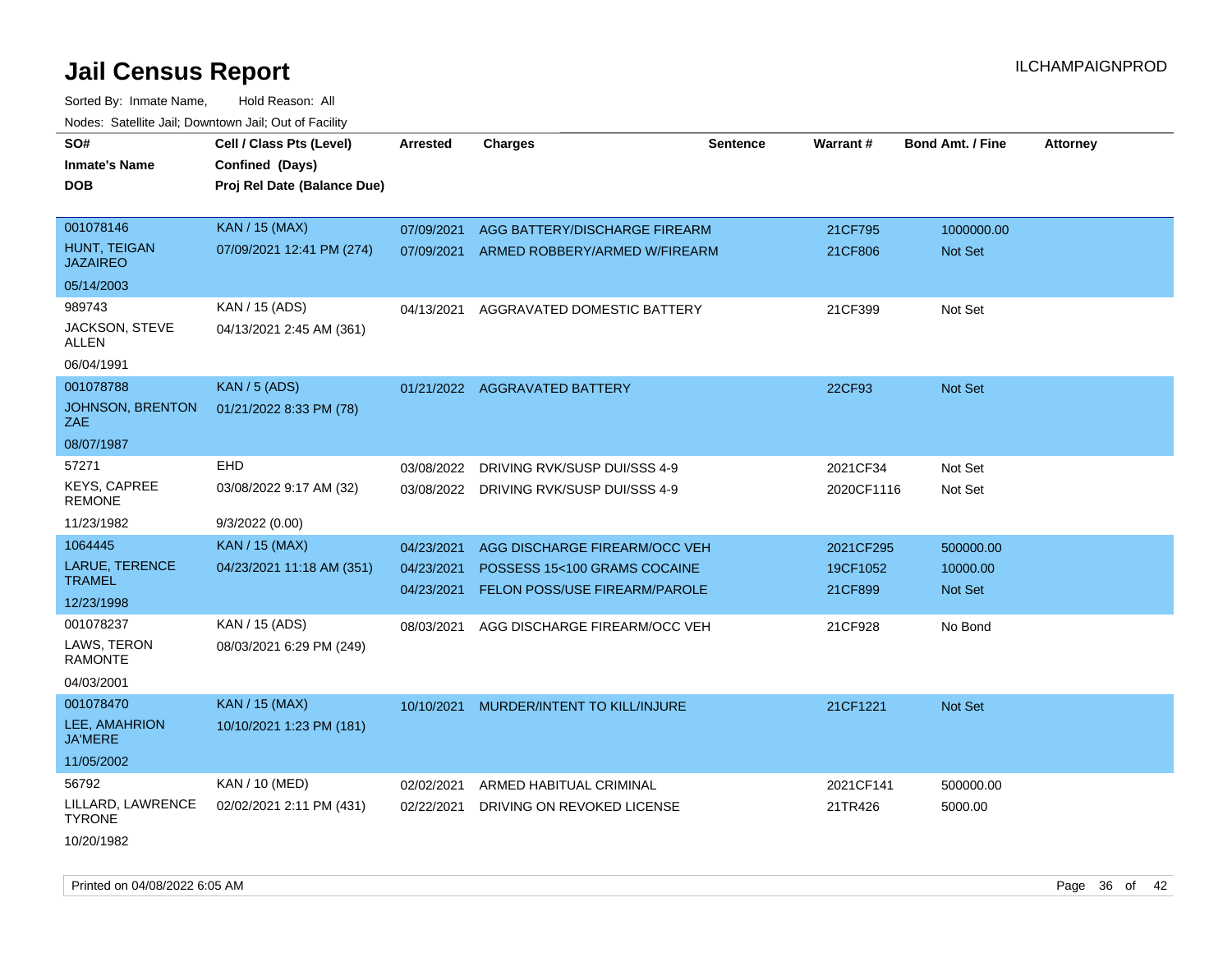Sorted By: Inmate Name, Hold Reason: All Nodes: Satellite Jail; Downtown Jail; Out of Facility

| SO#<br><b>Inmate's Name</b><br><b>DOB</b>       | Cell / Class Pts (Level)<br>Confined (Days)<br>Proj Rel Date (Balance Due) | <b>Arrested</b>      | <b>Charges</b>                 | <b>Sentence</b> | Warrant#   | Bond Amt. / Fine | <b>Attorney</b> |
|-------------------------------------------------|----------------------------------------------------------------------------|----------------------|--------------------------------|-----------------|------------|------------------|-----------------|
|                                                 |                                                                            |                      |                                |                 |            |                  |                 |
| 40877                                           | <b>EHD</b>                                                                 | 02/01/2022 AGG DUI/3 |                                |                 | 2020CF986  | Not Set          |                 |
| MABRY-HALL,<br><b>REBECCA SUE</b>               | 02/01/2022 9:32 AM (67)                                                    |                      |                                |                 |            |                  |                 |
| 03/21/1971                                      | 5/1/2022 (0.00)                                                            |                      |                                |                 |            |                  |                 |
| 001078896                                       | KAN / 15 (MAX)                                                             | 03/01/2022           | ARMED HABITUAL CRIMINAL        |                 | 22CF239    | Not Set          |                 |
| MANN, DAVID<br>WILBERT, Junior                  | 03/01/2022 4:35 AM (39)                                                    |                      |                                |                 |            |                  |                 |
| 04/02/1976                                      |                                                                            |                      |                                |                 |            |                  |                 |
| 1004137                                         | <b>KAN / 15 (MAX)</b>                                                      | 02/14/2022           | AGG CRIM SEX ABUSE/VIC 13-17   |                 | 22CF165    | 250000.00        |                 |
| MCDONALD, DAVON D                               | 02/14/2022 4:21 PM (54)                                                    |                      |                                |                 |            |                  |                 |
| 11/08/1992                                      |                                                                            |                      |                                |                 |            |                  |                 |
| 001078575                                       | KAN / 10 (MED)                                                             | 11/09/2021           | <b>GUNRUNNING</b>              |                 | 21CF1330   | 750000.00        |                 |
| MCLAURIN, KEYON A                               | 11/09/2021 12:41 PM (151)                                                  |                      |                                |                 |            |                  |                 |
| 11/19/2002                                      |                                                                            |                      |                                |                 |            |                  |                 |
| 1011046                                         | <b>KAN / 15 (ADS)</b>                                                      | 04/10/2021           | ATTEMPT (FIRST DEGREE MURDER)  |                 | 21CF392    | <b>Not Set</b>   |                 |
| <b>MILES, DARRION</b><br><b>ANTONIO KEVONTA</b> | 04/11/2021 12:46 AM (363)                                                  | 03/24/2022 MURDER    |                                |                 | 22CF346    | <b>Not Set</b>   |                 |
| 03/18/1990                                      |                                                                            |                      |                                |                 |            |                  |                 |
| 001077278                                       | KAN / 15 (MAX)                                                             | 10/06/2020           | MURDER/INTENT TO KILL/INJURE   |                 | 2020CF146  | 2000000.00       |                 |
| MILLER, D'ANDRE                                 | 10/06/2020 12:49 PM (550)                                                  | 10/06/2020           | AGG FLEEING POLICE/21 MPH OVER |                 | 2019CF1171 | 50000.00         |                 |
| 09/08/1986                                      |                                                                            |                      |                                |                 |            |                  |                 |
| 001078712                                       | <b>KAN / 10 (MED)</b>                                                      | 12/23/2021           | AGG DISCH FIREARM/1ST AID PERS |                 | 21CF1581   | <b>Not Set</b>   |                 |
| MONTGOMERY,<br>RASHARD MYKI                     | 12/23/2021 4:27 PM (107)                                                   |                      |                                |                 |            |                  |                 |
| 11/05/2001                                      |                                                                            |                      |                                |                 |            |                  |                 |
| 1026477                                         | KAN / 15 (ADS)                                                             | 09/21/2021           | AGG DISCHARGE FIREARM/OCC VEH  |                 | 21CF1138   | Not Set          |                 |
| NEWBILL, DEVONTRE<br><b>LAMONT</b>              | 09/21/2021 2:27 AM (200)                                                   | 09/22/2021           | PROBATION VIOLATION            |                 | 20CF577    | Not Set          |                 |

11/22/1993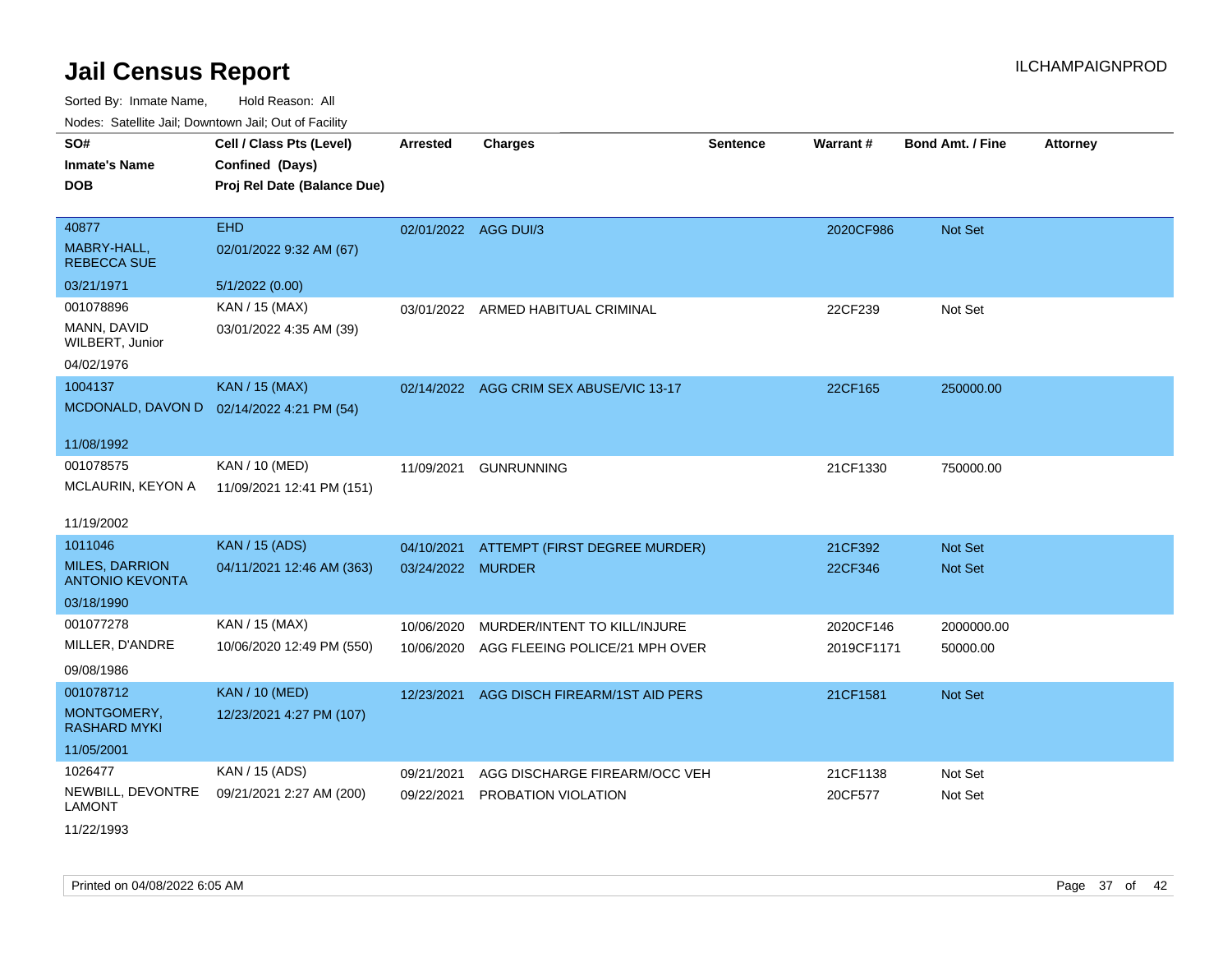| rioucs. Odichite Jah, Downtown Jah, Out of Facility |                                               |                 |                                          |                 |             |                         |                 |  |
|-----------------------------------------------------|-----------------------------------------------|-----------------|------------------------------------------|-----------------|-------------|-------------------------|-----------------|--|
| SO#                                                 | Cell / Class Pts (Level)                      | <b>Arrested</b> | <b>Charges</b>                           | <b>Sentence</b> | Warrant#    | <b>Bond Amt. / Fine</b> | <b>Attorney</b> |  |
| <b>Inmate's Name</b>                                | <b>Confined (Days)</b>                        |                 |                                          |                 |             |                         |                 |  |
| <b>DOB</b>                                          | Proj Rel Date (Balance Due)                   |                 |                                          |                 |             |                         |                 |  |
|                                                     |                                               |                 |                                          |                 |             |                         |                 |  |
| 1072907                                             | <b>KAN</b>                                    | 07/14/2021      | ATTEMPT (FIRST DEGREE MURDER)            |                 | 2021-CF-832 | 2000000.00              |                 |  |
|                                                     | NIKOLAEV, YEVGENIY 07/14/2021 10:10 PM (269)  | 07/14/2021      | CRIMINAL DAMAGE <\$500/SCHOOL            |                 | 2021CF840   | 5000.00                 |                 |  |
|                                                     |                                               |                 |                                          |                 |             |                         |                 |  |
| 10/06/1983                                          |                                               |                 |                                          |                 |             |                         |                 |  |
| 001078558                                           | KAN / 10 (MED)                                | 11/03/2021      | UNLAWFUL USE OF A WEAPON                 | 3y (DOC)        | 21CF1352    | Not Set                 |                 |  |
| PARRISH, DOMINIC<br>WALTER                          | 11/03/2021 1:25 PM (157)                      |                 |                                          |                 |             |                         |                 |  |
| 08/23/2001                                          |                                               |                 |                                          |                 |             |                         |                 |  |
| 001078063                                           | <b>KAN / 15 (MAX)</b>                         | 06/15/2021      | AGG CRIM SEX ASSAULT/WEAPON              |                 | 2021CF678   | 1000000.00              |                 |  |
|                                                     | PERRY, ROBERT Junior 06/15/2021 4:37 PM (298) | 06/15/2021      | <b>ROBBERY</b>                           |                 | 2021CF159   | 25000.00                |                 |  |
|                                                     |                                               |                 |                                          |                 |             |                         |                 |  |
| 12/21/1990                                          |                                               |                 |                                          |                 |             |                         |                 |  |
| 001078799                                           | KAN / 10 (MED)                                | 01/27/2022      | FIREARM/FOID INVALID/NOT ELIG            |                 | 22CF116     | Not Set                 |                 |  |
| PURNELL, MARKISE<br><b>MONROE</b>                   | 01/27/2022 9:50 AM (72)                       |                 |                                          |                 |             |                         |                 |  |
| 07/13/2002                                          |                                               |                 |                                          |                 |             |                         |                 |  |
| 001077614                                           | <b>KAN / 15 (MAX)</b>                         |                 | 01/17/2021 ATTEMPT (FIRST DEGREE MURDER) |                 | 21CF66      | Not Set                 |                 |  |
| <b>DEVON</b>                                        | ROBINSON, DONTRELL 01/17/2021 3:08 PM (447)   |                 |                                          |                 |             |                         |                 |  |
| 09/22/2002                                          |                                               |                 |                                          |                 |             |                         |                 |  |
| 1061216                                             | KAN / 10 (MED)                                | 06/22/2021      | HOME INVASION/FIREARM                    |                 | 21CF727     | Not Set                 |                 |  |
| RUNGE, ANDRE<br><b>MARSEAN</b>                      | 06/22/2021 4:42 PM (291)                      |                 |                                          |                 |             |                         |                 |  |
| 12/05/1997                                          |                                               |                 |                                          |                 |             |                         |                 |  |
| 650295                                              | <b>PIA / 50 (MAX)</b>                         | 04/22/2020      | <b>CRIMINAL SEXUAL ASSAULT</b>           |                 | 2020-CF407  | 750000.00               |                 |  |
| SANDAGE, JERALD                                     | 04/22/2020 6:30 AM (717)                      | 04/22/2020      | <b>CRIMINAL SEXUAL ASSAULT</b>           |                 | 2020-CF408  | 750000.00               |                 |  |
| <b>EUGENE</b>                                       |                                               | 04/22/2020      | <b>CRIMINAL SEXUAL ABUSE</b>             |                 | 2020-CF409  | 750000.00               |                 |  |
| 06/07/1971                                          |                                               | 04/22/2020      | <b>CRIMINAL SEXUAL ASSAULT</b>           |                 | 2020-CF410  | 750000.00               |                 |  |
|                                                     |                                               | 04/22/2020      | OFFICIAL MISCONDUCT                      |                 | 2019-CF1811 | 25000.00                |                 |  |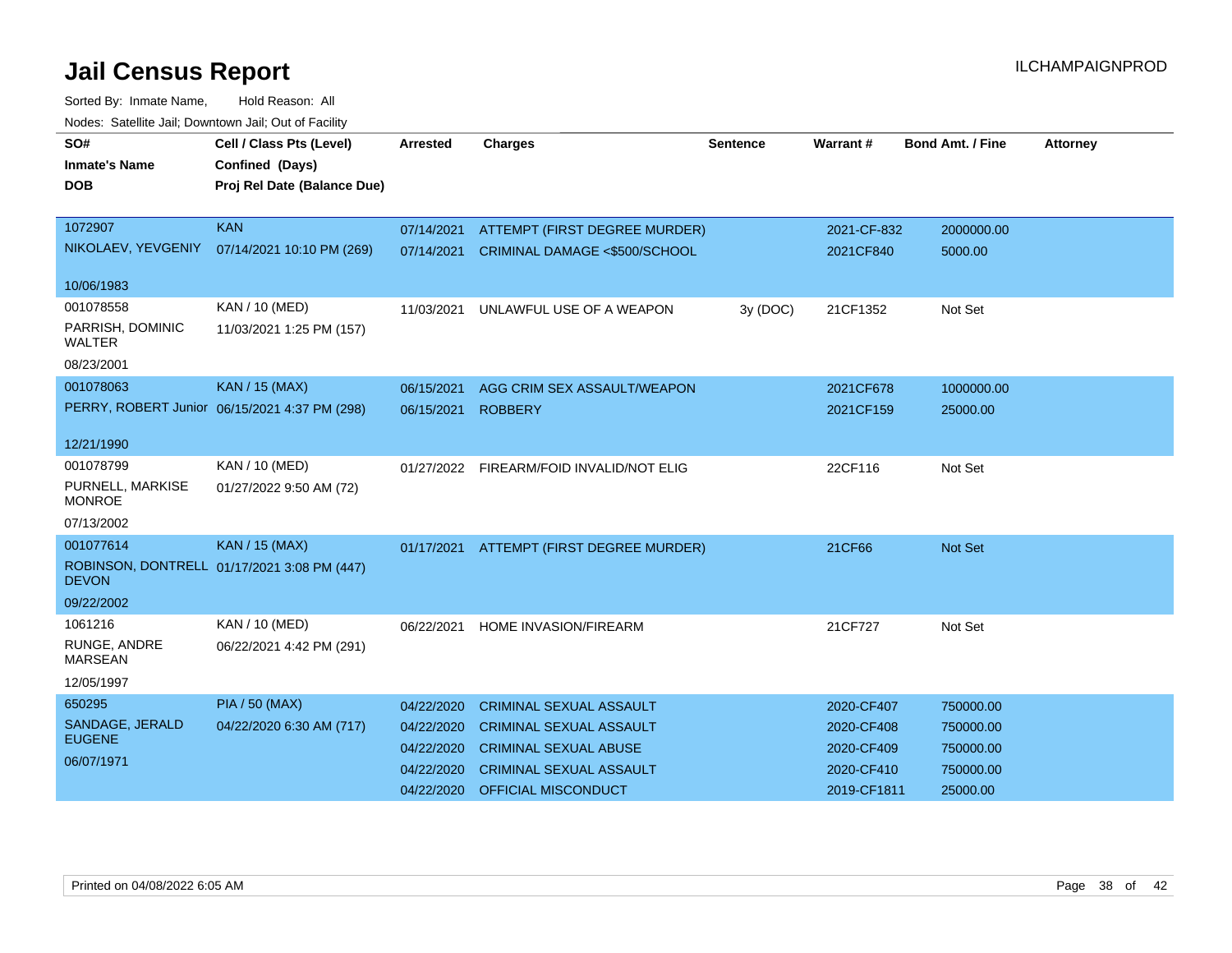| noaco. Catolino cali, Domntonni cali, Cat on I acilit |                             |                 |                                          |                 |            |                         |                 |
|-------------------------------------------------------|-----------------------------|-----------------|------------------------------------------|-----------------|------------|-------------------------|-----------------|
| SO#                                                   | Cell / Class Pts (Level)    | <b>Arrested</b> | <b>Charges</b>                           | <b>Sentence</b> | Warrant#   | <b>Bond Amt. / Fine</b> | <b>Attorney</b> |
| Inmate's Name                                         | Confined (Days)             |                 |                                          |                 |            |                         |                 |
| DOB                                                   | Proj Rel Date (Balance Due) |                 |                                          |                 |            |                         |                 |
| 59178                                                 | <b>KAN / 15 (MAX)</b>       |                 | 12/13/2021 AGG DISCHARGE FIREARM/OCC VEH |                 | 21CF1274   | 1500000.00              |                 |
| <b>SANDERS, MICHAEL</b><br>JEAN                       | 12/13/2021 4:17 PM (117)    |                 |                                          |                 |            |                         |                 |
| 12/22/1967                                            |                             |                 |                                          |                 |            |                         |                 |
| 1013431                                               | <b>EHD</b>                  | 04/06/2022      | DUI ALC/INTOX COMPOUND/DRUG              |                 | 2020DT123  | Not Set                 |                 |
| SHELMADINE, BROCK<br>MATTHEW                          | 04/06/2022 1:06 PM (3)      | 04/06/2022      | DRIVING ON SUSPENDED LICENSE             |                 | 2021TR2265 | Not Set                 |                 |
| 12/04/1992                                            | 4/15/2022 (0.00)            |                 |                                          |                 |            |                         |                 |
| 001078704                                             | <b>KAN / 15 (MAX)</b>       | 12/21/2021      | MURDER/INTENT TO KILL/INJURE             |                 | 21CF1575   | <b>Not Set</b>          |                 |
| SHORTER, JAQUAN<br>MAURICE                            | 12/23/2021 1:23 AM (107)    |                 |                                          |                 |            |                         |                 |
| 10/08/1998                                            |                             |                 |                                          |                 |            |                         |                 |
| 1062194                                               | KAN / 15 (MAX)              | 02/27/2020      | MURDER/OTHER FORCIBLE FELONY             |                 | 20CF-247   | 1000000.00              |                 |
| SIMMONS, MICHAEL<br>JAMAL                             | 02/27/2020 1:11 PM (772)    | 09/23/2020      | AGG BATTERY/DISCHARGE FIREARM            |                 | 20CF1061   | Not Set                 |                 |
| 11/03/1997                                            |                             |                 |                                          |                 |            |                         |                 |
| 1038158                                               | <b>KAN / 10 (MED)</b>       |                 | 02/04/2022 CRIMINAL SEX ASSAULT/CONSENT  |                 | 22CF146    | Not Set                 |                 |
| <b>SMITH, RASHAD</b><br>JARECE                        | 02/04/2022 11:42 PM (64)    |                 |                                          |                 |            |                         |                 |
| 09/16/1995                                            |                             |                 |                                          |                 |            |                         |                 |
| 001077868                                             | KAN / 15 (MAX)              | 04/21/2021      | ARMED ROBBERY/ARMED W/FIREARM            |                 | 21CF445    | Not Set                 |                 |
| SPEARMENT,<br>KENTRELL                                | 04/21/2021 9:48 PM (353)    | 08/19/2021      | FLEEING/ATTEMPT ELUDE OFFICER            |                 | 2021TR1053 | 1000.00                 |                 |
| 01/21/2002                                            |                             |                 |                                          |                 |            |                         |                 |
| 11979                                                 | <b>EHD</b>                  | 01/11/2022      | AGG FLEEING POLICE/21 MPH OVER           |                 | 2021CF629  | <b>Not Set</b>          |                 |
| <b>STARK, JACK LYNN</b>                               | 01/11/2022 10:13 AM (88)    |                 |                                          |                 |            |                         |                 |
| 12/31/1955                                            | 4/9/2022 (0.00)             |                 |                                          |                 |            |                         |                 |
| 001078182                                             | $EHD / 5$ (MIN)             | 12/20/2021      | DRIVING ON REVOKED LICENSE               |                 | 2021CF800  | No Bond                 |                 |
| STRONG, KEVIN<br>GARDNER                              | 12/20/2021 4:34 PM (110)    |                 |                                          |                 |            |                         |                 |
| 02/12/1963                                            | 6/18/2022 (0.00)            |                 |                                          |                 |            |                         |                 |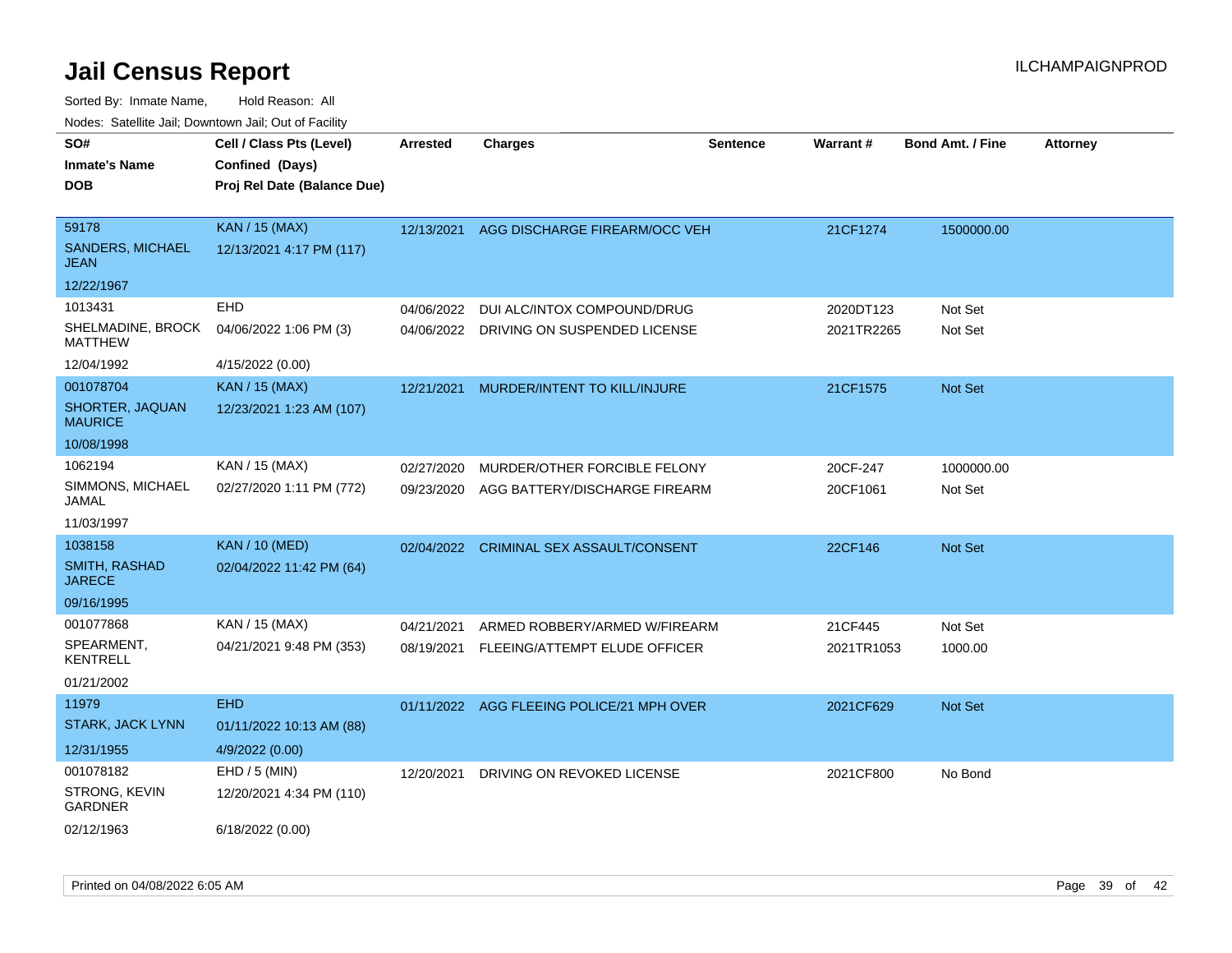| ivodes. Satellite Jali, Downtown Jali, Out of Facility |                                               |                 |                                        |                 |            |                         |                 |
|--------------------------------------------------------|-----------------------------------------------|-----------------|----------------------------------------|-----------------|------------|-------------------------|-----------------|
| SO#                                                    | Cell / Class Pts (Level)                      | <b>Arrested</b> | Charges                                | <b>Sentence</b> | Warrant#   | <b>Bond Amt. / Fine</b> | <b>Attorney</b> |
| <b>Inmate's Name</b>                                   | Confined (Days)                               |                 |                                        |                 |            |                         |                 |
| <b>DOB</b>                                             | Proj Rel Date (Balance Due)                   |                 |                                        |                 |            |                         |                 |
|                                                        |                                               |                 |                                        |                 |            |                         |                 |
| 65920                                                  | <b>KAN / 15 (MAX)</b>                         | 12/21/2021      | ARMED ROBBERY/ARMED W/FIREARM          |                 | 21CF1543   | 100000.00               |                 |
| TAPSCOTT,<br><b>CORNELIUS</b>                          | 12/21/2021 10:57 PM (109)                     |                 |                                        |                 |            |                         |                 |
| 07/14/1985                                             |                                               |                 |                                        |                 |            |                         |                 |
| 1046632                                                | KAN / 15 (MAX)                                | 09/14/2021      | ARMED VIOLENCE/CATEGORY II             |                 | 21CF912    | 750000.00               |                 |
|                                                        | TATE, JAVON MARQUIS 09/14/2021 12:10 PM (207) |                 |                                        |                 |            |                         |                 |
| 08/10/1996                                             |                                               |                 |                                        |                 |            |                         |                 |
| 1033031                                                | <b>KAN / 15 (MAX)</b>                         | 08/19/2020      | *AGG BATTERY W/FIREARM/PERSON          |                 | 2020-CF923 | 500000.00               |                 |
| <b>TOMS, ANDREW</b><br><b>CHUCKY</b>                   | 08/19/2020 5:59 PM (598)                      |                 |                                        |                 |            |                         |                 |
| 09/28/1978                                             |                                               |                 |                                        |                 |            |                         |                 |
| 1004142                                                | KAN / 15 (MAX)                                | 10/27/2021      | POSSESSION OF METH/15<100GRAMS         |                 | 2021CF1298 | 1500000.00              |                 |
| TOY, KAYON LARENZ                                      | 10/22/2021 1:01 PM (169)                      |                 |                                        |                 |            |                         |                 |
| 09/12/1991                                             |                                               |                 |                                        |                 |            |                         |                 |
| 001078386                                              | <b>KAN / 10 (MED)</b>                         | 09/14/2021      | POSSESSION OF STOLEN FIREARM           | 3y (DOC)        | 2021CF1099 | No Bond                 |                 |
| <b>TURNER, AMARIO</b>                                  | 09/14/2021 11:42 PM (207)                     |                 |                                        |                 |            |                         |                 |
| 09/23/2002                                             |                                               |                 |                                        |                 |            |                         |                 |
| 1040722                                                | <b>EHD</b>                                    |                 | 04/06/2022 AGG DUI/LIC SUSP OR REVOKED |                 | 2021CF577  | Not Set                 |                 |
| WARD, DEON<br><b>DECARLOS</b>                          | 04/06/2022 9:13 AM (3)                        |                 |                                        |                 |            |                         |                 |
| 04/28/1994                                             | 4/14/2022 (0.00)                              |                 |                                        |                 |            |                         |                 |
| 961786                                                 | <b>KAN / 15 (ADS)</b>                         |                 | 01/24/2022 ARMED HABITUAL CRIMINAL     |                 | 22CF104    | <b>Not Set</b>          |                 |
| <b>WARREN, DESIE</b><br><b>ARNEZ</b>                   | 01/24/2022 7:23 AM (75)                       |                 |                                        |                 |            |                         |                 |
| 04/28/1988                                             |                                               |                 |                                        |                 |            |                         |                 |
| 1062558                                                | KAN / 10 (MED)                                | 10/02/2021      | FELON POSS/USE WEAPON/FIREARM          |                 | 21CF1185   | Not Set                 |                 |
| <b>WELLS, JIAMANTE</b><br><b>AMORE</b>                 | 10/02/2021 8:29 PM (189)                      |                 |                                        |                 |            |                         |                 |
| 09/02/1995                                             |                                               |                 |                                        |                 |            |                         |                 |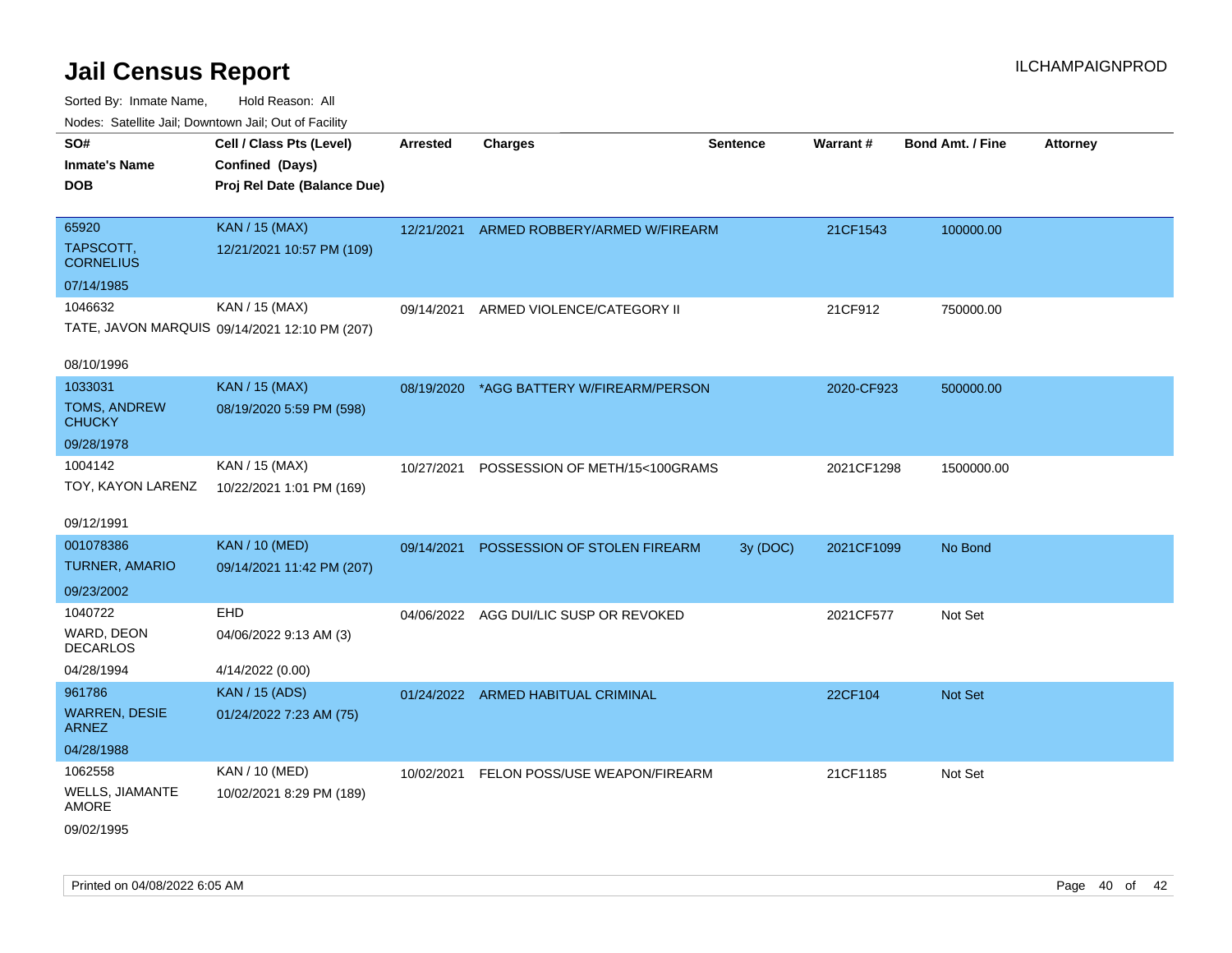| SO#                                        | Cell / Class Pts (Level)    | Arrested   | <b>Charges</b>                          | <b>Sentence</b> | Warrant#      | <b>Bond Amt. / Fine</b> | <b>Attorney</b> |
|--------------------------------------------|-----------------------------|------------|-----------------------------------------|-----------------|---------------|-------------------------|-----------------|
| <b>Inmate's Name</b>                       | Confined (Days)             |            |                                         |                 |               |                         |                 |
| <b>DOB</b>                                 | Proj Rel Date (Balance Due) |            |                                         |                 |               |                         |                 |
|                                            |                             |            |                                         |                 |               |                         |                 |
| 1002033                                    | <b>KAN / 15 (MAX)</b>       | 09/08/2021 | DRIVING ON SUSPENDED LICENSE            |                 | 2019-TR-11944 | 5000.00                 |                 |
| <b>WEST, ANTONIO</b>                       | 09/08/2021 11:01 PM (213)   | 09/08/2021 | ARMED ROBBERY/ARMED W/FIREARM           |                 | 2020-CF-1406  | 500000.00               |                 |
| <b>DEONTA</b>                              |                             | 09/08/2021 | AGG UNLAWFUL USE OF WEAPON/VEH          |                 | 2021-CF-AWOW  | <b>Not Set</b>          |                 |
|                                            |                             | 09/08/2021 | OBSTRCT JUSTICE/LEAVE STATE             |                 | 2021-CF-AWOW  | <b>Not Set</b>          |                 |
|                                            |                             | 09/08/2021 | ARMED VIOLENCE/CATEGORY I               |                 | 2021-CF-AWOW  | <b>Not Set</b>          |                 |
| 04/15/1992                                 |                             |            |                                         |                 |               |                         |                 |
| 1022068                                    | KAN / 15 (ADS)              | 10/10/2021 | FELON POSS/USE WEAPON/FIREARM           |                 | 21CF1212      | Not Set                 |                 |
| <b>WILKINS, MICHAEL</b><br>CARL            | 10/10/2021 5:07 AM (181)    |            |                                         |                 |               |                         |                 |
| 07/10/1992                                 |                             |            |                                         |                 |               |                         |                 |
| 001078709                                  | <b>KAN / 15 (MAX)</b>       | 12/22/2021 | ARMED VIOLENCE/CATEGORY I               |                 | 21CF1586      | Not Set                 |                 |
| <b>WILLIAMS, DAVID LEE</b>                 | 12/22/2021 11:00 AM (108)   |            |                                         |                 |               |                         |                 |
| 12/18/1989                                 |                             |            |                                         |                 |               |                         |                 |
| 1075313                                    | KAN / 15 (ADS)              | 01/29/2022 | POSSESSION OF STOLEN FIREARM            |                 | 22CF132       | Not Set                 |                 |
| <b>WILLIAMS, EARDIS</b><br>ANTONIO, Junior | 01/29/2022 1:23 AM (70)     | 01/29/2022 | MFG/DEL CANNABIS/30-500 GRAMS           |                 | 20CF51        | 5000.00                 |                 |
| 01/21/1999                                 |                             |            | 01/29/2022 POSSESSION OF STOLEN FIREARM |                 | 20CF1048      | 500000.00               |                 |
| 539662                                     | <b>KAN / 10 (MED)</b>       |            |                                         |                 |               |                         |                 |
| <b>WILLIAMS, JAVONTAE</b>                  |                             | 08/14/2021 | DOM BTRY/CONTACT/1-2 PRECONV            | 7y (DOC)        | 2021CF770     | 250000.00               |                 |
| <b>DEMAR</b>                               | 08/14/2021 1:28 AM (238)    |            | 08/14/2021 CITY OV ARREST               |                 | 2017OV893     | 1000.00                 |                 |
| 07/28/1991                                 |                             |            |                                         |                 |               |                         |                 |
| 1049234                                    | KAN / 10 (MED)              |            | 01/22/2022 AGGRAVATED DOMESTIC BATTERY  |                 | 22CF94        | Not Set                 |                 |
| WILLIAMS, KHAMRON<br><b>MARCELL</b>        | 01/22/2022 9:30 AM (77)     |            |                                         |                 |               |                         |                 |
| 08/15/1995                                 |                             |            |                                         |                 |               |                         |                 |
| 1037579                                    | <b>KAN / 10 (MED)</b>       | 08/17/2021 | FELON POSS/USE WEAPON/FIREARM           |                 | 2019CF73      | No Bond                 |                 |
| <b>WILLIAMS, STEVEN</b><br>PATRICK, Second | 08/17/2021 8:16 PM (235)    |            |                                         |                 |               |                         |                 |
| 11/25/1994                                 |                             |            |                                         |                 |               |                         |                 |